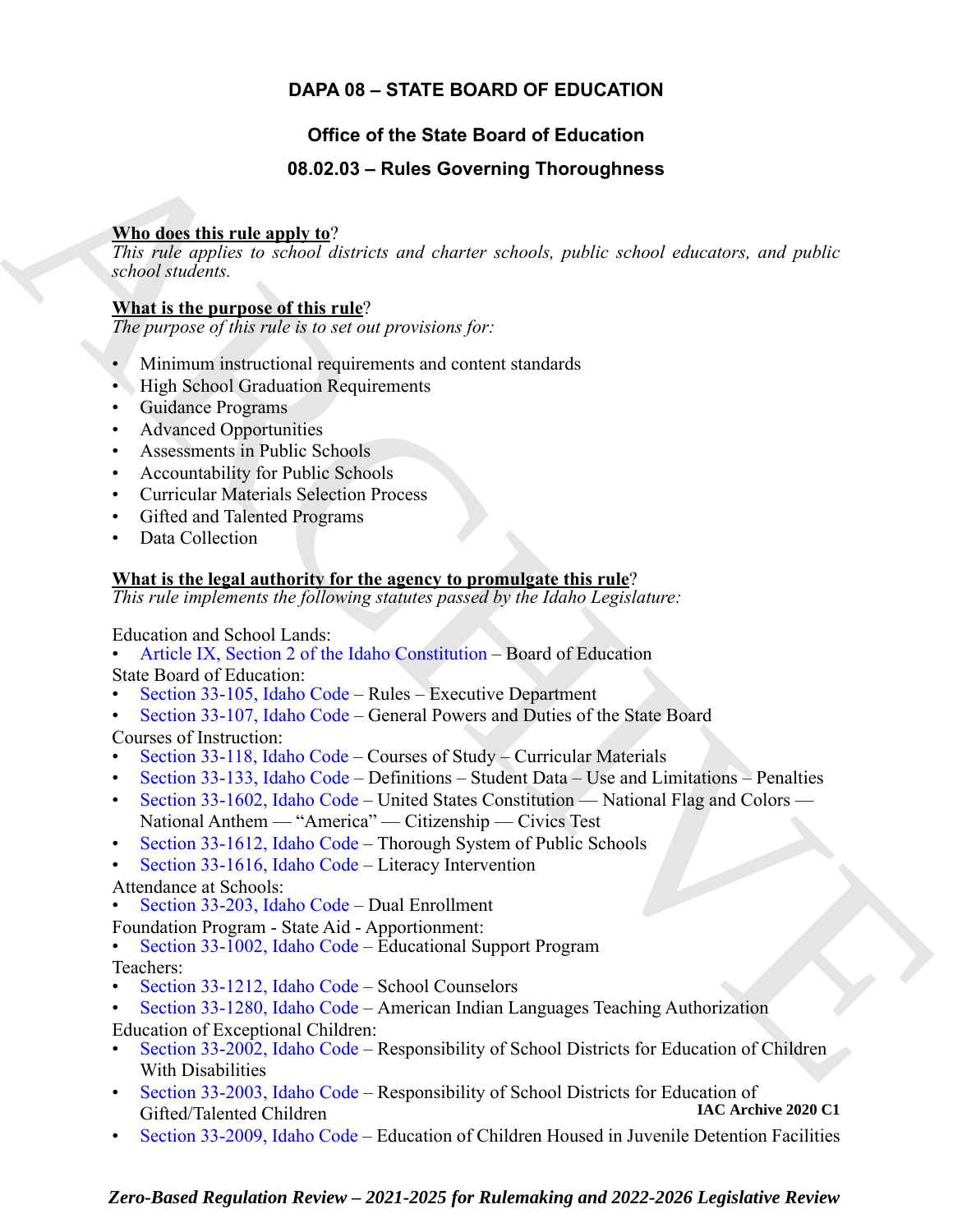### **Who do I contact for more information on this rule**?

Interaction (Marchive Merchant)<br> [AR](https://boardofed.idaho.gov/)CHIVES (MARCHIVES)<br>
CONTRACTION<br>
PRODUCTION (MARCHIVES)<br>
PRODUCTION (MARCHIVES)<br>
PRODUCTION (MARCHIVES)<br>
PRODUCTION (MARCHIVES)<br>
PRODUCTION (MARCHIVES)<br>
PRODUCTION (MARCHIVES)<br>
PRODUCTION Idaho State Board of Education 8:00 am – 5:00 pm (Mountain Time) 650 W. State Street P.O. Box 83720 Boise, Idaho 83720-0037 Phone: (208) 334-2270 Fax: (208) 334-2632 Email: tracie.bent@osbe.idaho.gov https://boardofed.idaho.gov/

*Zero-Based Regulation Review – 2021-2025 for Rulemaking and 2022-2026 Legislative Review* **IAC Archive 2020 C1**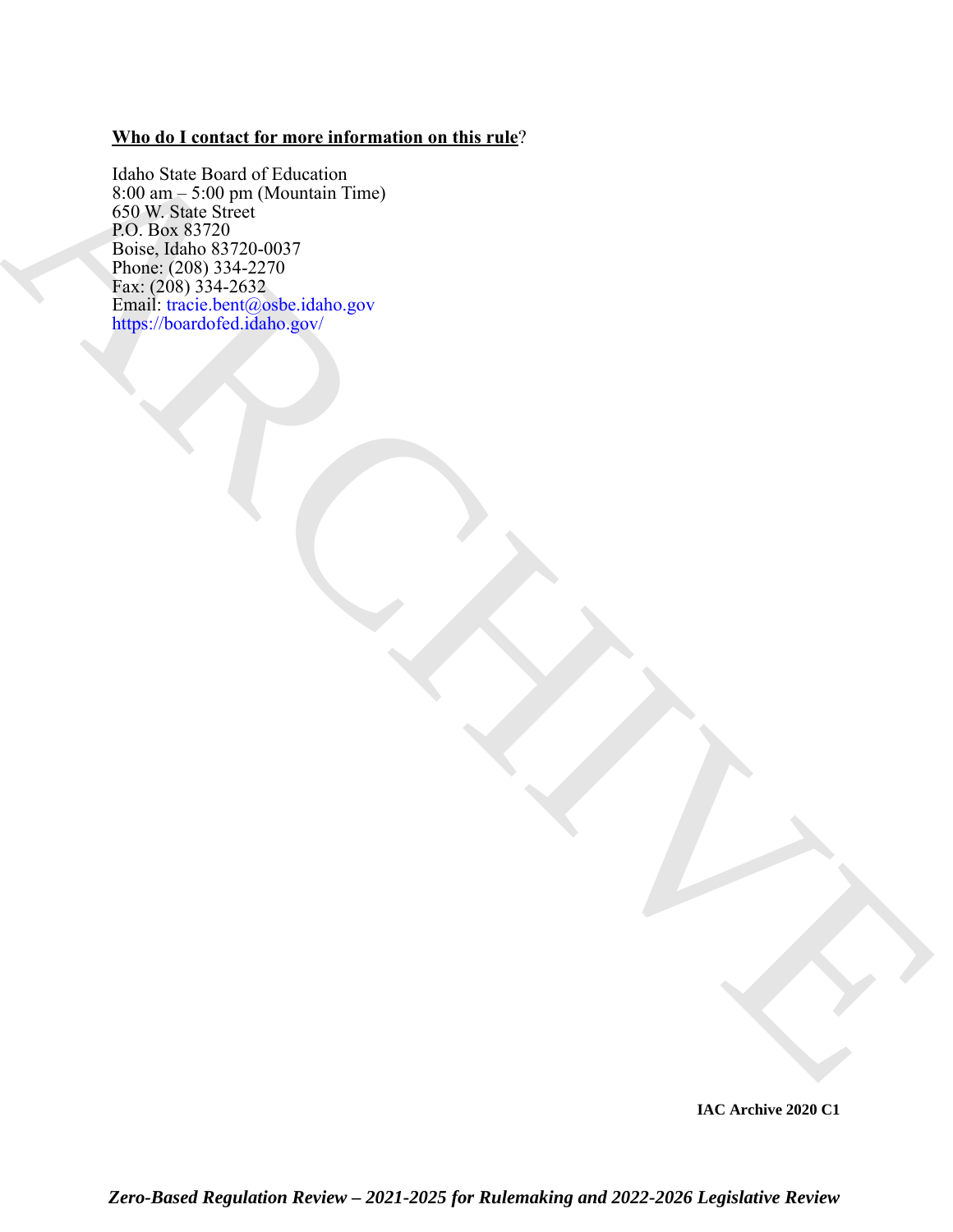# **Table of Contents**

## **DAPA 08 - STATE BOARD OF EDUCATION**

## 08.02.03 - Rules Governing Thoroughness

| 110. Alternative Secondary Programs                            |  |
|----------------------------------------------------------------|--|
|                                                                |  |
|                                                                |  |
|                                                                |  |
|                                                                |  |
|                                                                |  |
|                                                                |  |
|                                                                |  |
|                                                                |  |
|                                                                |  |
|                                                                |  |
| 128. Curricular Materials Selection And Online Course Approval |  |
|                                                                |  |
|                                                                |  |
|                                                                |  |
|                                                                |  |
|                                                                |  |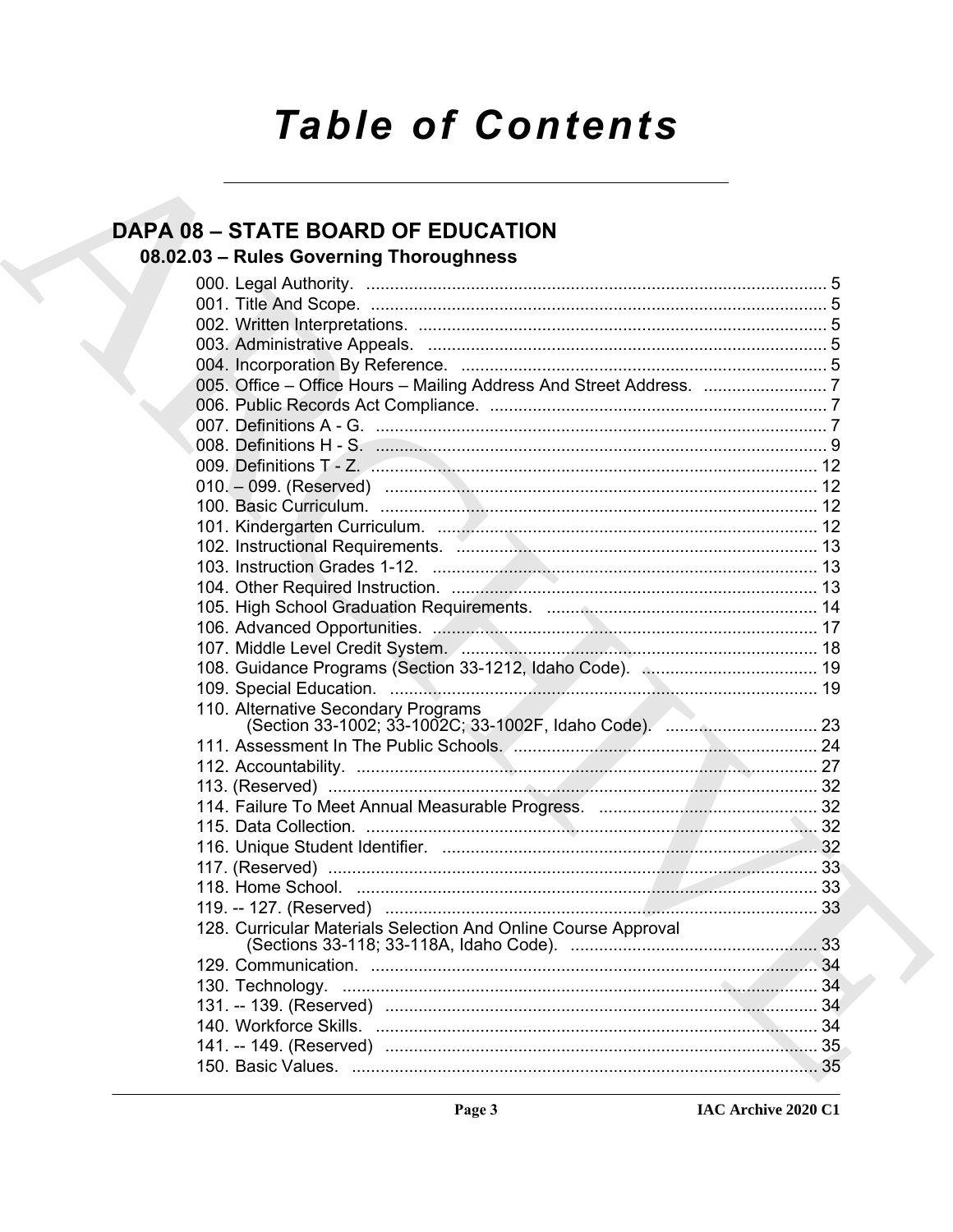### Table of Contents (cont'd)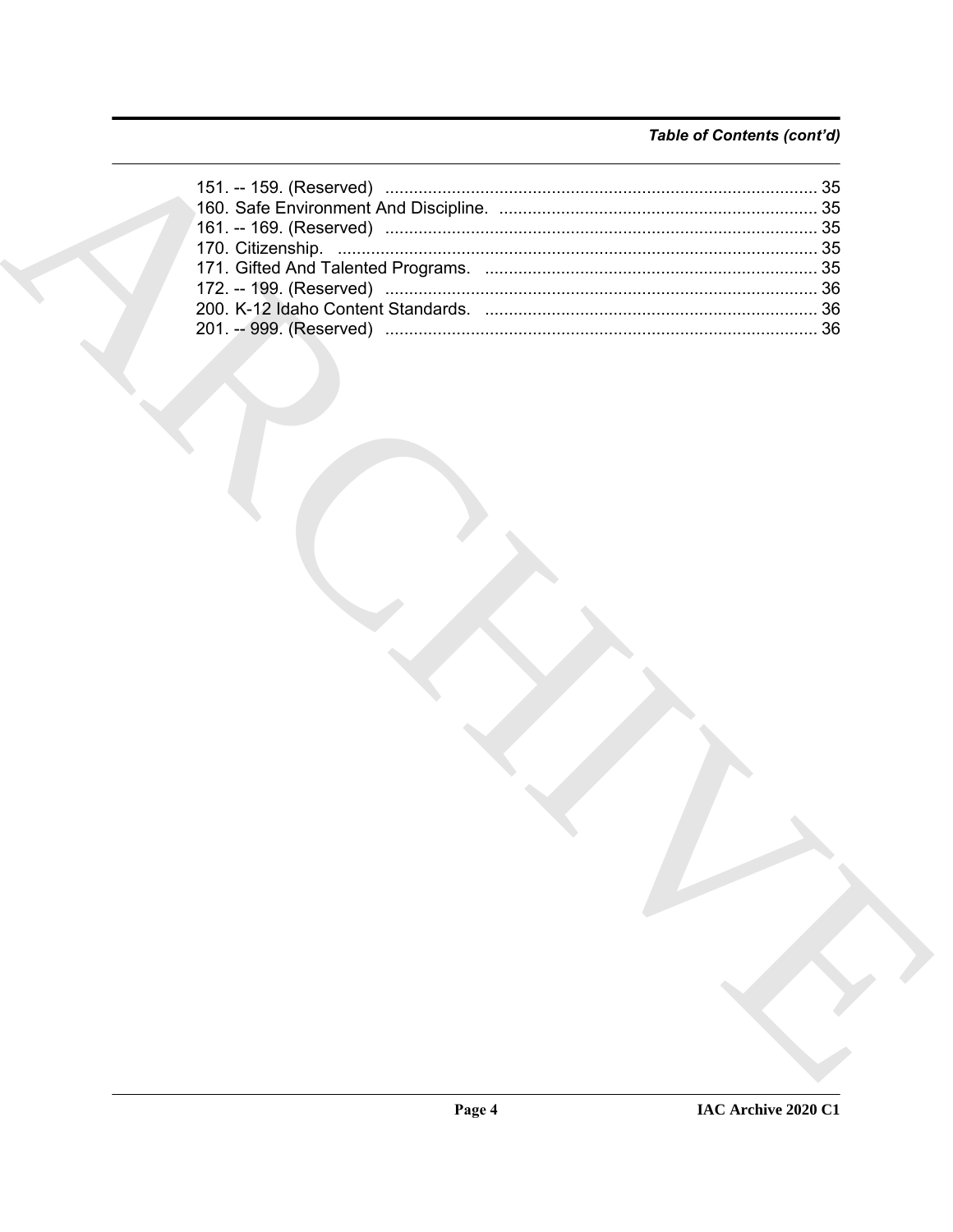#### **08.02.03 – RULES GOVERNING THOROUGHNESS**

#### <span id="page-4-9"></span><span id="page-4-1"></span><span id="page-4-0"></span>**000. LEGAL AUTHORITY.**

#### <span id="page-4-2"></span>**001. TITLE AND SCOPE.**

- <span id="page-4-10"></span>**01. Title**. These rules are titled IDAPA 08.02.03 "Rules Governing Thoroughness." (4-5-00)
- <span id="page-4-11"></span>**02. Scope**. These rules shall govern the thorough education of all public school students in Idaho.  $(4-5-00)$

#### <span id="page-4-3"></span>**002. WRITTEN INTERPRETATIONS.**

# Any written interpretations are on file at the office of the State Board of Education at 650 West State Street, Boise,

## <span id="page-4-6"></span><span id="page-4-4"></span>Idaho 83702. (3-15-02)

#### <span id="page-4-8"></span><span id="page-4-7"></span><span id="page-4-5"></span>**004. INCORPORATION BY REFERENCE.**

|                      |                             | All rules in this Thoroughness chapter (IDAPA 08.02.03) are promulgated pursuant to the authority of the State Board<br>of Education under Article IX, Section 2 of the Idaho Constitution and under sections 33-116, 33-118, and 33-1612,<br>Idaho Code. Specific statutory references for particular rules are also noted as additional authority where appropriate.               | $(4-5-00)$  |
|----------------------|-----------------------------|--------------------------------------------------------------------------------------------------------------------------------------------------------------------------------------------------------------------------------------------------------------------------------------------------------------------------------------------------------------------------------------|-------------|
| 001.                 |                             | <b>TITLE AND SCOPE.</b>                                                                                                                                                                                                                                                                                                                                                              |             |
|                      | 01.                         | Title. These rules are titled IDAPA 08.02.03 "Rules Governing Thoroughness."                                                                                                                                                                                                                                                                                                         | $(4-5-00)$  |
|                      | 02.                         | Scope. These rules shall govern the thorough education of all public school students in Idaho.                                                                                                                                                                                                                                                                                       | $(4-5-00)$  |
| 002.<br>Idaho 83702. |                             | <b>WRITTEN INTERPRETATIONS.</b><br>Any written interpretations are on file at the office of the State Board of Education at 650 West State Street, Boise,                                                                                                                                                                                                                            | $(3-15-02)$ |
| 003.<br>General."    |                             | <b>ADMINISTRATIVE APPEALS.</b><br>Unless otherwise provided for in the Rules of the State Board of Education or in the State Board of Education<br>Governing Policies and Procedures, all administrative appeals allowed by law will be conducted pursuant to the<br>Idaho Administrative Procedure Act and IDAPA 04.11.01, "Idaho Rules of Administrative Procedure of the Attorney | $(4-5-00)$  |
| 004.                 |                             | <b>INCORPORATION BY REFERENCE.</b><br>The following documents are incorporated into this rule:                                                                                                                                                                                                                                                                                       | $(3-30-07)$ |
|                      | 01.<br>boardofed.idaho.gov. | The Idaho Content Standards. The Idaho Content Standards as adopted by the State Board of<br>Education. Individual subject content standards are adopted in various years in relation to the curricular materials<br>adoption schedule. Copies of the document can be found on the State Board of Education website at https://                                                      | $(3-29-10)$ |
|                      | a.                          | Arts and Humanities Categories:                                                                                                                                                                                                                                                                                                                                                      | $(3-24-17)$ |
|                      | $\mathbf{i}$ .              | Dance, as revised and adopted on August 11, 2016;                                                                                                                                                                                                                                                                                                                                    | $(3-24-17)$ |
|                      | ii.                         | Interdisciplinary Humanities, as revised and adopted on August 11, 2016;                                                                                                                                                                                                                                                                                                             | $(3-24-17)$ |
|                      | iii.                        | Media Arts, as adopted on August 11, 2016.                                                                                                                                                                                                                                                                                                                                           | $(3-24-17)$ |
|                      | iv.                         | Music, as revised and adopted on August 11, 2016;                                                                                                                                                                                                                                                                                                                                    | $(3-24-17)$ |
|                      | V.                          | Theater, as revised and adopted on August 11, 2016;                                                                                                                                                                                                                                                                                                                                  | $(3-24-17)$ |
|                      | vi.                         | Visual Arts, as revised and adopted on August 11, 2016;                                                                                                                                                                                                                                                                                                                              | $(3-24-17)$ |
|                      | vii.                        | World languages, as revised and adopted on August 11, 2016.                                                                                                                                                                                                                                                                                                                          | $(3-24-17)$ |
|                      | b.                          | Computer Science, adopted on November 28, 2016.                                                                                                                                                                                                                                                                                                                                      | $(3-24-17)$ |
|                      | c.                          | Driver Education, as revised and adopted on August 10, 2017.                                                                                                                                                                                                                                                                                                                         | $(3-28-18)$ |
|                      | d.                          | English Language Arts/Literacy, as revised and adopted on November 28, 2016.                                                                                                                                                                                                                                                                                                         | $(3-24-17)$ |
|                      | e.                          | Health, as revised and adopted on August 11, 2016.                                                                                                                                                                                                                                                                                                                                   | $(3-24-17)$ |
|                      | f.                          | Information and Communication Technology, as revised and adopted on August 10, 2017.                                                                                                                                                                                                                                                                                                 | $(3-28-18)$ |
|                      | g.                          | Limited English Proficiency, as revised and adopted on August 21, 2008.                                                                                                                                                                                                                                                                                                              | $(3-29-10)$ |
|                      | h.                          | Mathematics, as revised and adopted on August 11, 2016.                                                                                                                                                                                                                                                                                                                              | $(3-24-17)$ |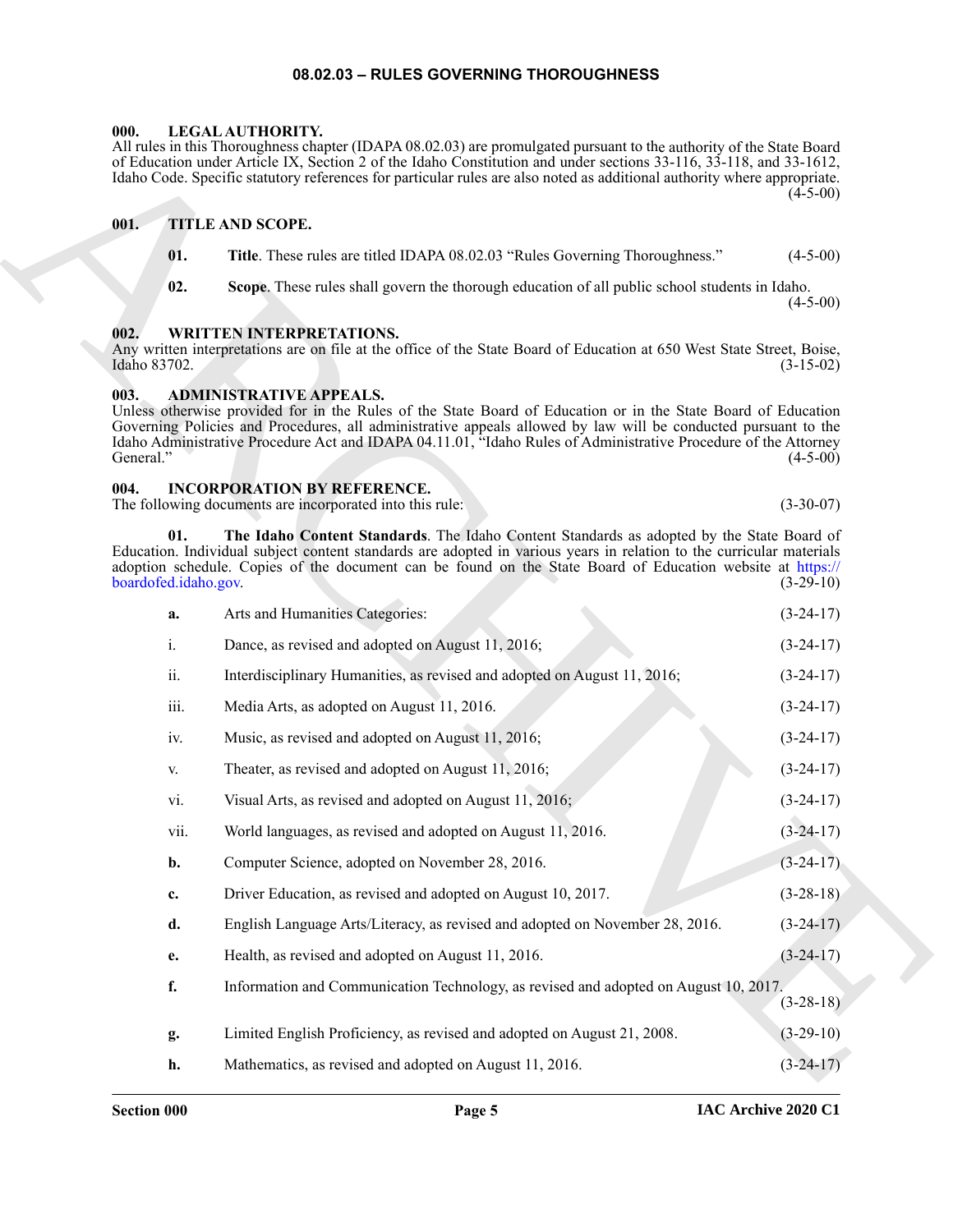<span id="page-5-5"></span><span id="page-5-4"></span><span id="page-5-3"></span><span id="page-5-2"></span><span id="page-5-1"></span><span id="page-5-0"></span>

| Physical Education, as revised and adopted on August 11, 2016.<br>i.<br>j.<br>Science, as revised and adopted on August 10, 2017.<br>k.<br>Social Studies, as revised and adopted on November 28, 2016.<br>College and Career Readiness Competencies adopted on June 15, 2017.<br>l.<br><b>Career Technical Education Categories:</b><br>m.<br>i.<br>Agricultural and Natural Resources, as revised and adopted on August 29, 2019.<br>ii.<br>Business and Marketing Education, as revised and adopted on August 29, 2019.<br>iii.<br>Engineering and Technology Education, as revised and adopted on August 29, 2019. | $(3-24-17)$<br>$(3-28-18)$<br>$(3-24-17)$<br>$(3-28-18)$<br>$(3-29-17)$<br>$(3-20-20)$<br>$(3-20-20)$                                                                                                      |
|------------------------------------------------------------------------------------------------------------------------------------------------------------------------------------------------------------------------------------------------------------------------------------------------------------------------------------------------------------------------------------------------------------------------------------------------------------------------------------------------------------------------------------------------------------------------------------------------------------------------|------------------------------------------------------------------------------------------------------------------------------------------------------------------------------------------------------------|
|                                                                                                                                                                                                                                                                                                                                                                                                                                                                                                                                                                                                                        |                                                                                                                                                                                                            |
|                                                                                                                                                                                                                                                                                                                                                                                                                                                                                                                                                                                                                        |                                                                                                                                                                                                            |
|                                                                                                                                                                                                                                                                                                                                                                                                                                                                                                                                                                                                                        |                                                                                                                                                                                                            |
|                                                                                                                                                                                                                                                                                                                                                                                                                                                                                                                                                                                                                        |                                                                                                                                                                                                            |
|                                                                                                                                                                                                                                                                                                                                                                                                                                                                                                                                                                                                                        |                                                                                                                                                                                                            |
|                                                                                                                                                                                                                                                                                                                                                                                                                                                                                                                                                                                                                        |                                                                                                                                                                                                            |
|                                                                                                                                                                                                                                                                                                                                                                                                                                                                                                                                                                                                                        |                                                                                                                                                                                                            |
|                                                                                                                                                                                                                                                                                                                                                                                                                                                                                                                                                                                                                        | $(3-20-20)$                                                                                                                                                                                                |
| Health Sciences, as adopted on August 29, 2019.<br>iv.                                                                                                                                                                                                                                                                                                                                                                                                                                                                                                                                                                 | $(3-20-20)$                                                                                                                                                                                                |
| Family and Consumer Sciences, as revised and adopted on August 16, 2018.<br>V.                                                                                                                                                                                                                                                                                                                                                                                                                                                                                                                                         | $(4-11-19)$                                                                                                                                                                                                |
| Skilled and Technical Sciences, as revised and adopted on August 29, 2019.<br>vi.                                                                                                                                                                                                                                                                                                                                                                                                                                                                                                                                      | $(3-20-20)$                                                                                                                                                                                                |
| Workplace Readiness, as adopted on June 16, 2016.<br>vii.                                                                                                                                                                                                                                                                                                                                                                                                                                                                                                                                                              | $(3-29-17)$                                                                                                                                                                                                |
| 02.<br>and Assessment (WIDA) 2012 English Language Development (ELD) Standards as adopted by the State Board of<br>Education on August 16, 2012. Copies of the document can be found on the WIDA website at www.wida.us/<br>standards/eld.aspx.<br>03.<br>Idaho English Language Proficiency Assessment (ELPA) Achievement Standards as adopted by the State Board of<br>Education on October 18, 2017. Copies of the document can be found on the State Board of Education website at<br>https://boardofed.idaho.gov.                                                                                                 | The English Language Development (ELD) Standards. The World-Class Instructional Design<br>$(4-4-13)$<br>The Idaho English Language Proficiency Assessment (ELPA) Achievement Standards. The<br>$(3-28-18)$ |
| 04.<br>Level Descriptors as adopted by the State Board of Education on April 14, 2016. Copies of the document can be<br>found on the State Board of Education website at https://boardofed.idaho.gov.                                                                                                                                                                                                                                                                                                                                                                                                                  | The Idaho Standards Achievement Tests (ISAT) Achievement Level Descriptors. Achievement<br>$(3-29-17)$                                                                                                     |
| 05.<br>Content Connectors as adopted by the State Board of Education. Copies of the document can be found at the State<br>Board of Education website at https://boardofed.idaho.gov.                                                                                                                                                                                                                                                                                                                                                                                                                                   | The Idaho Content Standards Core Content Connectors. The Idaho Content Standards Core<br>$(3-20-20)$                                                                                                       |
| a.                                                                                                                                                                                                                                                                                                                                                                                                                                                                                                                                                                                                                     | English Language Arts, as adopted by the State Board of Education on August 10, 2017. (3-28-18)                                                                                                            |
| Mathematics, as adopted by the State Board of Education on August 10, 2017.<br>b.                                                                                                                                                                                                                                                                                                                                                                                                                                                                                                                                      | $(3-28-18)$                                                                                                                                                                                                |
| Science, as adopted by the State Board of Education on June 19, 2019.<br>c.                                                                                                                                                                                                                                                                                                                                                                                                                                                                                                                                            | $(3-20-20)$                                                                                                                                                                                                |
| 06.<br>Standards as adopted by the State Board of Education on October 18, 2017. Copies of the document can be found on<br>the State Board of Education website at https://boardofed.idaho.gov.                                                                                                                                                                                                                                                                                                                                                                                                                        | The Idaho Alternate Assessment Achievement Standards. Alternate Assessment Achievement<br>$(3-28-18)$                                                                                                      |
| 07.<br>Hearing. As adopted by the State Board of Education on October 11, 2007. Copies of the document can be found on<br>the State Board of Education website at https://boardofed.idaho.gov.                                                                                                                                                                                                                                                                                                                                                                                                                         | The Idaho Standards for Infants, Toddlers, Children, and Youth Who Are Deaf or Hard of<br>$(4-2-08)$                                                                                                       |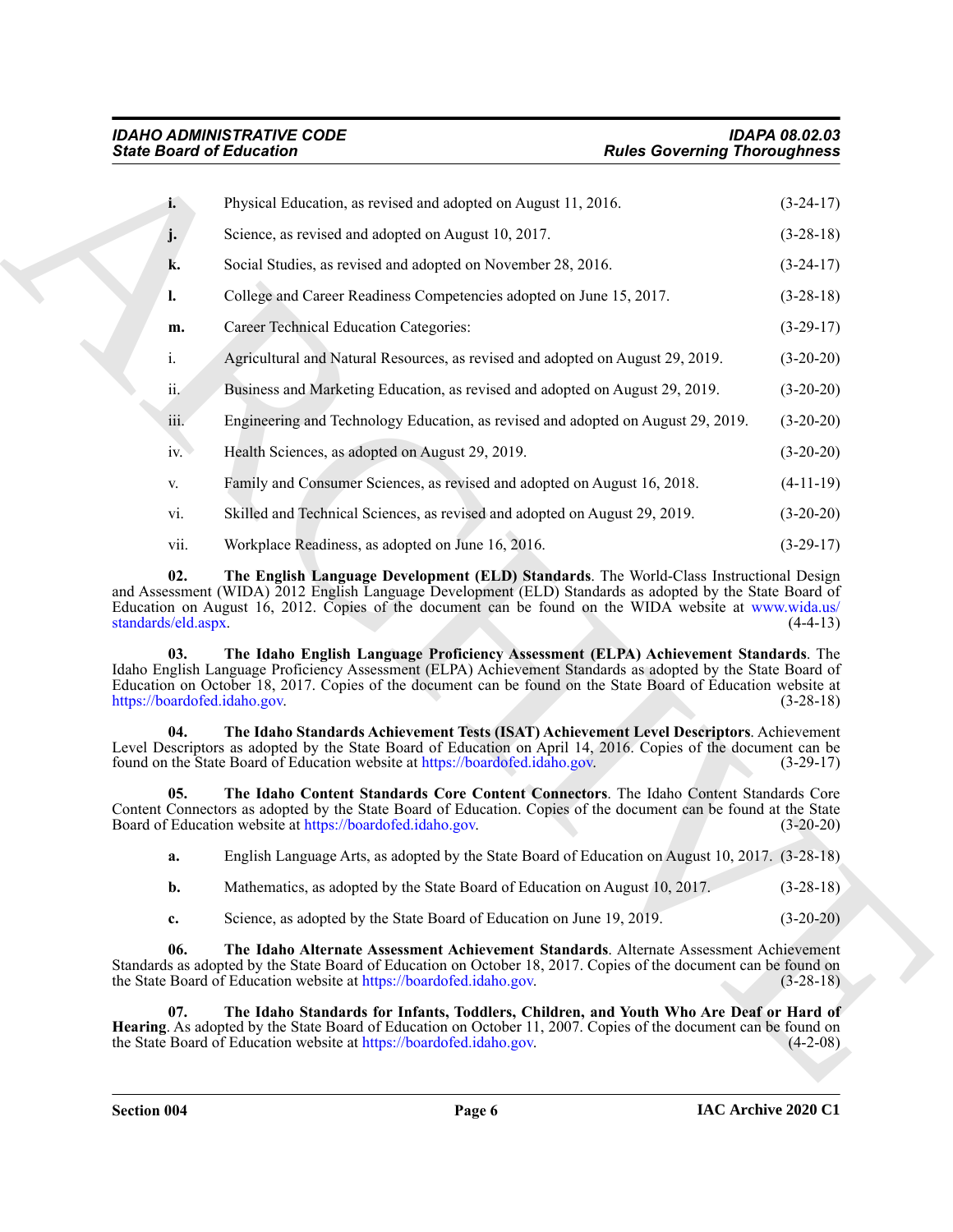| <b>IDAHO ADMINISTRATIVE CODE</b> | <b>IDAPA 08.02.03</b>               |
|----------------------------------|-------------------------------------|
| <b>State Board of Education</b>  | <b>Rules Governing Thoroughness</b> |

<span id="page-6-13"></span>**08. The Idaho Standards for Infants, Toddlers, Children, and Youth Who Are Blind or Visually Impaired**. As adopted by the State Board of Education on October 11, 2007. Copies of the document can be found on the State Board of Education website at https://boardofed.idaho.gov. (4-2-08)

<span id="page-6-12"></span>**09. The Idaho Special Education Manual**. The Idaho Special Education Manual as adopted by the State Board of Education on October 17, 2018. Copies of the document can be found on the State Board of Education website at https://boardofed.idaho.gov. (4-11-19) website at https://boardofed.idaho.gov.

#### <span id="page-6-14"></span><span id="page-6-0"></span>**005. OFFICE – OFFICE HOURS – MAILING ADDRESS AND STREET ADDRESS.**

The principal place of business of the State Board of Education is in Boise, Idaho. The office is located at 650 W. State Street, Room 307, Boise, Idaho and is open from 8 a.m. to 5 p.m., except Saturday, Sunday and legal holidays. The mailing address is: Office of the State Board of Education, PO Box 83720, Boise, Idaho 83720-0037. the telephone number is (208) 334-2270, the facsimile number is (208) 334-2632, and the email address is board@osbe.idaho.gov. (3-15-02)

#### <span id="page-6-15"></span><span id="page-6-1"></span>**006. PUBLIC RECORDS ACT COMPLIANCE.**

This rule has been promulgated in accordance with the Administrative Procedures Act, Title 67, Chapter 52, Idaho Code, and is a public record. (3-15-02) Code, and is a public record.

#### <span id="page-6-3"></span><span id="page-6-2"></span>**007. DEFINITIONS A - G.**

<span id="page-6-4"></span>**01. Achievement Standards**. Define "below basic," "basic," "proficient," and "advanced" achievement levels on the Idaho Standards Achievement Tests (ISAT) and level one (1) through level six (6) on Idaho's English language assessment by setting scale score cut points. These cut scores are paired with descriptions of how well students are mastering the material in the content standards. These descriptions are called performance<br>level descriptors or PLDs, and are provided by performance level, by content area, and by grade. (3-29-17) level descriptors or PLDs, and are provided by performance level, by content area, and by grade.

<span id="page-6-5"></span>Advanced Opportunities. Are defined as Advanced Placement courses, Dual Credit courses, ency Credit, or International Baccalaureate programs. (3-25-16) Technical Competency Credit, or International Baccalaureate programs.

Since Brazil et Education State Landscher (Education State Golden) and Wast Concerting Tensor (Education State Landscher (Education State Landscher (Education State Landscher (Education State Landscher (Education State La **03. Advanced Placement® (AP)** - **College Board**. The Advanced Placement Program is administered by the College Board at http://www.collegeboard.com. AP students may take one (1) or more college level courses in a variety of subjects. AP courses are not tied to a specific college curriculum, but rather follow national College Board curricula. While taking the AP exam is optional, students can earn college credit by scoring well on the national exams. It is up to the discretion of the receiving college to accept the scores from the AP exams to award college credit or advanced standing. (4-11-06) college credit or advanced standing.

<span id="page-6-8"></span><span id="page-6-7"></span><span id="page-6-6"></span>**04. All Students**. All students means all public school students, grades K-12. (4-11-06)

**05. Alternative Assessment (Other Ways of Testing)**. Any type of assessment in which students create a response to a question rather than choose a response from a given list, as with multiple-choice or true/false. Alternative assessments can include short-answer questions, essays, oral presentations, exhibitions, and portfolios.

 $(4-5-00)$ 

**06. Assessment**. The process of quantifying, describing, or gathering information about skills, ge or performance. (4-5-00) knowledge or performance.

<span id="page-6-9"></span>**Assessment Standards**. Statements setting forth guidelines for evaluating student work, as in the exassessment of Reading and Writing." (4-5-00) "Standards for the Assessment of Reading and Writing."

<span id="page-6-10"></span>**08. Asynchronous Course**. An online course in which an online platform is used to deliver all curricula. The majority of communication exchanges occur in elapsed time and allow students and teachers to participate according to their schedule. Asynchronous courses do not prohibit the use of a paraprofessional, certificated staff or other staff member being present at the physical location during instructional periods where instruction takes place, such as a school computer lab. (4-4-13) instruction takes place, such as a school computer lab.

<span id="page-6-11"></span>**09.** Authentic. Something that is meaningful because it reflects or engages the real world. An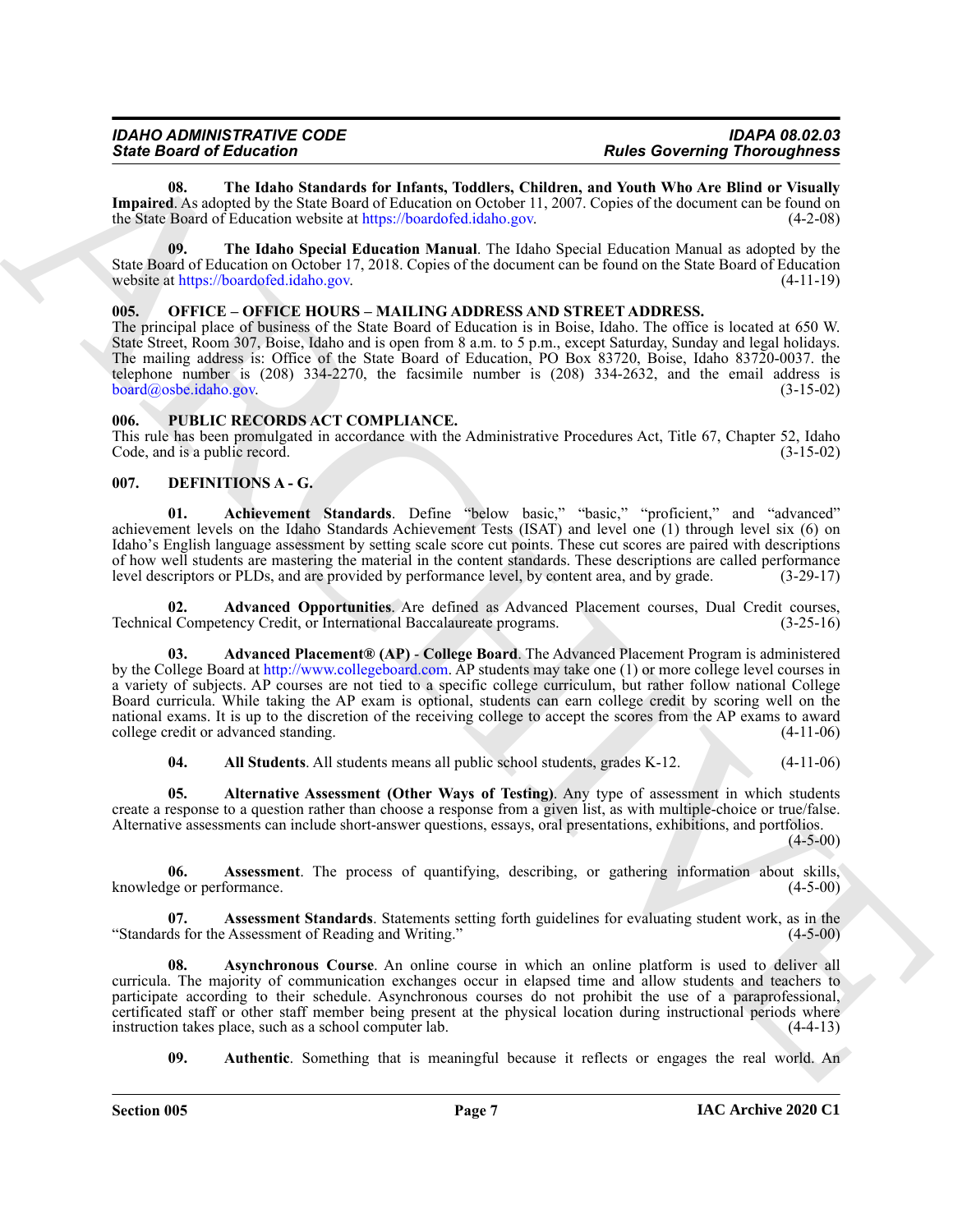"authentic task" asks students to do something they might really have to do in the course of their lives, or to apply certain knowledge or skills to situations they might really encounter.

<span id="page-7-1"></span>**10. Basic Educational Skills Training**. Instruction in basic skills toward the completion/attainment of ate of mastery, high school diploma, or GED. (4-5-00) a certificate of mastery, high school diploma, or GED.

<span id="page-7-2"></span>**11.** Career Technical Education. Formal preparation for semi-skilled, skilled, technical, or essional occupations, usually below the baccalaureate level. (4-11-06) paraprofessional occupations, usually below the baccalaureate level.

<span id="page-7-3"></span>**12. Classic Texts**. Literary or other works (e.g., films, speeches) that have been canonized, either continuously or intermittently, over a period of time beyond that of their initial publication and reception. (4-5-00)

<span id="page-7-4"></span>**13. College and Career Readiness**. College and career readiness is the attainment and demonstration of state board adopted competencies that broadly prepare high school graduates for a successful transition into some form of postsecondary education and/or the workplace. (3-28-18)

<span id="page-7-5"></span>**14. Content Standards**. Describe the knowledge, concepts, and skills that students are expected to teach grade level in each content area. (4-2-08) acquire at each grade level in each content area.

<span id="page-7-6"></span>**15. Context (of a Performance Assessment)**. The surrounding circumstances within which the performance is embedded. For example, problem solving can be assessed in the context of a specific subject (such as mathematics) or in the context of a real-life laboratory problem requiring the use of mathematics, scientific, and communication skills. (4-5-00)

<span id="page-7-7"></span>**16. Cooperative Work Experience**. Classroom learning is integrated with a productive, structured work experience directly related to the goals and objectives of the educational program. Schools and participating businesses cooperatively develop training and evaluation plans to guide and measure the progress of the student. School credit is earned for successful completion, and the work may be paid or unpaid. Cooperative work experiences are also known as co-operative education or co-op. (4-5-00)

<span id="page-7-8"></span>**17. Criteria**. Guidelines, rules or principles by which student responses, products, or performances, are judged. What is valued and expected in the student performance, when written down and used in assessment, become rubrics or scoring guides.

<span id="page-7-9"></span>**18. Cues**. Various sources of information used by readers to construct meaning. The language cueing systems include the graphophonic (also referred to as graphophonemic) system, which is the relationship between oral and written language (phonics); the syntactic system, which is the relationship among linguistic units such as prefixes, suffixes, words, phrases, and clauses (grammar); and semantic system, which is the study of meaning in language. Reading strategies and language cueing systems are also influenced by pragmatics-the knowledge readers have about the ways in which language is understood by others in their culture. (4-5-00) have about the ways in which language is understood by others in their culture.

<span id="page-7-11"></span><span id="page-7-0"></span>**19. "C" Average**. A combined average of courses taken on a four (4) point scale with "C" equal to two (2) points.  $(4-11-06)$ 

Sink Board of Education Consulting the mainle and solicity to Rober Boarding Theoretics of the Consulting Consulting Consulting the state of the state of the state of the state of the state of the state of the state of th **20. Diploma**. A document awarded to a student by a secondary school to show the student has successfully completed the state and local education agency graduation requirements. Diplomas may be awarded to individuals who attended a secondary school prior to the year in which the student is requesting issuance of a diploma based on the graduation requirements in existence at the time the student attended. Determination of meeting past graduation requirements may be determined based on proficiency as determined by the local education agency. Each local education agency may determine the format of the diploma, including the recognition of emphasis areas based on a student's completion of courses or courses or studies in an emphasis area or educational pathways, including but not limited to science, technology, engineering and math (STEM), career technical education, or arts and music.

(3-28-18)

#### <span id="page-7-10"></span>**21. Decode**. (4-5-00)

**a.** To analyze spoken or graphic symbols of a familiar language to ascertain their intended meaning.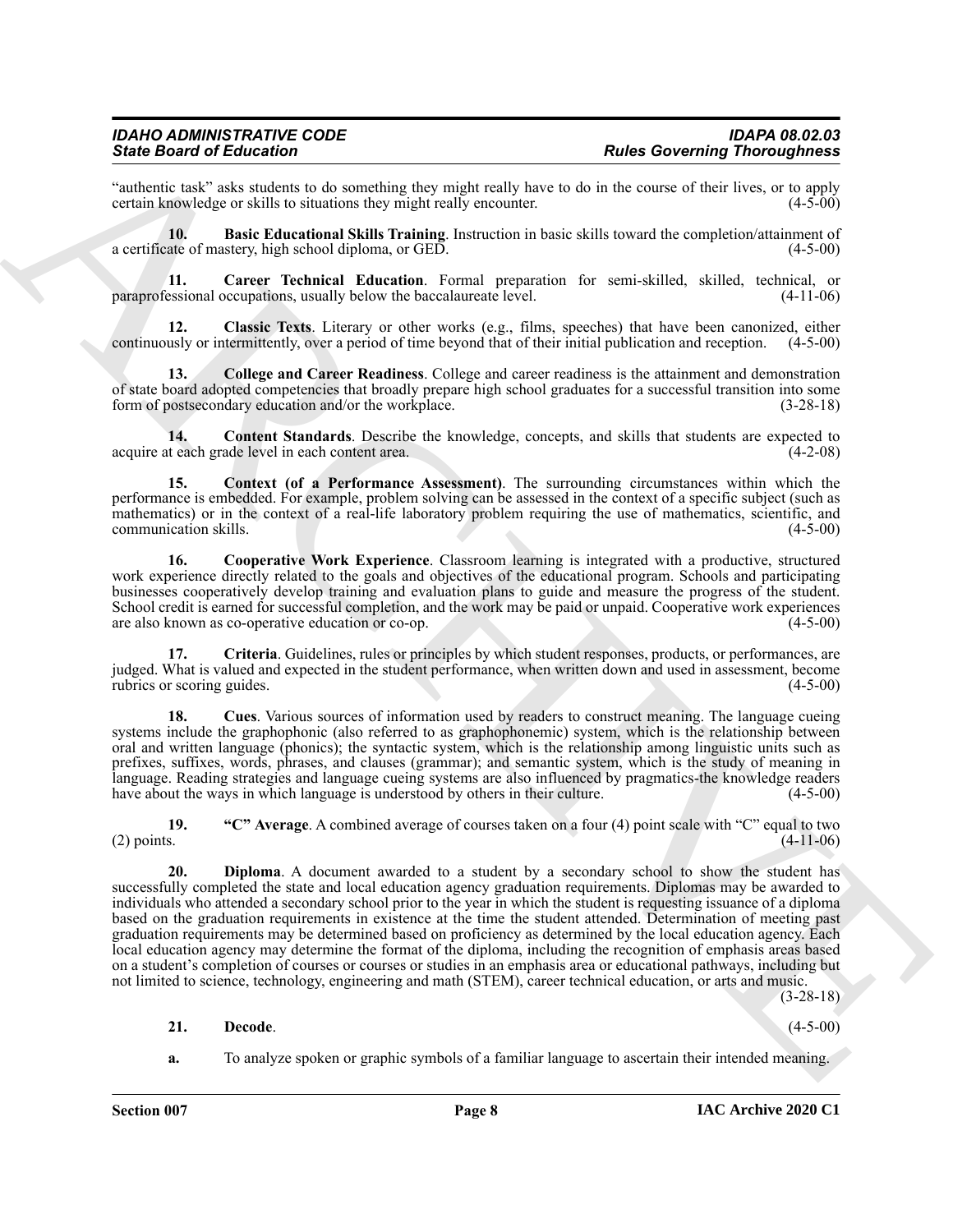$(4 - 5 - 00)$ 

<span id="page-8-1"></span>**b.** To change communication signals into messages, as to decode body language.  $(4-5-00)$ 

**Since Board of Entremotion** control application results at the density language.<br>
A. To change commutation signal time results at the density language. (4.5.40)<br>
and 22.<br>
and 22. But Credit Data Criticis also absorption **22. Dual Credit**. Dual credit allows high school students to simultaneously earn credit toward a high school diploma and a postsecondary degree or certificate. Postsecondary institutions work closely with high schools to deliver college courses that are identical to those offered on the college campus. Credits earned in a dual credit class become part of the student's permanent college record. Students may enroll in dual credit programs taught at the high school or on the college campus. (4-11-06)

<span id="page-8-2"></span>**23. Emergent Literacy**. Development of the association of print with meaning that begins early in a fe and continues until the child reaches the stage of conventional reading and writing. (4-5-00) child's life and continues until the child reaches the stage of conventional reading and writing.

<span id="page-8-3"></span>**24. Employability Skills**. Work habits and social skills desirable to employers, such as responsibility, communication, cooperation, timeliness, organization, and flexibility. (4-5-00)

<span id="page-8-4"></span>**25. Entry-Level Skills**. The minimum education and skill qualifications necessary for obtaining and a specific job; the starting point in a particular occupation or with a certain employer. (4-5-00) keeping a specific job; the starting point in a particular occupation or with a certain employer.

<span id="page-8-5"></span>**26. Evaluation (Student)**. Judgment regarding the quality, value, or worth of a response, product, or performance based on established criteria, derived from multiple sources of information. Student evaluation and student assessment are often used interchangeably. (4-5-00) student assessment are often used interchangeably.

<span id="page-8-6"></span>**27. Experiential Education (Application)**. Experiential education is a process through which a learner constructs knowledge, skill, and value from direct experiences. (4-5-00)

<span id="page-8-7"></span>**28. Exploratory Experience (Similar to a Job Shadow)**. An opportunity for a student to observe and participate in a variety of worksite activities to assist in defining career goals. An in-school exploratory experience is a school-based activity that simulates the workplace. (4-5-00)

<span id="page-8-8"></span>**29.** Fluency. The clear, rapid, and easy expression of ideas in writing or speaking; movements that obthly, easily, and readily. (4-5-00) flow smoothly, easily, and readily.

<span id="page-8-9"></span>**30. Genre (Types of Literature)**. A category used to classify literary and other works, usually by form, technique, or content. Categories of fiction such as mystery, science fiction, romance, or adventure are considered genres. (4-5-00)

<span id="page-8-10"></span>**31.** Graphophonic/Graphophonemic. One (1) of three (3) cueing systems readers use to construct texts; the relationships between oral and written language (phonics). (4-5-00)

#### <span id="page-8-11"></span><span id="page-8-0"></span>**008. DEFINITIONS H - S.**

<span id="page-8-12"></span>**01.** Idaho Standards Achievement Tests. Statewide assessments aligned to the state content standards to measure a student's knowledge of the applicable content standards. (3-29-17) and used to measure a student's knowledge of the applicable content standards.

<span id="page-8-13"></span>**02. Integrated Assessment**. Assessment based on tasks that measures a student's ability to apply concepts, principles, and processes from two (2) or more subject disciplines to a project, issue, or problem. (3-24-17)

<span id="page-8-15"></span>**03. International Baccalaureate (IB)** - Administered by the International Baccalaureate Organization, the IB program provides a comprehensive liberal arts course of study for students in their junior and senior years of high school. IB students take end-of-course exams that may qualify for college credit. Successful completion of the full course of study leads to an IB diploma. (4-11-06)

<span id="page-8-14"></span>**04. Interdisciplinary Study**. An approach to leaning in two (2) or more disciplines that enables students to identify and apply authentic connections and integrate essential concepts that transcend individual disciplines. (3-24-17) disciplines. (3-24-17)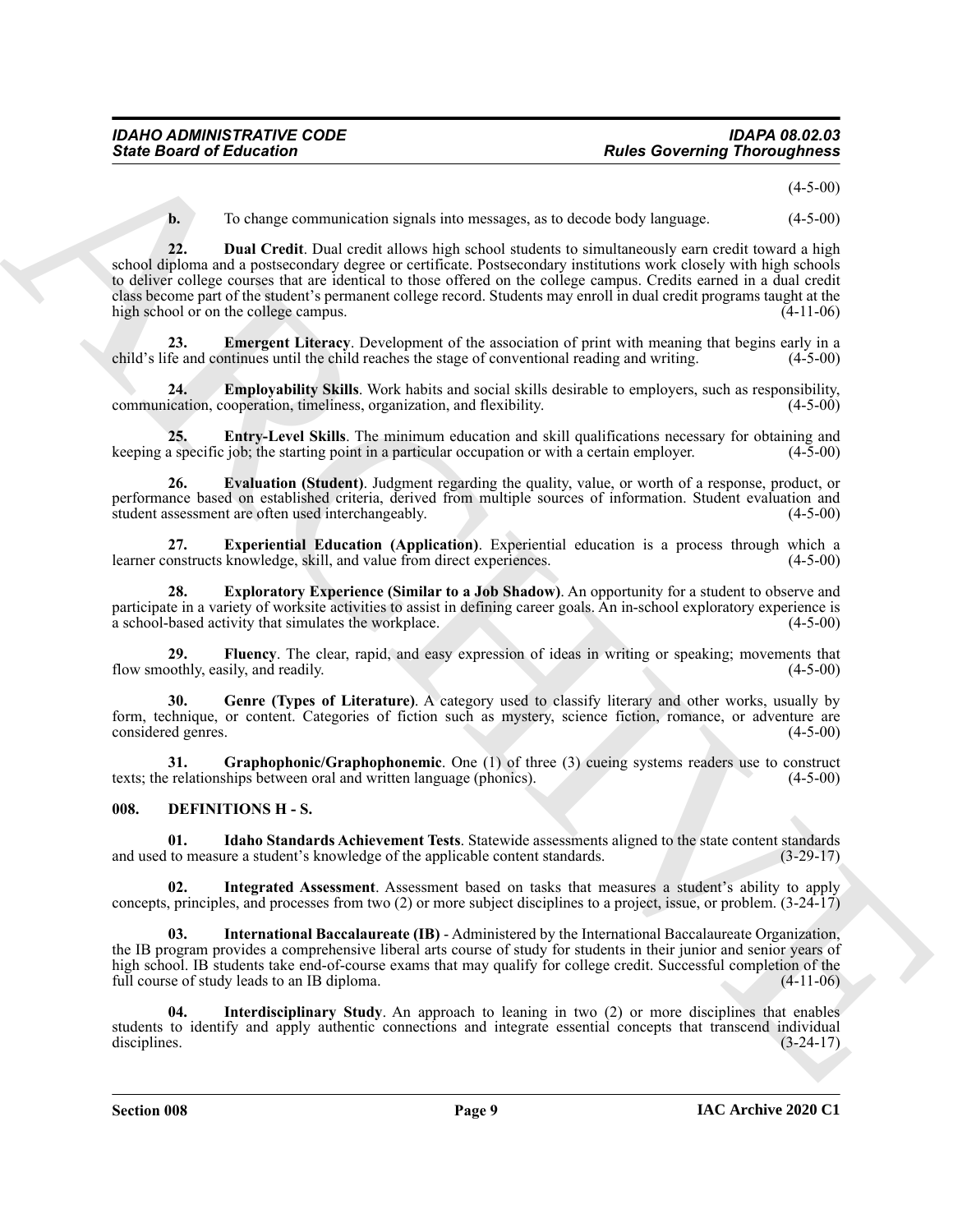<span id="page-9-0"></span>**05. Laboratory**. A laboratory science course is defined as one in which at least one (1) class period each week is devoted to providing students with the opportunity to manipulate equipment, materials, specimens or develop skills in observation and analysis and discover, demonstrate, illustrate or test scientific principles or  $\epsilon$  (4-11-06)  $(4-11-06)$ 

**06. Learning Plan**. The plan that outlines a student's program of study, which should include a rigorous academic core and a related sequence of electives in academic, career technical education (CTE), or humanities aligned with the student's post-graduation goals. (4-11-06)

<span id="page-9-4"></span><span id="page-9-3"></span><span id="page-9-2"></span><span id="page-9-1"></span>**07.** Narrative. Text in any form (print, oral, or visual) that recounts events or tells a story. (4-5-00)

**08.** Norm-Referenced Assessment. Comparing a student's performance or test result to performance similar groups of students; (e.g., he typed better than eighty percent (80%) of his classmates.) (4-5-00) of other similar groups of students; (e.g., he typed better than eighty percent  $(80\%)$  of his classmates.)

**09.** On-Demand Assessment. Assessment that takes place at a predetermined time and place. Quizzes, s, SATs, and most final exams are examples of on-demand assessment. (4-5-00) state tests, SATs, and most final exams are examples of on-demand assessment.

<span id="page-9-5"></span>**10. Performance Assessment**. Direct observation of student performance or student work and professional judgment of the quality of that performance. Good quality performance assessment has pre-established performance criteria. (4-5-00)

<span id="page-9-7"></span>**11. Performance-Based Assessment**. The measurement of educational achievement by tasks that are similar or identical to those that are required in the instructional environment, as in performance assessment tasks, exhibitions, or projects, or in work that is assembled over time into portfolio collections. (4-5-00)

<span id="page-9-6"></span>**12. Performance Criteria**. A description of the characteristics that will be judged for a task. Performance criteria may be holistic, analytic trait, general or specific. Performance criteria are expressed as a rubric or scoring guide. Anchor points or benchmark performances may be used to identify each level of competency in the rubric or scoring guide. (4-5-00)

<span id="page-9-9"></span><span id="page-9-8"></span>**13. Phonics**. Generally used to refer to the system of sound-letter relationships used in reading and writing. Phonics begins with the understanding that each letter (or grapheme) of the English alphabet stands for one (1) or more sounds (or phonemes). (4-5-00)  $(1)$  or more sounds (or phonemes).

Since Brazil et Education 11 a technique course in visita. These Governing Theoretical process and the set of the set of the set of the set of the set of the set of the set of the set of the set of the set of the set of t **14. Portfolio**. A collection of materials that documents and demonstrates a student's academic and work-based learning. Although there is no standard format for a portfolio, it typically includes many forms of information that exhibit the student's knowledge, skills, and interests. By building a portfolio, students can recognize their own growth and learn to take increased responsibility for their education. Teachers, mentors, and employers can use portfolios for assessment purposes and to record educational outcomes. (4-5-00)

<span id="page-9-10"></span>**15. Professional Development**. A comprehensive, sustained, timely, and intensive process to improve effectiveness of teachers and administrators in raising student achievement, which: (4-4-13)

**a.** Aligns with rigorous state academic achievement standards, local educational agency goals, school improvement goals, and effective technology integration. (4-4-13)

**b.** Utilizes data driven instruction using a thorough review and continual evaluation of data on teacher and student performance to define clear goals and distinct outcomes. (4-4-13)

**c.** Provides opportunities that are individualized enough to meet distinct and diverse levels of need for and administrators. (4-4-13) teachers and administrators.

**d.** Is facilitated by well-prepared school administrators, coaches, mentors, master teachers, lead teachers, or third-party providers under contract with the State Department of Education, school district, or charter school, and supported by external research, expertise, or resources. (4-4-13) school, and supported by external research, expertise, or resources.

**e.** Fosters a collective responsibility by educators within the school for improved student performance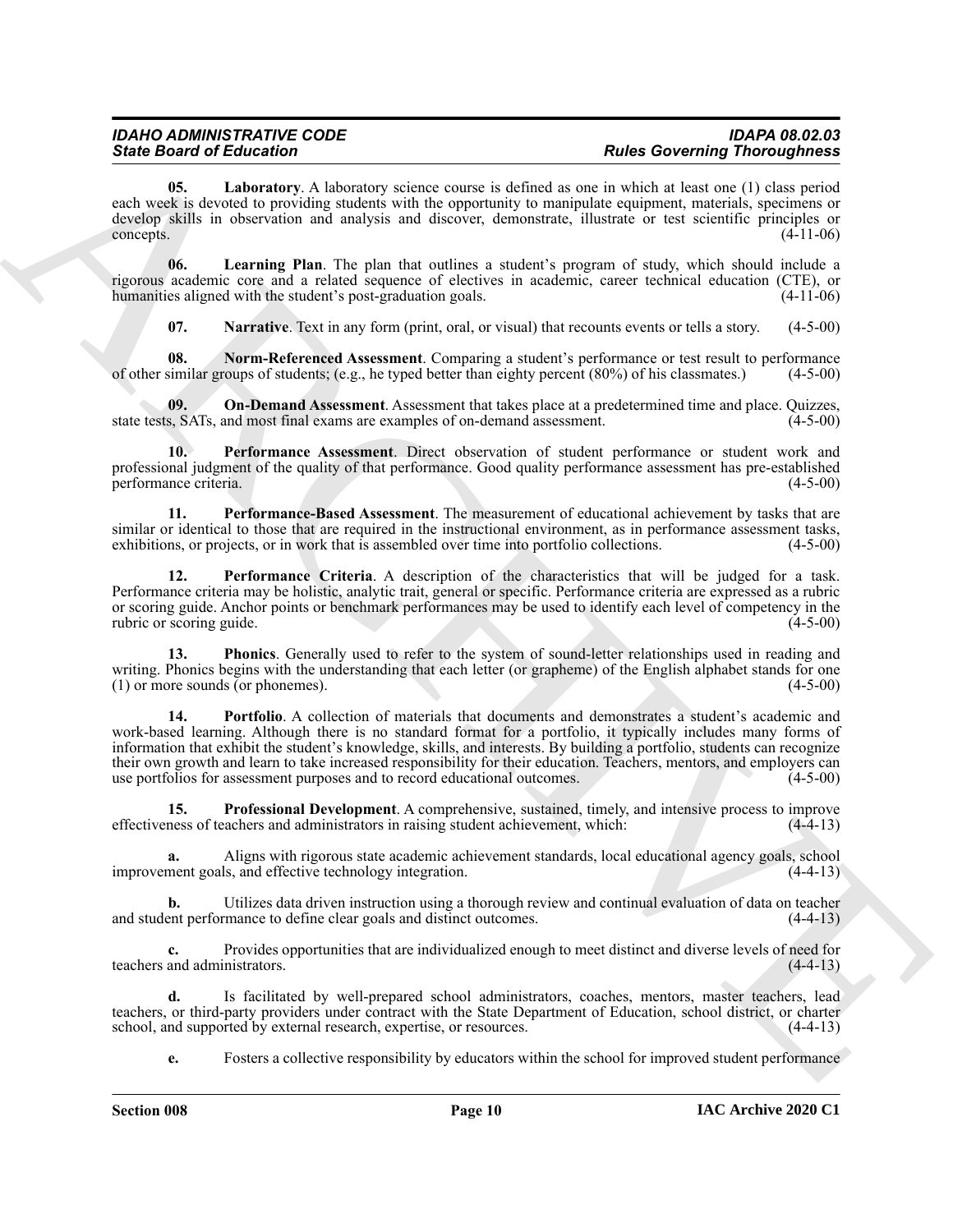<span id="page-10-2"></span>and develops a professional learning community.  $(4-4-13)$ 

**16. Project Based Learning**. A hands-on approach to learning that encourages students to create/ interpret/communicate an original work or project and assesses quality and success of learning through performance/ presentation/production of that work or project. (3-24-17)

**17. Print Awareness**. In emergent literacy, a learner's growing awareness of print as a system of distinct from speech and visual modes of representation. (4-5-00) meaning, distinct from speech and visual modes of representation.

<span id="page-10-4"></span><span id="page-10-3"></span><span id="page-10-1"></span><span id="page-10-0"></span>**18. Proficiency**. Having or demonstrating a high degree of knowledge or skill in a particular area.

 $(4-5-00)$ 

**19. School-to-Work Transition**. A restructuring effort that provides multiple learning options and seamless integrated pathways to increase all students' opportunities to pursue their career and educational interests.  $(4-5-00)$ 

**20. Service Learning**. Combining service with learning activities to allow students to participate in experiences in the community that meet actual human needs. Service learning activities are integrated into the academic curriculum and provide structured time for a student to think, talk, or write about what was done or seen during the actual service activity. Service learning provides students with opportunities to use newly acquired skills and knowledge in real-life situations in their communities, and helps foster the development of a sense of caring for others.  $(4-5-00)$ 

<span id="page-10-5"></span>**21. Skill Certificate**. Portable, industry-recognized credential that certifies the holder has demonstrated competency on a core set of performance standards related to an occupational cluster area. Serving as a signal of skill mastery at benchmark levels, skill certificates may assist students in finding work within their community, state, or elsewhere. A National Skills Standards Board is presently charged with issuing skill voluntary standards in selected occupations based on the result of research and development work completed by twenty-two (2) contractors. (4-5-00)

<span id="page-10-7"></span>**22. Standards**. Statements about what is valued in a given field, such as English language arts, and/or descriptions of what is considered quality work. See content standards, assessment standards, and achievement standards. (4-2-08)

<span id="page-10-6"></span>**23.** Standardization. A set of consistent procedures for constructing, administering and scoring an assessment. The goal of standardization is to ensure that all students are assessed under uniform conditions so the interpretation of performance is comparable and not influenced by differing conditions. Standardization is an important consideration if comparisons are to be made between scores of different individuals or groups. (4-5-00)

<span id="page-10-9"></span><span id="page-10-8"></span>**24. Standards-Based Education**. Schooling based on defined knowledge and skills that students must attain in different subjects, coupled with an assessment system that measures their progress.

Since Board of Education<br>
and Control Samuel Control Samuel Control Samuel Control Samuel Control Samuel Control Samuel Control Samuel Control Samuel Control Samuel Control Samuel Control Samuel Control Samuel Control Sam **25. Structured Work Experience**. A competency-based educational experience that occurs at the worksite but is tied to the classroom by curriculum through the integration of school-based instruction with worksite experiences. Structured work experience involves written training agreements between school and the worksite, and individual learning plans that link the student's worksite learning with classroom course work. Student progress is supervised and evaluated collaboratively by school and worksite personnel. Structured work experience may be paid or unpaid; may occur in a public, private, or non-profit organization; and may or may not result in academic credit and/or outcome verification. It involves no obligation on the part of the worksite employer to offer regular employment to the student subsequent to the experience. (4-5-00) employment to the student subsequent to the experience.

<span id="page-10-10"></span>**26. Student Learning Goals (Outcomes)**. Statements describing the general areas in which students will learn and achieve. Student learning goals typically reflect what students are expected to know by the time they leave high school, such as to read and communicate effectively; think critically and solve problems; develop positive self-concept, respect for others and healthy patterns of behavior; work effectively in groups as well as individually; show appreciation for the arts and creativity; demonstrate civic, global and environmental responsibility; recognize and celebrate multicultural diversity; exhibit technological literacy; have a well developed knowledge base which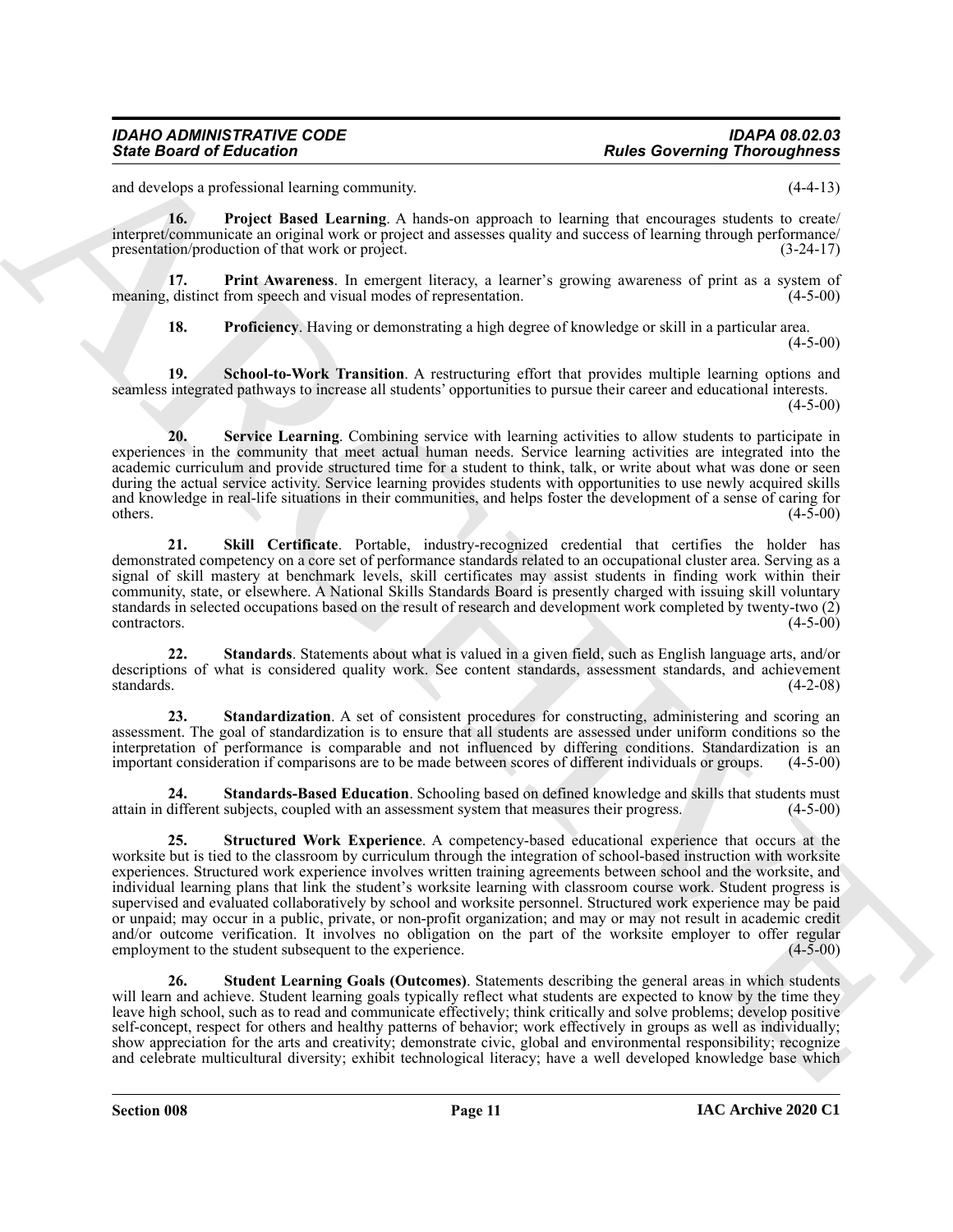enhances understanding and decision making, and demonstrate positive problem solving and thinking skills. (4-5-00)

<span id="page-11-5"></span>**27. Synchronous Course**. A course in which the teacher and students interact at the same time. May be applied to both traditional and technology based courses. (3-29-12)

#### <span id="page-11-8"></span><span id="page-11-6"></span><span id="page-11-0"></span>**009. DEFINITIONS T - Z.**

Since Board of Entrempto Contents and the summary probably probably probably and contenting Theoretical and the summary probably probably probably probably probably and the summary and the summary and the summary and the **01. Technical Competency Credit**. Technical competency credit is a sequenced program of study that allows secondary students to document proficiency in the skills and abilities they develop in approved high school career technical programs to be evaluated for postsecondary transcription at a later date. Technical Competency Credits are awarded for skills and competencies identified as eligible through an agreement with at least one Idaho postsecondary institution. Eligible skills and competencies are included as part of a high school career technical program and approved by the postsecondary institution through the agreement in advance to student participation. Credits are granted by the postsecondary institution for which the agreement is with and are transcripted at the time the student enrolls at the postsecondary institution. (3-25-16)

<span id="page-11-9"></span>**02. Technology Education**. A curriculum for elementary, middle, and senior high schools that integrates learning about technology (e.g., transportation, materials, communication, manufacturing, power and energy, and biotechnology) with problem-solving projects that require students to work in teams. Many technology education classrooms and laboratories are well equipped with computers, basic hand tools, simple robots, electronic devises, and other resources found in most communities today.

<span id="page-11-10"></span>**03.** Total Quality Management. A systematic approach to standardizing and increasing the efficiency of internal systems and processes, whether in a business or a school, using statistical and management tools for continuous improvement. Emphasis is on documenting effective processes, committing to meet customers' needs and sharing decision making.

<span id="page-11-11"></span>**04. Transferable Skills**. Skills that are inter-changeable among different jobs and workplaces. For example, the ability to handle cash is a skill one could use as both a restaurant cashier and a bank teller. The ability to problem solve or work as a team member is transferable among most jobs and workplaces. (4-11-06) problem solve or work as a team member is transferable among most jobs and workplaces.

<span id="page-11-7"></span>**05. 2+2 or 4+2**. A planned, streamlined sequence of academic and career technical courses which eliminates redundancies between high school and community college curricula; 2+2 is high school years eleven (11) and twelve (12) and community college years thirteen (13) and fourteen (14);  $4+2$  is high school years nine (9), ten (10), eleven (11), and twelve (12) and community college years thirteen (13) and fourteen (14). (4-11-0  $(10)$ , eleven  $(11)$ , and twelve  $(12)$  and community college years thirteen  $(13)$  and fourteen  $(14)$ .

<span id="page-11-12"></span>**06.** Unique Student Identifier. A number issued and assigned by the State Department of Education to lent currently enrolled or who will be enrolled in an Idaho local education agency to obtain data. (5-8-09) each student currently enrolled or who will be enrolled in an Idaho local education agency to obtain data.

**07. Writing Process**. The many aspects of the complex act of producing written communication; lly, planning, drafting, revising, editing, and publishing. specifically, planning, drafting, revising, editing, and publishing.

#### <span id="page-11-14"></span><span id="page-11-13"></span>**08. Word Recognition**. (4-5-00)

**a.** The quick and easy identification of the form, pronunciation, and appropriate meaning of a work ly met in print or writing: (4-5-00) previously met in print or writing;

**b.** The process of determining the pronunciation and some degree of meaning of a word in written or printed form. (4-5-00) printed form. (4-5-00)

#### <span id="page-11-1"></span>**010. – 099. (RESERVED)**

#### <span id="page-11-4"></span><span id="page-11-2"></span>**100. BASIC CURRICULUM.**

(Section 33-118, Idaho Code) (4-1-97)

#### <span id="page-11-15"></span><span id="page-11-3"></span>**101. KINDERGARTEN CURRICULUM.**

Kindergarten curriculum will be established at the local level. (Section 33-208, Idaho Code) (4-5-00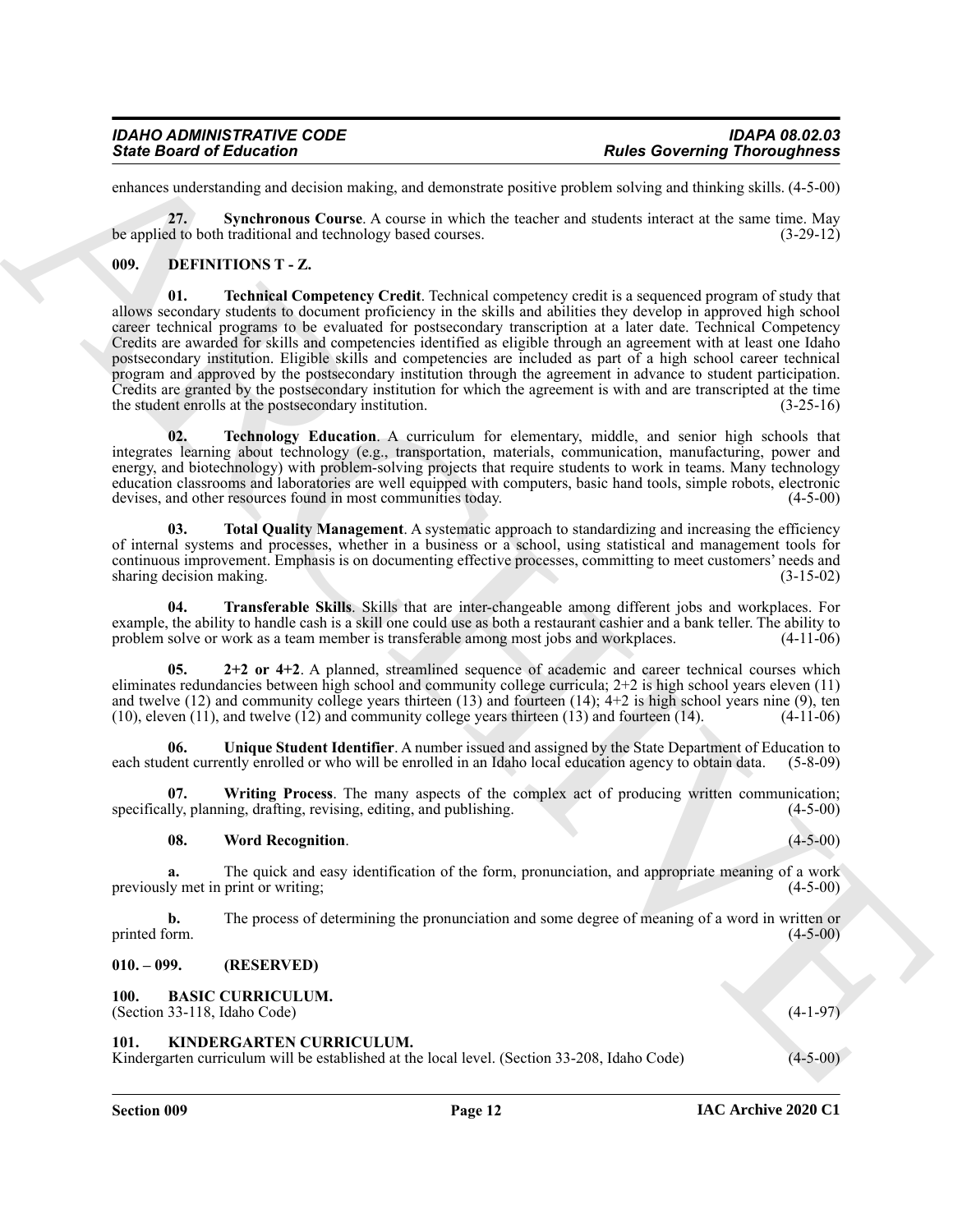#### <span id="page-12-6"></span><span id="page-12-0"></span>**102. INSTRUCTIONAL REQUIREMENTS.**

<span id="page-12-7"></span>**01. Instruction and Programs**. All schools will deliver a core of instruction and advisement programs (see Section 108, Guidance Programs) for each student in elementary schools, middle schools/junior high and high schools. (4-5-00)  $\epsilon$ schools. (4-5-00)

<span id="page-12-8"></span>**02. Standards**. All students will meet standards established locally (at a minimum, the standards of the state) through rigorous accountability, which includes challenging examinations, demonstrations of achievement, and other appropriate tests and measures. (4-5-00)

#### <span id="page-12-4"></span><span id="page-12-3"></span><span id="page-12-1"></span>**103. INSTRUCTION GRADES 1-12.**

Since Board of Enforcement <sup>2</sup><br>
102. Distribution in the Collection of the United States of the United States in the United States of the United States of the United States of the United States of the United States of the **01. Instruction**. Instruction is inclusive of subject matter, content and course offerings. Patterns of instructional organization are a local school district option. Schools will assure students meet locally developed standards with the state standards as a minimum.\* (\*This includes special instruction that allows limited English proficient students to participate successfully in all aspects of the school's curriculum and keep up with other students in the regular education program. It also includes special learning opportunities for accelerated, learning disabled students and students with other disabilities.) (4-5-00)

<span id="page-12-5"></span>**02. Instructional Courses**. At appropriate grade levels, instruction will include but not be limited to the following:

**a.** Language Arts and Communication will include instruction in reading, writing, English, literature, technological applications, spelling, speech and listening, and, in elementary schools, cursive writing. (3-20-14)

**b.** Mathematics will include instruction in addition, subtraction, multiplication, division, percentages, tical reasoning and probability. (4-1-97) mathematical reasoning and probability.

**c.** Science will include instruction in applied sciences, earth and space sciences, physical sciences, and life sciences.

**d.** Social Studies will include instruction in history, government, geography, economics, current world affairs, citizenship, and sociology. (4-1-97)

#### <span id="page-12-9"></span><span id="page-12-2"></span>**104. OTHER REQUIRED INSTRUCTION.**

#### <span id="page-12-10"></span>**01. Elementary Schools**. (4-11-06)

**a.** The following section outlines other information required for all elementary students, as well as other required offerings of the school:

> Fine Arts (art and music) Health (wellness) Physical Education (fitness) (4-11-06)

**b.** Additional instructional options as determined by the local school district. For example:

<span id="page-12-11"></span>Languages other than English Career Awareness (4-1-97)

#### **02. Middle Schools/Junior High Schools**. (4-11-06)

**a.** No later than the end of Grade eight (8) each student shall develop parent-approved student learning plans for their high school and post-high school options. The learning plan shall be developed by students with the assistance of parents or guardians, and with advice and recommendation from school personnel. It shall be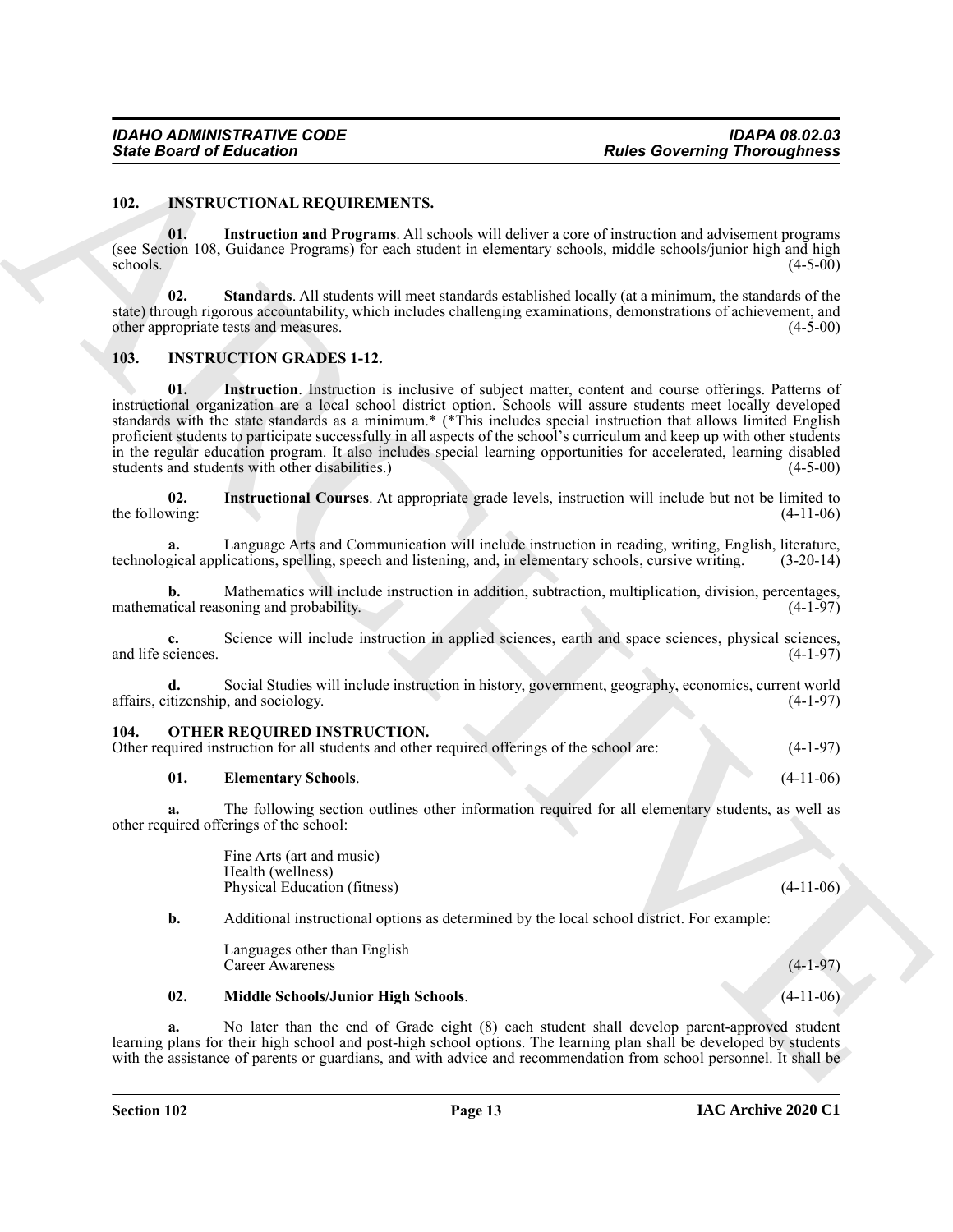Sink Dealer of Editorial on the United States and the United States and the United States and the United States and the United States and the United States and the United States and the United States and the United States reviewed annually and may be revised at any time. The purpose of a parent-approved student learning plan is to outline a course of study and learning activities for students to become contributing members of society. A student learning plan describes, at a minimum, the list of courses and learning activities in which the student will engage while working toward meeting the state and school district's or LEA's graduation standards in preparation for postsecondary goals. The school district or LEA will have met its obligation for parental involvement if it makes a good faith effort to notify the parent or guardian of the responsibility for the development and approval of the learning plan. A learning plan will not be required if the parent or guardian requests, in writing, that no learning plan be developed. (3-28-18)

**b.** A student must have met the grade eight (8) mathematics standards before the student will be d to enter grade nine (9). (4-11-19) permitted to enter grade nine (9).

**c.** Other required instruction for all middle school students: Health (wellness) Physical Education (fitness) (4-11-06) **d.** Other required offerings of the school:

Family and Consumer Science Fine and Performing Arts Career Technical Education Advisory Period (middle school only, encouraged in junior high school) (4-11-06)

#### <span id="page-13-6"></span>**03. High Schools**. (4-11-15)

**a.** High schools must offer a wide variety of courses to satisfy state and local graduation requirements. High schools are required to provide instructional offerings in Physical Education (fitness) and Career Technical Education and the instruction necessary to assure students are college and career ready at the time of graduation.

(3-28-18)

**b.** High schools will annually review and update with the student the parent-approved student learning tlined in Subsection 104.02.a. (4-11-15) plans outlined in Subsection 104.02.a.

#### <span id="page-13-1"></span><span id="page-13-0"></span>**105. HIGH SCHOOL GRADUATION REQUIREMENTS.**

A student must meet all of the requirements identified in this section before the student will be eligible to graduate from an Idaho high school. The local school district or LEA may establish graduation requirements beyond the state minimum. (5-8-09)

<span id="page-13-2"></span>**01. Credit Requirements**. The State minimum graduation requirement for all Idaho public high schools is forty-six (46) credits and must include twenty-nine (29) credits in core subjects as identified in Paragraphs 105.01.c. through 105.01.i. (3-12-14) 105.01.c. through 105.01.i.

<span id="page-13-3"></span>**a.** Credits. (Effective for all students who enter the ninth grade in the fall of 2010 or later.) One (1) credit shall equal sixty (60) hours of total instruction. School districts or LEA's may request a waiver from this provision by submitting a letter to the State Department of Education for approval, signed by the superintendent and chair of the board of trustees of the district or LEA. The waiver request shall provide information and documentation that substantiates the school district or LEA's reason for not requiring sixty (60) hours of total instruction per credit.  $(3-29-10)$ 

<span id="page-13-4"></span>**b.** Mastery. Notwithstanding the credit definition of Subsection 105.01.a., a student may also achieve credits by demonstrating mastery of a subject's content standards as defined and approved by the local school district or LEA.  $(3-29-17)$ 

<span id="page-13-5"></span>**c.** Secondary Language Arts and Communication. Nine (9) credits are required. Eight (8) credits of instruction in Language Arts. Each year of Language Arts shall consist of language study, composition, and literature and be aligned to the Idaho Content Standards for the appropriate grade level. One (1) credit of instruction in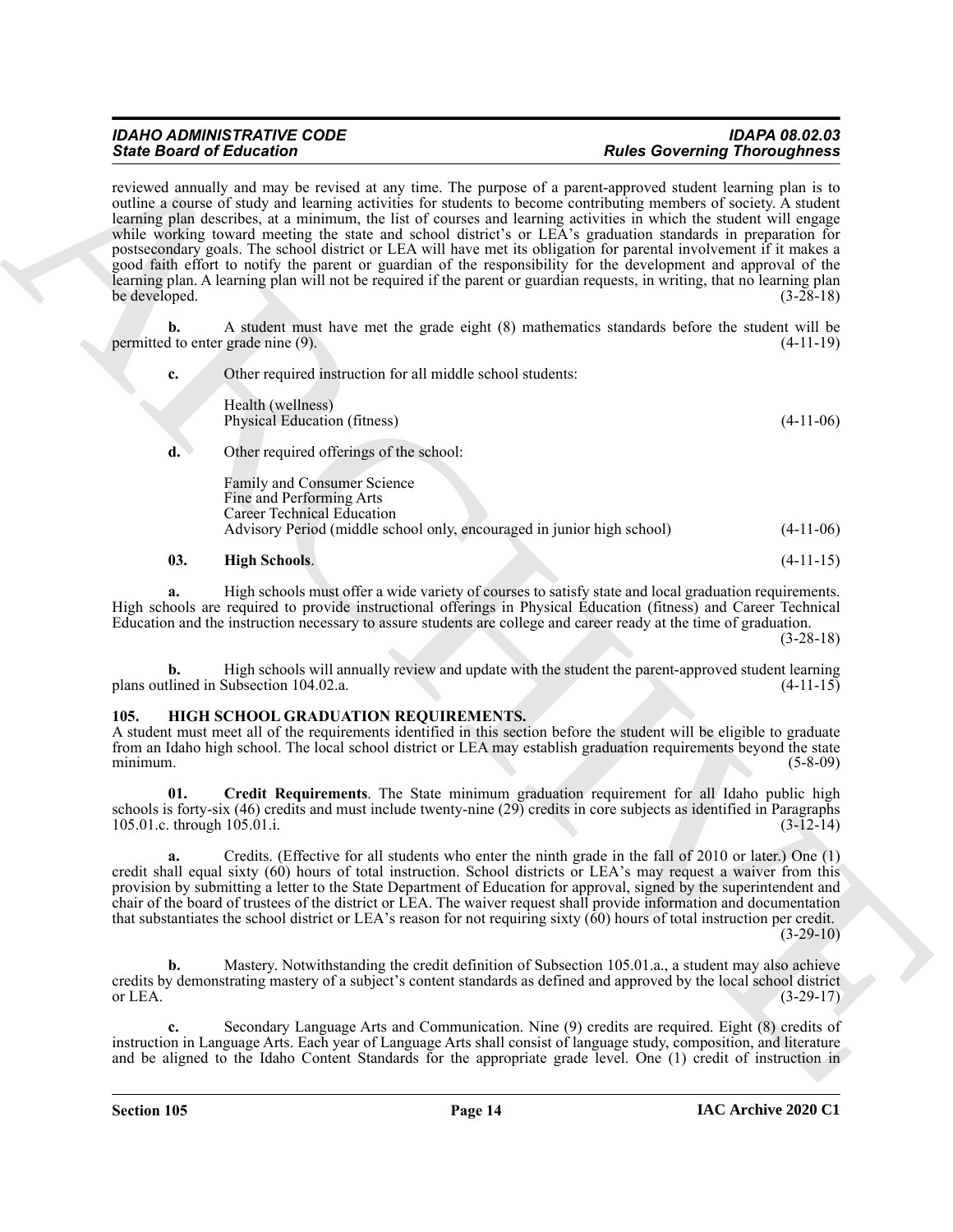# *State Board of Education Rules Governing Thoroughness*

<span id="page-14-1"></span>communications consisting of oral communication and technological applications that includes a course in speech, a course in debate, or a sequence of instructional activities that meet the Idaho Speech Content Standards requirements.  $(3-29-10)$ 

Sink Board of Editorial one of the material continues of the state Governing Results and the state of the state of the state of the state of the state of the state of the state of the state of the state of the state of th **d.** Mathematics. Six (6) credits are required. Secondary mathematics includes Integrated Mathematics, Applied Mathematics, Business Mathematics, Algebra, Geometry, Trigonometry, Fundamentals of Calculus, Probability and Statistics, Discrete Mathematics, and courses in mathematical problem solving and quantitative reasoning. Dual credit engineering and computer science courses aligned to the state standards for grades nine (9) through (12), including AP Computer Science and dual credit computer Science courses may also be counted as a mathematics credit if the student has completed Algebra II (or equivalent integrated mathematics) standards. Students who choose to take computer science and dual credit engineering courses may not concurrently count such courses as both a mathematics and science credit. (4-11-19) courses as both a mathematics and science credit.

i. Students must complete secondary mathematics in the following areas: (3-12-14)

(1) Two (2) credits of Algebra I, Algebra I level equivalent Integrated Mathematics or courses that meet the High School Algebra Content Standards;

(2) Two (2) credits of Geometry, Geometry level equivalent Integrated Mathematics, or courses that meet the Idaho High School Geometry Content Standards; and (4-11-19)

(3) Two (2) credits of mathematics of the student's choice. (3-29-10)

ii. Two (2) credits of the required six (6) credits of mathematics must be taken in the last year of high school in which the student intends to graduate. For the purposes of this subsection, the last year of high school shall include the summer preceding the fall start of classes. Students who return to school during the summer or the following fall of the next year for less than a full schedule of courses due to failing to pass a course other than mathematics are not required to retake a mathematics course as long as they have earned six (6) credits of high school level mathematics. (4-11-19)

iii. Students who have completed six (6) or more high school credits of mathematics prior to the fall of their last year of high school, including at least two (2) semesters of an Advanced Placement or dual credit calculus or higher level course, are exempt from taking mathematics during their last year of high school. High School mathematics credits completed in middle school shall count for the purposes of this section. (4-11-19)

iv. Students who earn eight (8) or more high school credits of mathematics that include Algebra II or higher level of mathematics class before the student's senior year are not required to take mathematics during their last year of high school. High school mathematics credits earned in middle school shall count for the purposes of this section.  $(4-11-19)$ 

<span id="page-14-2"></span>**e.** Science. Six (6) credits are required, four (4) of which will be laboratory based. Secondary sciences include instruction in applied sciences, earth and space sciences, physical sciences, and life sciences. (4-11-19)

i. Up to two (2) credits in Dual credit engineering and computer science courses aligned to the state standards for grades nine (9) through (12), including AP Computer Science, Dual Credit Computer Science may be used as science credits. Students who choose to take computer science and Dual Credit Engineering may not concurrently count such courses as both a mathematics and science credit. (4-11-19)

ii. Secondary sciences include instruction in the following areas: biology, physical science or chemistry, and earth, space, environment, or approved applied science. Four (4) credits of these courses must be laboratory based. (3-29-10) laboratory based.

**f.** Social Studies. Five (5) credits are required, including government (two (2) credits), United States history (two (2) credits), and economics (one (1) credit). Courses such as geography, sociology, psychology, and world history may be offered as electives, but are not to be counted as a social studies requirement. (3-29-10)

<span id="page-14-3"></span><span id="page-14-0"></span>**g.** Humanities. Two (2) credits are required. Humanities courses include instruction in visual arts,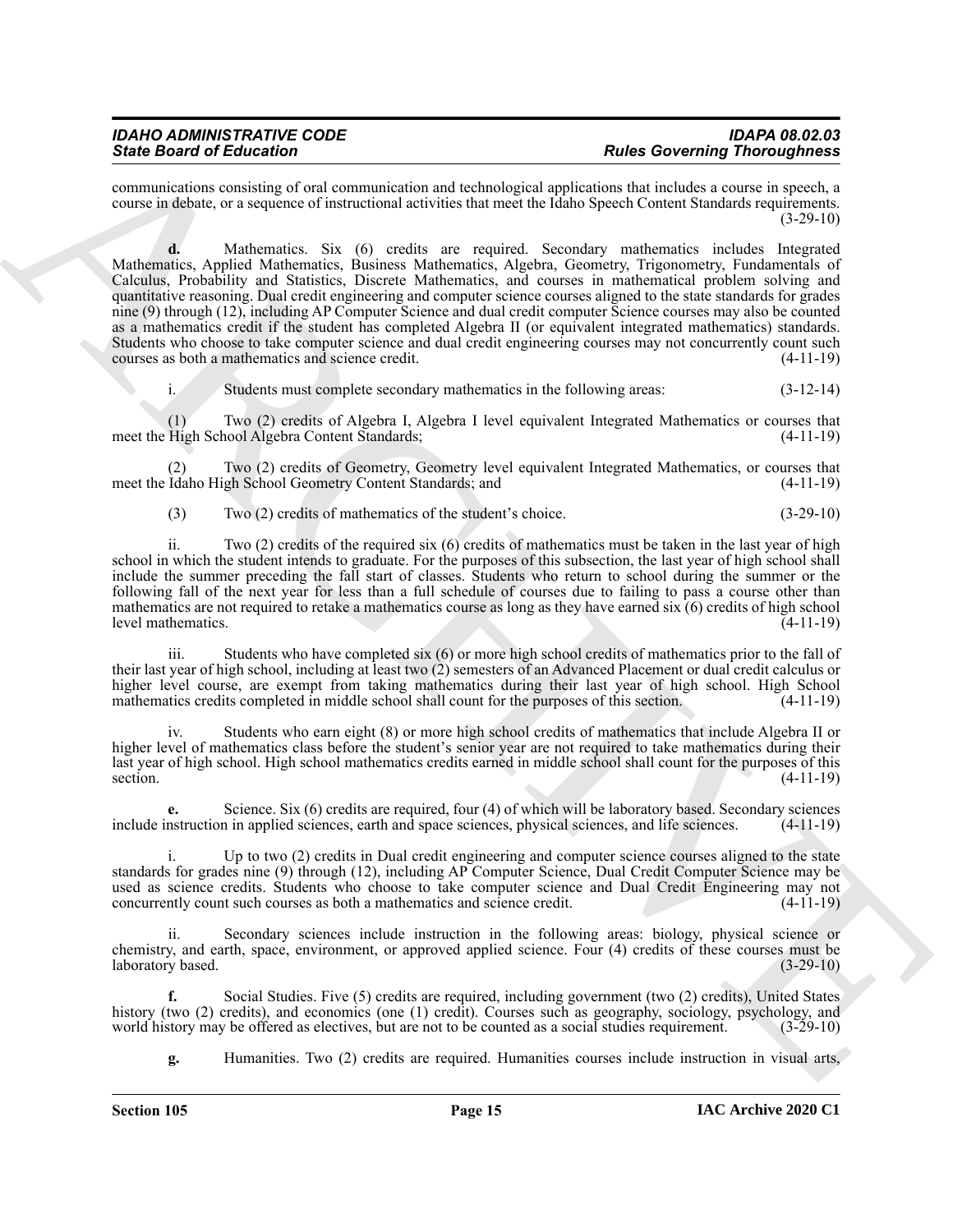<span id="page-15-2"></span>music, theatre, dance, or world language aligned to the Idaho content standards for those subjects. Other courses such as literature, history, philosophy, architecture, or comparative world religions may satisfy the humanities standards if the course is aligned to the Interdisciplinary Humanities Content Standards. (3-28-18)

Sink Book of Education of the matter state and the interest of the state Governing Research in the state of the state of the state of the state of the state of the state of the state of the state of the state of the state **h.** Health/Wellness. One (1) credit is required. Course must be aligned to the Idaho Health Content Standards. Effective for all public school students who enter grade nine (9) in Fall 2015 or later, each student shall receive a minimum of one (1) class period on psychomotor cardiopulmonary resuscitation (CPR) training as outlined in the American Heart Association (AHA) Guidelines for CPR to include the proper utilization of an automatic external defibrillator (AED) as part of the Health/Wellness course. (3-12-14)

**i.** Students participating in one (1) season in any sport recognized by the Idaho High School Activities Association or club sport recognized by the local school district, or eighteen (18) weeks of a sport recognized by the local school district may choose to substitute participation up to one (1) credit of physical education. Students must show mastery of the Physical Education Content Standards in a format provided by the school district. (3-28-18)

<span id="page-15-1"></span>**02. Content Standards**. Each student shall meet locally established subject area standards (using state content standards as minimum requirements) demonstrated through various measures of accountability including examinations or other measures. (3-29-10)

<span id="page-15-0"></span>**03.** College Entrance Examination. (Effective for all public school students who enter grade nine (9) 012 or later.) in Fall 2012 or later.)

**a.** A student must take one (1) of the following college entrance examinations before the end of the student's eleventh grade year: SAT or ACT. Students who participated in the Compass assessment prior to its final administration may also use the Compass to meet this requirement. Students receiving special education services through a current Individualized Education Plan (IEP) may utilize the ACCUPLACER placement exam in lieu of the  $SAT$  or ACT.  $(3-28-18)$ 

**b.** A student who misses the statewide administration of the college exam during the student's grade eleven (11) for one (1) of the following reasons, may take the examination during their grade twelve (12) to meet this requirement: (3-25-16)

i. Transferred to an Idaho school district during grade eleven (11) and has not previously participated<br>
(3-28-18) (3-28-18) in one of the allowed college entrance exams outlined in Subsection 03.a;

ii. Was homeschooled during grade eleven (11) and is enrolled in an Idaho high school as a diploma seeking student; or (3-28-18)

iii. Missed the spring statewide administration of the college entrance exam dates for documented medical reasons. (3-12-14)

**c.** A student may elect an exemption in from the college entrance exam requirement if the student is: (3-28-18)

i. Receiving special education services through a current Individual Education Plan (IEP) that specifies the student meets the alternate assessment eligibility criteria; (3-28-18)

ii. Enrolled in a Limited English Proficient (LEP) program for three (3) academic years or less; or  $(3-12-14)$ 

iii. Transferring from out of state to an Idaho high school in grade twelve (12). (3-28-18)

**d.** A school district, on behalf of a student, on a form established by the State Department of Education, may submit an appeal application requesting the Superintendent of Public Instruction or their designee consider another college entrance exam or college placement exam to fulfill this requirement, or exempt the student due to extenuating circumstances. (3-28-18) due to extenuating circumstances.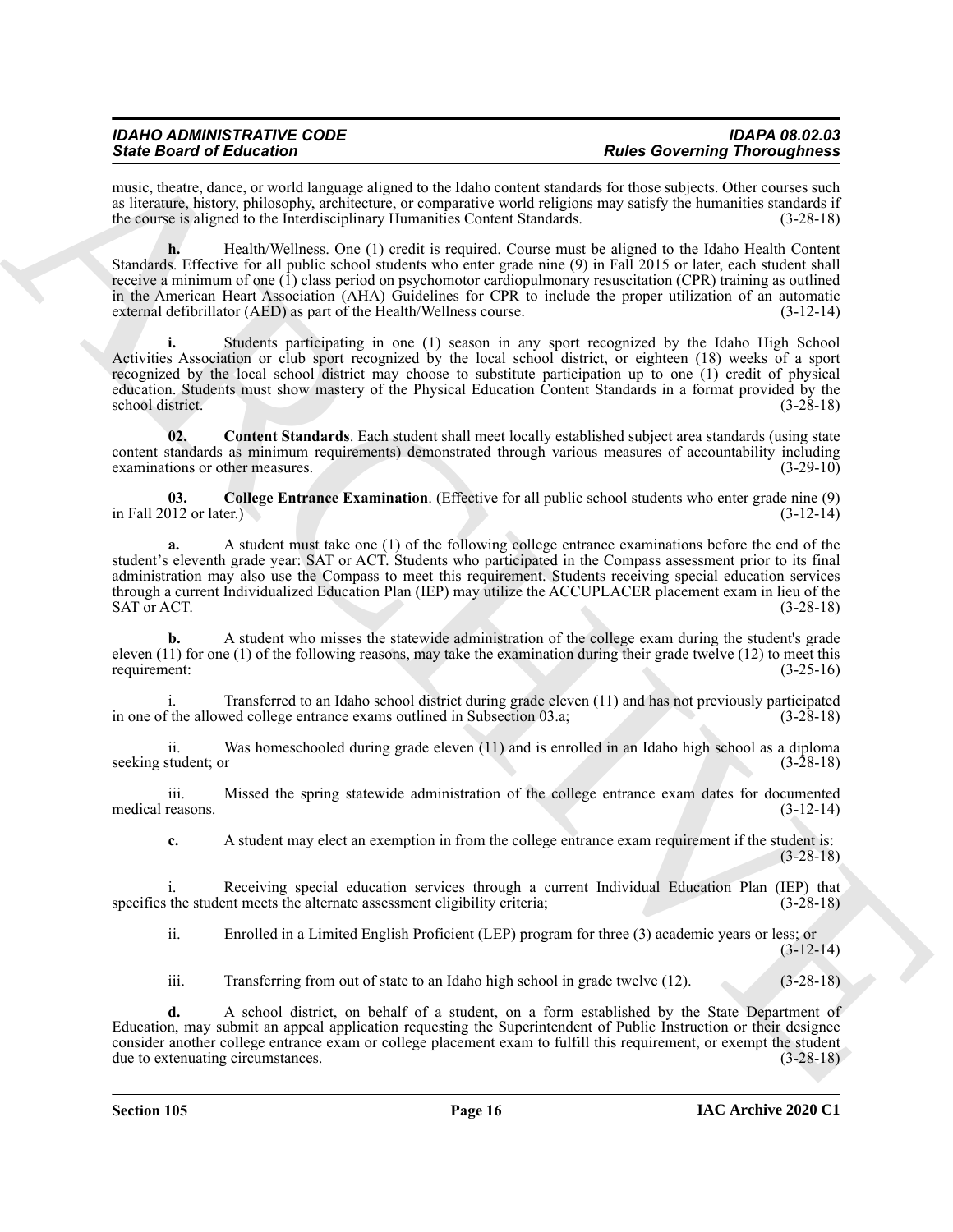Since Board of Entreprene The section project is a columning project about a find of a column project speed of a column state of a column state of a column state of a column state of a column state of a column state of a **04. Senior Project**. The senior project is a culminating project to show a student's ability to analyze, synthesize, and evaluate information and communicate that knowledge and understanding. A student must complete a senior project by the end of grade twelve (12). Senior projects may be multi-year projects, group or individual projects, or approved pre-internship or school to work internship programs, at the discretion of the school district or charter school. The project must include elements of research, development of a thesis using experiential learning or integrated project based learning experiences and presentation of the project outcome. Additional requirements for a senior project are at the discretion of the local school district or LEA. Completion of a postsecondary certificate or degree at the time of high school graduation or an approved pre-internship or internship program may be used to meet this requirement. (4-11-19)

<span id="page-16-7"></span><span id="page-16-4"></span>**05. Civics and Government Proficiency**. Pursuant to Section 33-1602, Idaho Code, each LEA may establish an alternate path for determining if a student has met the state civics and government content standards. Alternate paths are open to all students in grades seven (7) through twelve (12.) Any student who has been determined proficient in the state civics and government content standards either through the completion of the civics test or an alternate path shall have it noted on the student's high school transcript. (3-29-17)

**06. Middle School**. A student will have met the high school content and credit area requirement for any high school course if the requirements outlined in Subsections 105.06.a. through 105.06.c. of this rule are met. (3-25-16)

<span id="page-16-6"></span>**a.** The student completes such course with a grade of C or higher before entering grade nine (9);  $(3-12-14)$ 

**b.** The course meets the same content standards that are required in high school for the same course;  $(3-25-16)$ and  $(3-25-16)$ 

**c.** The course is taught by a teacher properly certified to teach high school content and who meets the efinition of highly qualified for the course being taught. (3-25-16) federal definition of highly qualified for the course being taught.

**d.** The student shall be given a grade for the successful completion of that course and such grade and the number of credit hours assigned to the course shall be transferred to the student's high school transcript. Notwithstanding this requirement, the student's parent or guardian shall be notified in advance when credits are going to be transcribed and may elect to not have the credits and grade transferred to the student's high school transcript. Courses taken in middle school appearing in the student's high school transcript, pursuant to this subsection, shall count for the purpose of high school graduation. However, the student must complete the required number of credits in all high school core subjects as identified in Subsections 105.01.c. through 105.01.h. except as provided in 105.01.d.iii. The transcribing high school is required to verify the course meets the requirements specified in Subsections 105.06.a. through 105.06.b. of this rule. (3-25-16) (3-25-16)

<span id="page-16-8"></span>**07. Special Education Students**. A student who is eligible for special education services under the Individuals With Disabilities Education Improvement Act must, with the assistance of the student's Individualized Education Program (IEP) team, refer to the current Idaho Special Education Manual for guidance in addressing graduation requirements. (4-11-06)

<span id="page-16-5"></span>**Foreign Exchange Students**. A foreign exchange student may be eligible for graduation by parable program as approved by the school district or LEA. (4-11-06) completing a comparable program as approved by the school district or LEA.

#### <span id="page-16-1"></span><span id="page-16-0"></span>**106. ADVANCED OPPORTUNITIES.**

**01. Advanced Opportunities Requirement**. All high schools in Idaho shall be required to provide Advanced Opportunities, as defined in Section 007, or provide opportunities for students to take courses at the postsecondary campus. (3-29-17)

### <span id="page-16-3"></span><span id="page-16-2"></span>**02. Advanced Opportunities Early Graduation Scholarship Funding (Effective July 1, 2016)**.

 $(3-29-17)$ 

**Section 106 Page 17**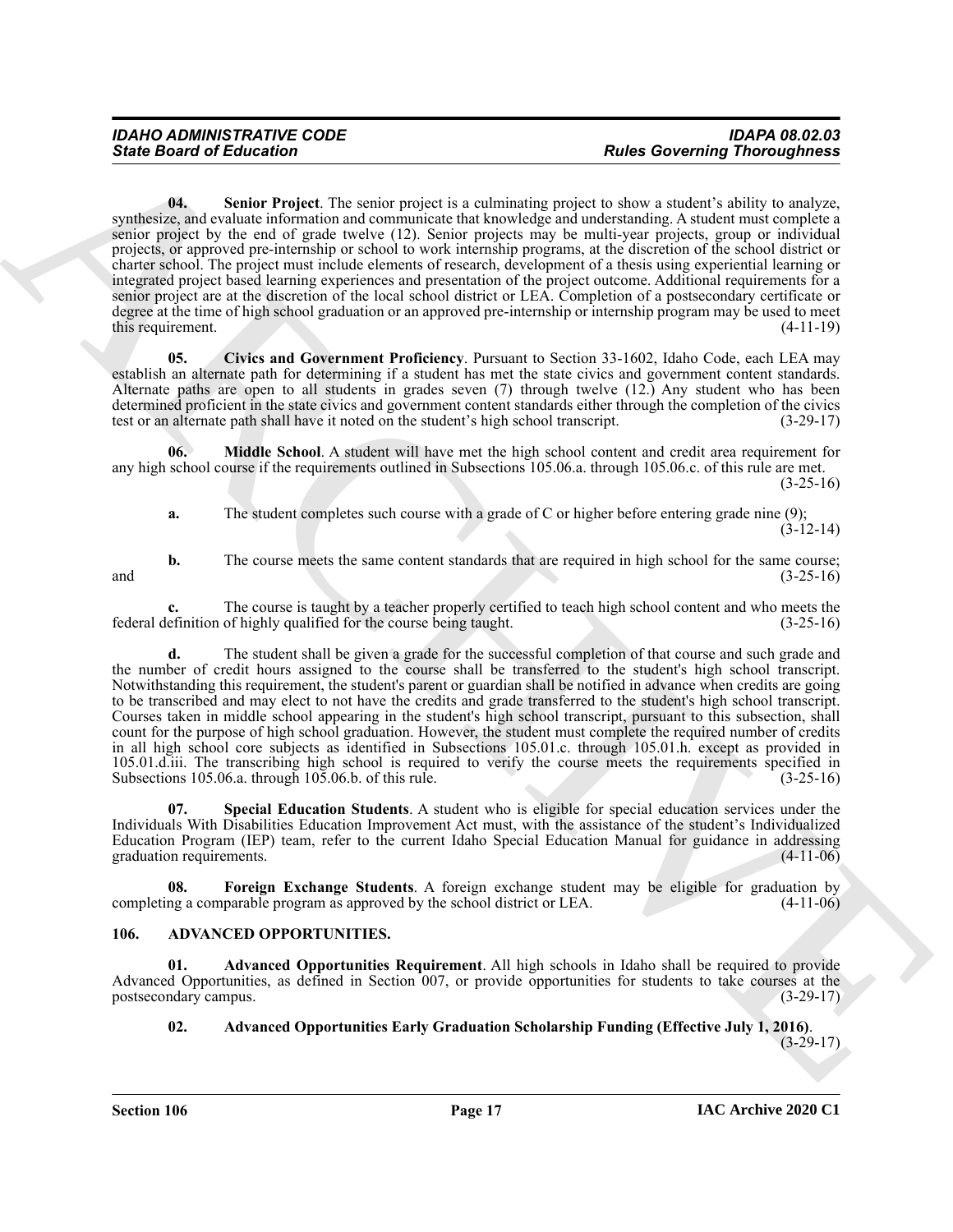**a.** Scholarship Calculation. (3-29-17)

i. The statewide average daily attendance-driven funding per enrolled pupil shall be calculated by adding the previous fiscal year's statewide distributions for salary-based apportionment, benefit apportionment and discretionary funds, and dividing the total by the previous year's statewide public school enrollment for all grades.

 $(3-29-17)$ 

ii. The statewide average daily attendance-driven funding per enrolled pupil shall be recalculated each fiscal year. (3-29-17)

iii. All benefits paid for scholarships and to public schools shall be based on the statewide average endance-driven funding per enrolled pupil figure for the fiscal year in which the benefit is paid. (3-29-17) daily attendance-driven funding per enrolled pupil figure for the fiscal year in which the benefit is paid.

**b.** Payments to Idaho Colleges and Universities. (3-29-17)

i. Annual scholarship payments will be made in one (1) installment during the first semester in which the student is enrolled, regardless of the number of years early the student graduated. Proof of enrollment in an Idaho public college or university must be obtained before any scholarship payment is made. (3-29-17) public college or university must be obtained before any scholarship payment is made.

ii. The State Department of Education will be responsible for making payments to the Idaho public colleges and universities attended by eligible students. The payments must be made no later than August 30 for the fall semester and January 30 for the spring semester. (3-29-17) fall semester and January 30 for the spring semester.

**c.** Payments to Public Schools. (3-29-17)

i. Public schools shall report to the State Department of Education, no later than June 15 of each ear, students who have graduated early. (3-29-17) school year, students who have graduated early.

The State Department of Education will make a single annual payment to public schools no later than October 1 of each year for all early graduates who are not attending the public school that school year as a result of early graduation. (3-29-17) of early graduation.

#### <span id="page-17-1"></span><span id="page-17-0"></span>**107. MIDDLE LEVEL CREDIT SYSTEM.**

<span id="page-17-5"></span>A school district or LEA must implement a credit system no later than grade seven (7) that includes components that address the credit requirements, credit recovery, alternate mechanisms and attendance. The local school district or LEA may establish credit requirements beyond the state minimum. (3-29-10)

Since Board of Ecliptoires Contents.<br>
Since Board of Ecliptoires Contents.<br>
Since Board of Ecliptoires Columbus,<br>
Since Board of Ecliptoires and procedures doints the distribution of the Since Ecliptoires and the Columbus **01. Credit Requirements**. Each district or LEA credit system shall require students to attain a minimum of eighty percent (80%) of the total credits attempted before the student will be eligible for promotion to the next grade level. Each district or LEA credit system shall require a student to attain, at a minimum, a portion of the total credits attempted in each area in which credits are attempted except for areas in which instruction is less than a school year before the student will be eligible for promotion to the next grade level. (3-29-10)

<span id="page-17-4"></span>**02. Credit Recovery**. A student who does not meet the minimum requirements of the credit system shall be given an opportunity to recover credits or complete an alternate mechanism in order to become eligible for promotion to next grade level. (3-29-10) promotion to next grade level.

<span id="page-17-2"></span>**03. Alternate Mechanism**. A school district or LEA may establish an alternate mechanism to determine eligibility for grade level promotion. The alternate mechanism shall require a student to demonstrate proficiency of the appropriate content standards. All locally established mechanisms used to demonstrate proficiency will be forwarded to the State Department of Education. Alternate mechanisms must be re-submitted to the Department when changes are made to the mechanism. (3-29-10)

**04.** Attendance. Attendance shall be an element included in the credit system, alternate mechanism or  $(3-29-10)$ both. (3-29-10)

<span id="page-17-6"></span><span id="page-17-3"></span>**05. Special Education Students**. The Individualized Education Program (IEP) team for a student who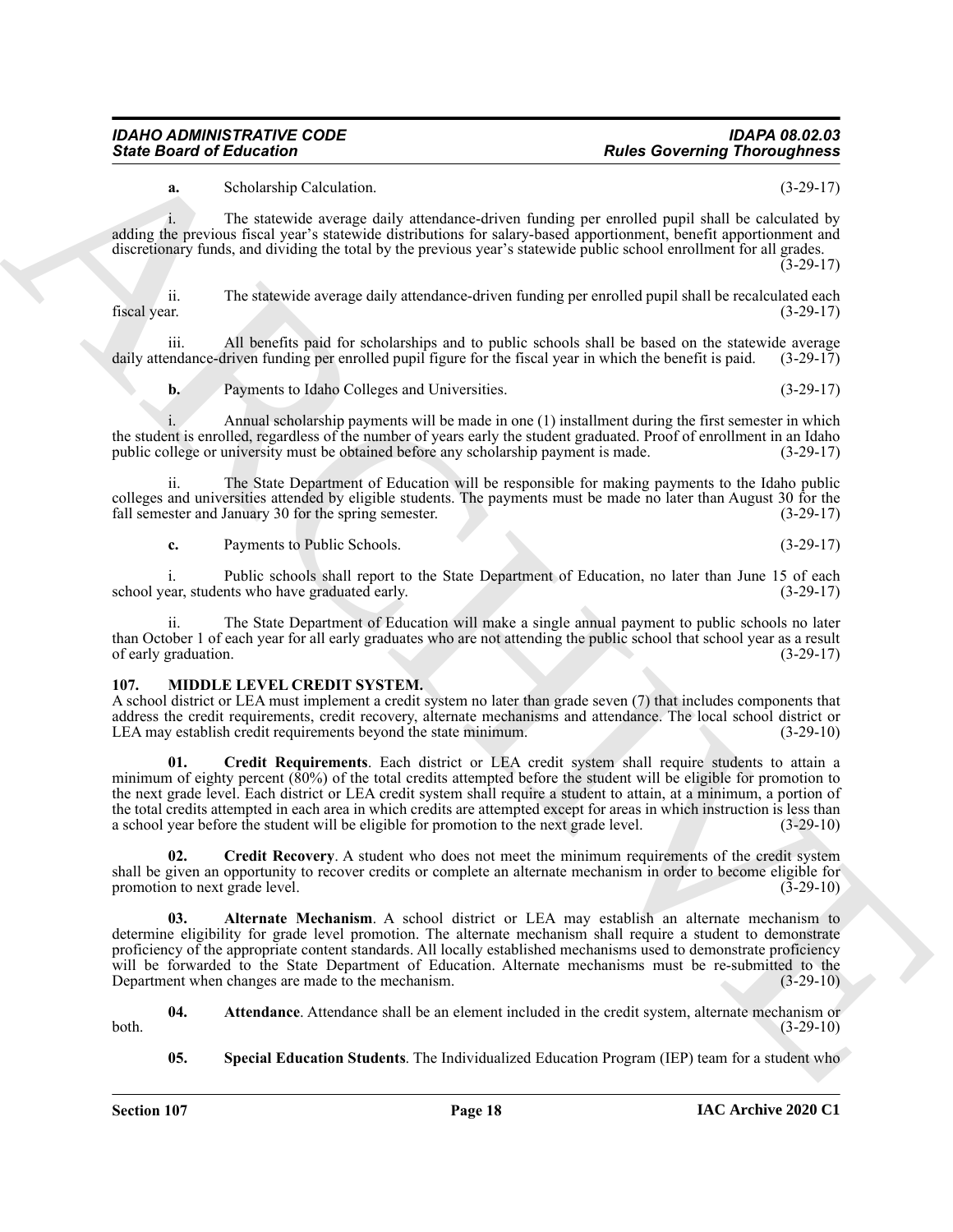is eligible for special education services under the Individuals with Disabilities Education Improvement Act may, establish alternate requirements or accommodations to credit requirements as are deemed necessary for the student to become eligible for promotion to the next grade level. (3-29-10)

<span id="page-18-7"></span>**06. Limited English Proficient (LEP) Students**. The Educational Learning Plan (ELP) team for a Limited English Proficient (LEP) students, as defined in Subsection 112.05.g.iv., may establish alternate requirements or accommodations to credit requirements as deemed necessary for the student to become eligible for promotion to the next grade level.  $(\overline{3}-29-10)$ 

#### <span id="page-18-2"></span><span id="page-18-0"></span>**108. GUIDANCE PROGRAMS (SECTION 33-1212, IDAHO CODE).**

In each Idaho school, a comprehensive guidance program will be provided as an integral part of the educational program. A comprehensive guidance and counseling program includes these elements: (4-1-97) program. A comprehensive guidance and counseling program includes these elements:

<span id="page-18-3"></span>**01. Guidance**. A guidance curriculum that identifies knowledge and skills to be attained by all students at various stages of their development and provides appropriate activities for their achievement. (4-5-00)

**02.** Individual Planning. Individualized planning with students and their parents in each of these personal/social development, educational development, and career development. (4-5-00) domains: personal/social development, educational development, and career development.

<span id="page-18-5"></span><span id="page-18-4"></span>**03. Response Services of Counseling, Consultation, and Referral**. (4-5-00)

#### <span id="page-18-8"></span><span id="page-18-6"></span>**04. System Support Functions That Promote Effective Delivery of Guidance Services**. (4-5-00)

#### <span id="page-18-1"></span>**109. SPECIAL EDUCATION.**

<span id="page-18-10"></span><span id="page-18-9"></span>**01. Definitions**. The following definitions apply only to Section 109 of these rules. (4-5-00)

**a.** Adult Student. A student who is eligible for special education, is eighteen (18) years of age or older hom special education rights have transferred. (4-5-00) and to whom special education rights have transferred.

<span id="page-18-11"></span>

|  | Department. State Department of Education. | $(4-5-00)$ |
|--|--------------------------------------------|------------|
|--|--------------------------------------------|------------|

<span id="page-18-12"></span>**c.** Due Process Hearing. An administrative hearing that is conducted to resolve disputes. (3-29-10)

i. Regular due process hearing regarding issues on any matter related to identification, evaluation, et, or the provision of a free appropriate public education. (3-29-10) placement, or the provision of a free appropriate public education.

ii. For disputes concerning discipline for which shortened time lines are in effect, an expedited due process hearing may be requested in accordance with the Individuals with Disabilities Education Act. (3-29-10)

<span id="page-18-14"></span><span id="page-18-13"></span>**d.** Education Agency. Each school district and other public agency that is responsible for providing special education and related services to students with disabilities, including the Department of Juvenile Corrections and the Idaho School for the Deaf and Blind. (4-5-00)

Sink Book of Editorio and the spin state individual scale Governing Research Photospherical scales and the spin state of the spin state of the spin state of the spin state of the spin state of the spin state of the spin s **e.** Governing Special Education Requirements. Sections 33-201, 33-2001 through 2002, 33-2004 through 2005, and 33-2010, Idaho Code; Section 109 of these rules; the Individuals with Disabilities Education Act (IDEA), Parts A and B, (20 U.S.C., Sections 1400-1419); IDEA Regulations (34 C.F.R. Part 300); Idaho Special Education Manual; and special education case law that sets precedence in Idaho. (3-29-10)

<span id="page-18-15"></span>**f.** Idaho Special Education Manual. Policies and procedures, as approved by the State Board of Education, that the State Department of Education is required to adopt to meet the eligibility requirements of 20 U.S.C, Section 1412 and are consistent with state and federal laws, rules, regulations, and legal requirements.

(3-29-10)

<span id="page-18-16"></span>**g.** Special Education. Specially designed instruction as defined by the Individuals with Disabilities Education Act or speech-language pathology services to meet the unique needs of a special education student.

 $(4-5-00)$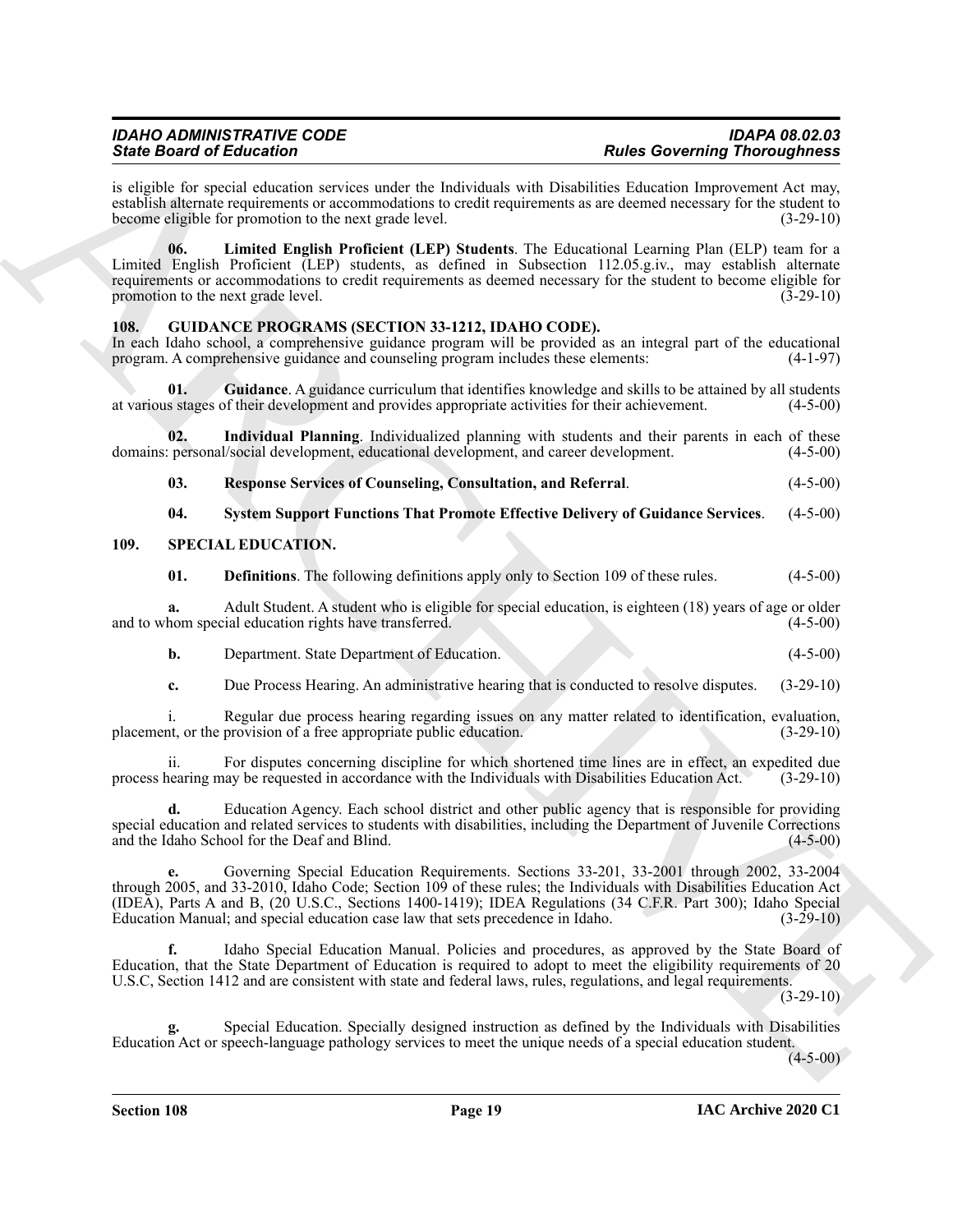<span id="page-19-0"></span>**02.** Legal Compliance. The State Department of Education and education agencies shall comply with ning special education requirements. (4-5-00) all governing special education requirements.

**a.** The Board of Trustees or other comparable governing body of each education agency shall adopt policies and procedures for providing special education services and obtain approval from the State Department of Education for the same. Department approval shall be based on current governing special education requirements. Each education agency shall revise its policies and procedures as necessary to conform with changes in governing special education requirements. (4-5-00)

**b.** The State Department of Education shall provide education agencies with a sample set of policies and procedures that is consistent with governing special education requirements. The Department shall monitor all education agencies and private agencies who provide special education services to students with disabilities for compliance with governing special education requirements and adopted policies and procedures. (4-5-00)

**c.** Each education agency shall ensure that charter schools and alternative schools located in its jurisdiction have nondiscriminatory enrollment practices. Each education agency shall ensure the provision of special education and related services to eligible students enrolled in charter and alternative schools in accordance with governing special education requirements. (4-5-00)

**d.** Each education agency contracting with a private school or facility shall ensure that the private school or facility is approved by the State Department of Education to provide special education services. The Department may approve a private school or facility to provide special education services upon application to the Department if it: (4-5-00) Department if it:

|      | Is an accredited school or a licensed rehabilitation center; and | $(4-5-00)$ |
|------|------------------------------------------------------------------|------------|
| ii.  | Meets minimum health, fire and safety standards; and             | $(4-5-00)$ |
| iii. | Is nonsectarian; and                                             | $(4-5-00)$ |

iv. Provides special education services consistent with governing special education requirements.

(4-5-00)

v. Any private school or facility aggrieved by the Department's final decision may appeal that decision to the State Board of Education.

Since Board of Entremotive state. The State Department of Entrepreneutries and convenience state of the State Person of the State Person of the State Person of the State Person of the State Person of the State Person of t **e.** Education agencies shall employ special education and related services professional personnel using certification standards approved by the State Board of Education or licensing standards adopted by the appropriate Idaho state licensing board. Education agencies shall employ individuals who meet the highest entrylevel standard that applies to a specific discipline unless there is a shortage of fully qualified candidates for a specific position. If there is a shortage of fully qualified candidates, the education agency shall hire the most qualified individual available who is making satisfactory progress toward meeting the highest entry-level standard within three (3) years.  $(4-5-00)$ 

**f.** Education agencies may employ paraprofessional personnel to assist in the provision of special education and related services to students with disabilities if they meet standards established by the State Department of Education. (4-5-00)

**g.** Education agencies shall collect and report data as necessary to meet state and federal requirements concerning special education services, staff or students. Education agencies shall develop, implement and revise district improvement plans as necessary to improve results as measured by data on goals and indicators for the performance of special education students that are established by the State Department of Education in accordance with the Individuals with Disabilities Education Act. (4-5-00)

Education agencies shall establish a team process to problem solve and plan general education numeration sure that referrals to special education are appropriate.  $(4-5-00)$ interventions to ensure that referrals to special education are appropriate.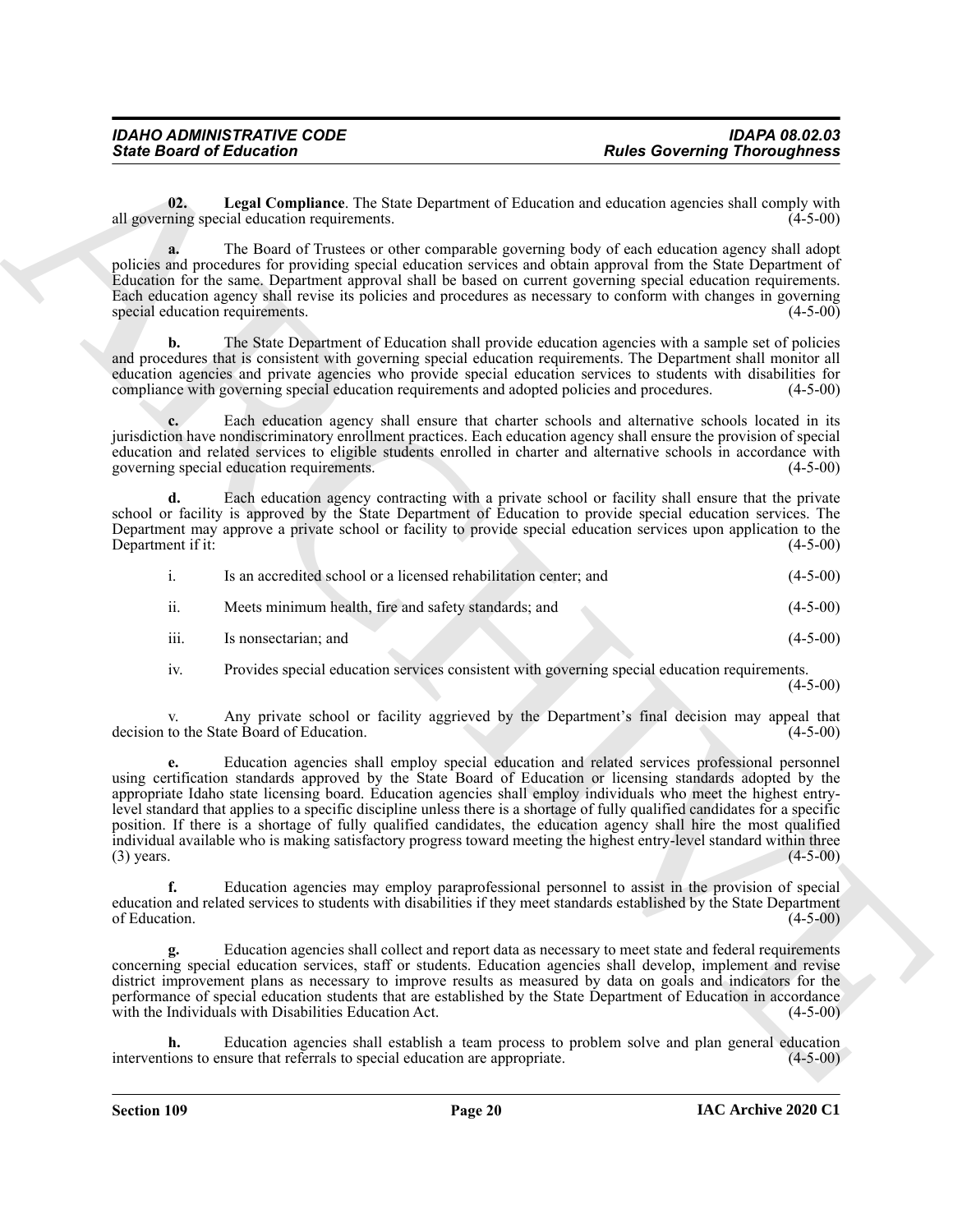Since Board of Eclipticity in special Education. The Star Depends of the since in the contribution of the since the since the since the since the since the since the since the since the since the since the since the since **03. Eligibility for Special Education**. The State Department of Education shall provide state eligibility criteria for special education services for categorical eligibility consistent with the Individuals with Disabilities Education Act. Education agencies shall consider eligibility under all disability categories set forth in the Idaho Special Education Manual with the exception of developmental delay, which is an optional category. If an education agency elects to use the developmental delay category, it shall consider developmental delay for students ages three (3) through nine (9) using the eligibility criteria adopted by the Department and set forth in the Idaho Special Education Manual. The total timeline from the date of receipt of written parental consent for an initial evaluation to the date of determination of eligibility for special education and related services must not exceed sixty (60) calendar days, excluding periods when regular school is not in session for five (5) or more consecutive school days, unless all parties agree to an extension. (4-7-11)

<span id="page-20-1"></span><span id="page-20-0"></span>**04. Individualized Education Programs**. Each education agency shall develop an individualized education program (IEP) for each student who is eligible for special education. The IEP shall be implemented as soon as possible after it is developed. The total timeline from the determination that the student needs special education and related services to the date of implementation of the initial IEP shall not exceed thirty (30) calendar days. A new<br>IEP shall be developed at least annually, on or before the date the previous IEP was developed. (3-25-IEP shall be developed at least annually, on or before the date the previous IEP was developed.

**a.** IEP team meetings shall be convened upon reasonable request of any IEP team member at times other than the annual review. If the education agency refuses to convene an IEP team meeting requested by a parent or adult student, the agency shall provide written notice of the refusal. (4-5-00) or adult student, the agency shall provide written notice of the refusal.

**b.** Education agencies shall document the attendance of all participants at each IEP team meeting. Any participant who does not agree with an IEP team decision regarding a student's educational program may place a minority report in that student's file. A minority report shall not prevent implementation of an IEP team decision.

 $(4 - 5 - 00)$ 

**c.** The IEP team shall determine the student's placement in the least restrictive environment. (5-3-03)

**d.** At the discretion of the education agency, an individualized family service plan (IFSP) may be used of an IEP if: (4-5-00) in place of an IEP if:

| The child is ages three $(3)$ through five $(5)$ , and | $(4-5-00)$ |
|--------------------------------------------------------|------------|
|--------------------------------------------------------|------------|

ii. The child's parents are provided with a detailed explanation of the differences between an IFSP and an IEP, and  $(4-5-00)$ 

iii. The child's parents provide written consent to use the IFSP, and (4-5-00)

iv. The IFSP is developed in accordance with IDEA Part B policies and procedures. (3-29-10)

v. Nothing in this part requires education agencies to develop IFSPs rather than IEPs for three (3) through five (5) year old nor to implement more than the educational components of the IFSP. (4-5-00)

When a student who has been determined eligible for special education, as indicated by a current IEP, transfers from one (1) Idaho education agency to another, the student is entitled to continue to receive special education services. The receiving education agency may accept and implement the existing IEP or may convene an IEP team meeting to develop a new IEP. If a new IEP cannot be developed within five (5) school days, or if the education agency wishes to re-evaluate the child, an interim (short-term) IEP shall be implemented pending development of the standard IEP. development of the standard IEP.

**f.** If a student who is eligible for special education in another state transfers to an Idaho education agency, the Idaho education agency shall request a copy of the student's most recent eligibility documentation and IEP within two (2) school days. Within five (5) school days of receipt of the eligibility documentation and IEP, the Idaho education agency shall determine if it will adopt the existing eligibility documentation and IEP. If the education agency disagrees with the existing eligibility documentation, or if the documentation is not available within a reasonable time period, consent for an initial assessment shall be sought. While the assessment and evaluation is in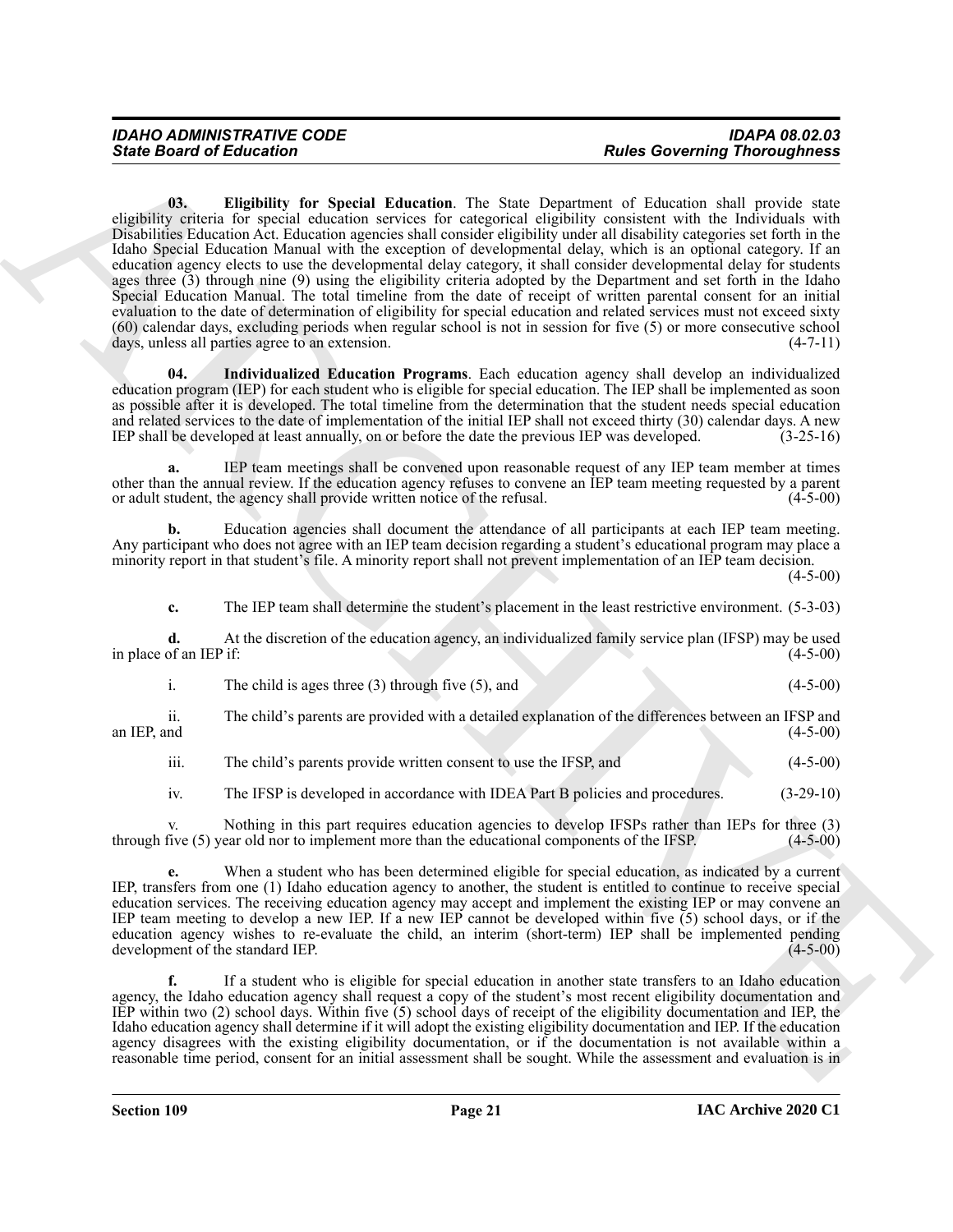| <b>IDAHO ADMINISTRATIVE CODE</b> | <b>IDAPA 08.02.03</b>               |
|----------------------------------|-------------------------------------|
| <b>State Board of Education</b>  | <b>Rules Governing Thoroughness</b> |

process, the education agency may implement an interim IEP if the parent or adult student agrees. If the parent or adult student does not agree to an interim IEP, the student shall be placed in general education. (4-5-00) adult student does not agree to an interim IEP, the student shall be placed in general education.

<span id="page-21-0"></span>**05. Procedural Safeguards**. Education agencies will use appropriate procedural safeguards consistent with the Individuals with Disabilities Education Act.

Since Book of Editorial on the main state and the state of the state of the state of the state of the state of the state of the state of the state of the state of the state of the state of the state of the state of the st **a.** If a parent or adult student disagrees with an individualized education program (IEP) team's proposed IEP for the student, the parent or adult student may file a written objection to all or parts of the proposed IEP. If the written objection is emailed, postmarked or hand delivered within ten (10) calendar days of the date the parent or adult student receives written notice of the proposed IEP, the proposed change cannot be implemented for fifteen (15) calendar days, or as extended through mutual agreement by the district and the parent or adult student while the parties work to resolve the dispute. Parties may choose to hold additional IEP team meetings which may be facilitated by the State Department of Education (SDE) or request voluntary mediation through the SDE. If these methods fail or are refused, the proposed IEP shall be implemented after fifteen (15) calendar days unless a due process hearing is filed by the parents or adult student, during which time the student shall remain in the current educational placement during the pendency of any administrative or judicial proceeding, unless the district/adult student agree otherwise. The written objection cannot be used to prevent the education agency from placing a student in an interim alternative educational setting in accordance with IDEA discipline procedures, or to challenge an eligibility/identification determination. (3-29-17)

**b.** Mediation may be requested by an education agency, parent, or adult student, or offered by the State Department of Education at any time. The Department shall screen all such requests to determine appropriateness. Any time a hearing is requested, the Department shall offer mediation using policies and requirements set forth in the Individuals with Disabilities Education Act regulations. If the Department appoints a mediator, the Department shall be responsible for compensating the mediator. All mediation participants will receive a copy of the Notification of Mediation Confidentiality form. Attorney fees may not be awarded for a mediation that is conducted prior to a request for a due process hearing. (3-29-17) is conducted prior to a request for a due process hearing.

**c.** The State Department of Education shall administer a single-tiered due process hearing system to resolve disputes between education agencies and parents or adult students. When a due process hearing is requested, the superintendent, special education director, or other agency administrator shall inform the agency's board of trustees or other governing body of the request. The education agency shall immediately notify the Department's Director of Special Education of any request for a due process hearing. Within ten (10) calendar days of a written request for a regular hearing, or within five (5) business days of a written request for an expedited hearing, an impartial hearing officer shall be assigned by the Department. The Department shall maintain a list of trained hearing officers and their qualifications. (3-29-10)

**d.** The education agency that is a party to the hearing shall be responsible for compensating the hearing officer and paying for the cost of a verbatim transcript of the hearing. (4-5-00)

**e.** Due process hearings shall be conducted pursuant to IDAPA 04.11.01, "Idaho Rules of Administrative Procedure of the Attorney General," Individuals with Disabilities Education Act requirements, and the Idaho Special Education Manual, incorporated by reference in Section 004 of this rule. In case of any conflict between the IDAPA 04.11.01, "Idaho Rules of Administrative Procedure of the Attorney General" and the IDEA, the IDEA shall supersede the IDAPA 04.11.01, and IDAPA 04.11.01 shall supersede the Idaho Special Education Manual.  $(3-29-17)$ 

**f.** The hearing officer shall issue a written decision that includes findings of fact and conclusions of law within forty-five (45) calendar days of the date a regular hearing is requested, unless a specific extension of this time line is requested by one (1) of the parties and granted by the hearing officer. The hearing officer shall issue a written decision that includes findings of fact and conclusions of law within twenty (20) calendar days of a written request for an expedited hearing, unless a specific extension of this time line has been granted. An extension of the time line for an expedited hearing shall not exceed an additional twenty-five (25) calendar days, and may be granted only if requested by one (1) of the parties and agreed to by both parties. The decision shall be sent to the parent or adult student, the education agency administrator, their respective representatives, and the State Department of Education. (4-5-00)  $\mu$  Education.  $(4-5-00)$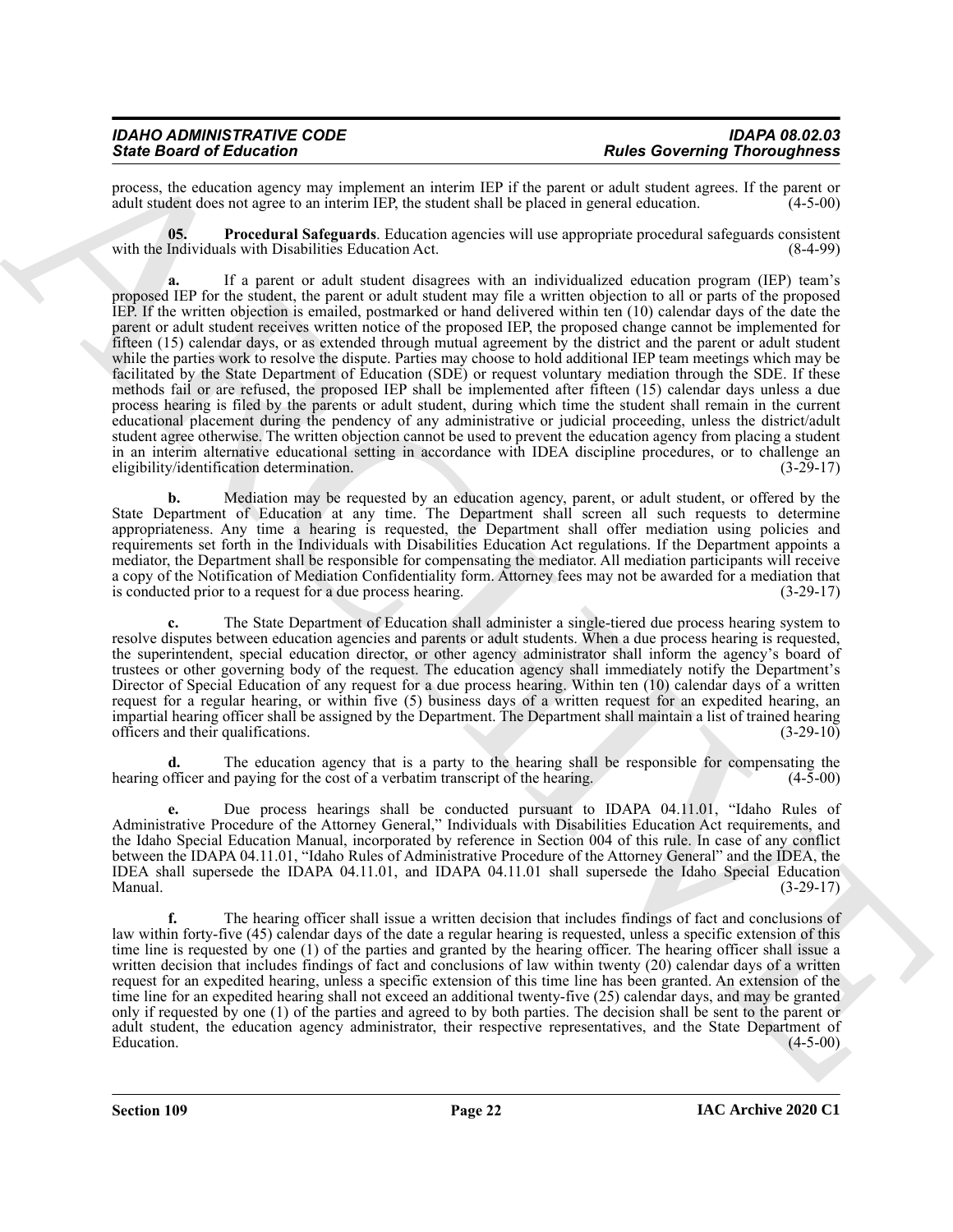**g.** The hearing officer's decision shall be binding unless either party appeals the decision by initiating a civil action. The hearing officer's decision shall be implemented not later than fourteen (14) calendar days from the date of issuance unless an appeal is filed by a parent or adult student or the decision specifies a different implementation date. An appeal to civil court must be filed within forty-two (42) calendar days from the date of issuance of the hearing officer's decision. (4-5-00)

**h.** During the hearing the education agency shall provide reasonable accommodations as required by federal and state regulations. Disputes concerning reasonable accommodations shall be referred to the U.S. Department of Education's Americans with Disabilities Act (ADA) Committee for resolution. (3-29-17)

**i.** During the pendency of any due process hearing or civil appeal the child's educational placement determined by the Individuals with Disabilities Education Act "stay put" requirements. (4-5-00) shall be determined by the Individuals with Disabilities Education Act "stay put" requirements.

Sinte Brazil e Electron e Universidad de Santa de Milles antes del norma per al estado de Santa de Santa de Santa de Santa de Santa de Santa de Santa de Santa de Santa de Santa de Santa de Santa de Santa de Santa de Santa **j.** A parent or adult student has the right to an independent educational evaluation (IEE) at public expense if the parent or adult student disagrees with an evaluation obtained by the education agency. Whenever an IEE is at public expense, the criteria under which the evaluation is obtained, including the location of the evaluation and the qualifications of the examiner, shall be the same as the criteria the education agency uses when it initiates an evaluation, to the extent those criteria are consistent with the parent or adult student's right to an IEE. If an education agency has cost as one (1) of the criteria the education agency uses when it initiates an evaluation, the education agency may apply that criteria to independent educational evaluations. However, the parent or adult student has the right to demonstrate that unique circumstances justify an IEE that falls outside the education agency's cost criteria, and if so demonstrated, that IEE shall be publicly funded. A due process hearing may be initiated by the education agency to determine if the evaluation conducted by the education agency is appropriate. If the final decision of a hearing officer, or civil court, if the hearing officer's decision is appealed, is that the evaluation conducted by the education agency is appropriate, the parent or adult student still has the right to an independent educational evaluation, but not at the education agency's expense.

**k.** Student records shall be managed in accordance with IDEA and Family and Educational Rights and Privacy Act regulations governing security, confidentiality, access, maintenance, destruction, inspection and amendment. (4-5-00)

<span id="page-22-2"></span>**06. Assistive Technology Devices**. Education agencies may hold a parent liable for the replacement or repair of an assistive technology device that is purchased or otherwise procured by the education agency if it is lost, stolen, or damaged due to negligence or misuse at home or in another setting outside of school time. (4-5-00)

<span id="page-22-3"></span>**07. Diplomas and Graduation**. School districts shall use a regular diploma for students who are eligible for special education at the completion of their secondary program. The transcript serves as a record of individual accomplishments, achievements, and courses completed. A modified or differentiated diploma or certificate may not be used for students who are eligible for special education unless the same diploma or certificate is granted to students without disabilities. If a student is not granted a regular high school diploma or if a regular high school diploma is granted for completing requirements that are not comparable to regular graduation requirements, a student who is eligible for special education is entitled to receive a free appropriate public education through the semester in which the student turns twenty-one (21) years of age or until the student completes requirements that are comparable to regular graduation requirements, whichever comes first. (4-5-00) comparable to regular graduation requirements, whichever comes first.

<span id="page-22-4"></span>**08. Special Education Advisory Panel**. The State Superintendent of Public Instruction shall appoint members to serve on the Special Education Advisory Panel. Panel members shall elect annually an individual to serve a one (1) year term as vice-chair followed by a one (1) year term as chair. (4-5-00)

#### <span id="page-22-1"></span><span id="page-22-0"></span>**110. ALTERNATIVE SECONDARY PROGRAMS (SECTION 33-1002; 33-1002C; 33-1002F, IDAHO CODE).**

Alternative secondary programs are those that provide special instructional courses and offer special services to eligible at-risk youth to enable them to earn a high school diploma. Designated differences must be established between the alternative school programs and the regular secondary school programs. Alternative secondary school programs will include course offerings, teacher/pupil ratios and evidence of teaching strategies that are clearly designed to serve at-risk youth, pursuant to Section 33-1001, Idaho Code. (3-20-20)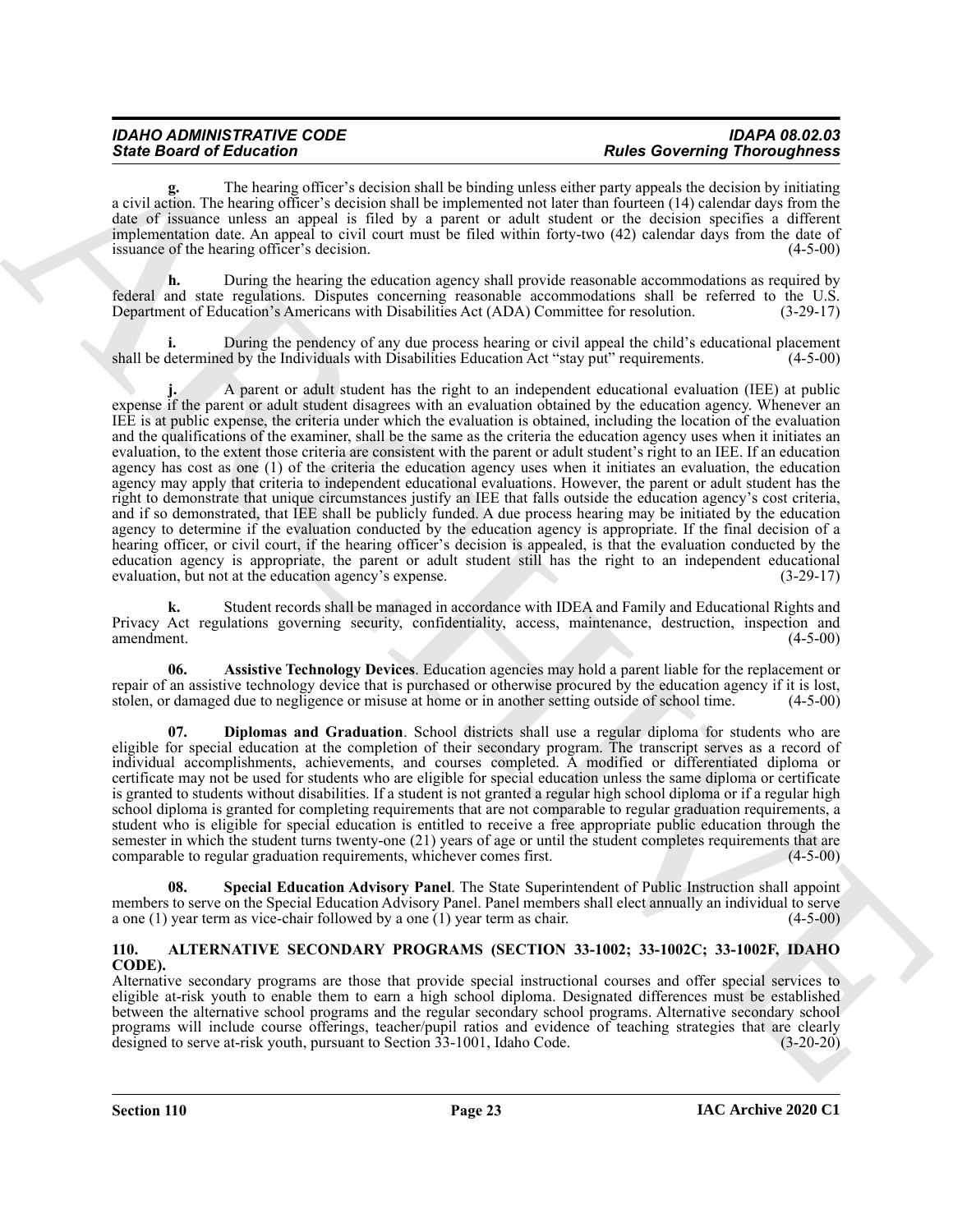<span id="page-23-2"></span>

| <b>State Board of Education</b>      |                                                                                                                                                                                                                                                                                                                                                                                                                                                                                                                                                                                              | <b>Rules Governing Thoroughness</b> |             |
|--------------------------------------|----------------------------------------------------------------------------------------------------------------------------------------------------------------------------------------------------------------------------------------------------------------------------------------------------------------------------------------------------------------------------------------------------------------------------------------------------------------------------------------------------------------------------------------------------------------------------------------------|-------------------------------------|-------------|
| 01.<br>program will include:         | Instruction. Special instruction courses for at-risk youth enrolled in an alternative secondary                                                                                                                                                                                                                                                                                                                                                                                                                                                                                              |                                     | $(4-1-97)$  |
| a.                                   | Core academic content that meets or exceeds minimum state standards;                                                                                                                                                                                                                                                                                                                                                                                                                                                                                                                         |                                     | $(3-29-17)$ |
| $\mathbf{b}$ .                       | A physical fitness and personal health component;                                                                                                                                                                                                                                                                                                                                                                                                                                                                                                                                            |                                     | $(3-29-17)$ |
| c.<br>education;                     | Career and technical education component approved by the state division of career technical                                                                                                                                                                                                                                                                                                                                                                                                                                                                                                  |                                     | $(3-29-17)$ |
| d.                                   | A personal finance, parenting, and child care component; and                                                                                                                                                                                                                                                                                                                                                                                                                                                                                                                                 |                                     | $(3-29-17)$ |
| e.                                   | A personal and career counseling component.                                                                                                                                                                                                                                                                                                                                                                                                                                                                                                                                                  |                                     | $(3-29-17)$ |
| 02.                                  | Graduation Credit. Graduation credit may be earned in the following areas: academic subjects,<br>electives, and approved work-based learning experiences. Nonacademic courses, i.e., classroom and office aides do<br>not qualify for credit unless they are approved work-based learning experiences.                                                                                                                                                                                                                                                                                       |                                     | $(4-5-00)$  |
| 03.                                  | Special Services. Special services for at-risk youth enrolled in alternative secondary programs<br>include the following where appropriate:                                                                                                                                                                                                                                                                                                                                                                                                                                                  |                                     | $(3-29-17)$ |
| a.<br>care provider.                 | A day care center when enrollees are also parents. This center should be staffed by a qualified child                                                                                                                                                                                                                                                                                                                                                                                                                                                                                        |                                     | $(4-1-97)$  |
| b.<br>psychologists.                 | Direct social services that may include officers of the court, social workers, counselors/                                                                                                                                                                                                                                                                                                                                                                                                                                                                                                   |                                     | $(4-1-97)$  |
| c.                                   | All services in accordance with the student's Individualized Education Program.                                                                                                                                                                                                                                                                                                                                                                                                                                                                                                              |                                     | $(3-29-17)$ |
| 111.                                 | ASSESSMENT IN THE PUBLIC SCHOOLS.                                                                                                                                                                                                                                                                                                                                                                                                                                                                                                                                                            |                                     |             |
| 01.<br>assessment program.           | <b>Philosophy.</b> Acquiring the basic skills is essential to realization of full educational, vocational and<br>personal/social development. Since Idaho schools are responsible for instruction in the basic scholastic skills, the<br>State Board of Education has a vested interest in regularly surveying student skill acquisition as an index of the<br>effectiveness of the educational program. This information can best be secured through objective assessment of<br>student growth. The State Board of Education will provide oversight for all components of the comprehensive |                                     | $(4-2-08)$  |
| 02.                                  | <b>Purposes.</b> The purpose of assessment in the public schools is to:                                                                                                                                                                                                                                                                                                                                                                                                                                                                                                                      |                                     | $(3-15-02)$ |
| a.                                   | Measure and improve student achievement;                                                                                                                                                                                                                                                                                                                                                                                                                                                                                                                                                     |                                     | $(3-15-02)$ |
| b.                                   | Assist classroom teachers in designing lessons;                                                                                                                                                                                                                                                                                                                                                                                                                                                                                                                                              |                                     | $(3-15-02)$ |
| c.                                   | Identify areas needing intervention and remediation, and acceleration;                                                                                                                                                                                                                                                                                                                                                                                                                                                                                                                       |                                     | $(3-15-02)$ |
| d.<br>needed curriculum adjustments; | Assist school districts in evaluating local curriculum and instructional practices in order to make                                                                                                                                                                                                                                                                                                                                                                                                                                                                                          |                                     | $(3-15-02)$ |
| e.                                   | Inform parents and guardians of their child's progress;                                                                                                                                                                                                                                                                                                                                                                                                                                                                                                                                      |                                     | $(3-15-02)$ |
| f.<br>essential skill areas;         | Provide comparative local, state and national data regarding the achievement of students in                                                                                                                                                                                                                                                                                                                                                                                                                                                                                                  |                                     | $(3-15-02)$ |
| g.<br>over time; and                 | Identify performance trends in student achievement across grade levels tested and student growth                                                                                                                                                                                                                                                                                                                                                                                                                                                                                             |                                     | $(3-15-02)$ |
|                                      |                                                                                                                                                                                                                                                                                                                                                                                                                                                                                                                                                                                              |                                     |             |

#### <span id="page-23-5"></span><span id="page-23-4"></span><span id="page-23-3"></span><span id="page-23-1"></span><span id="page-23-0"></span>**111. ASSESSMENT IN THE PUBLIC SCHOOLS.**

<span id="page-23-6"></span>

| 02. | <b>Purposes.</b> The purpose of assessment in the public schools is to: | $(3-15-02)$ |
|-----|-------------------------------------------------------------------------|-------------|
| а.  | Measure and improve student achievement;                                | $(3-15-02)$ |
| b.  | Assist classroom teachers in designing lessons;                         | $(3-15-02)$ |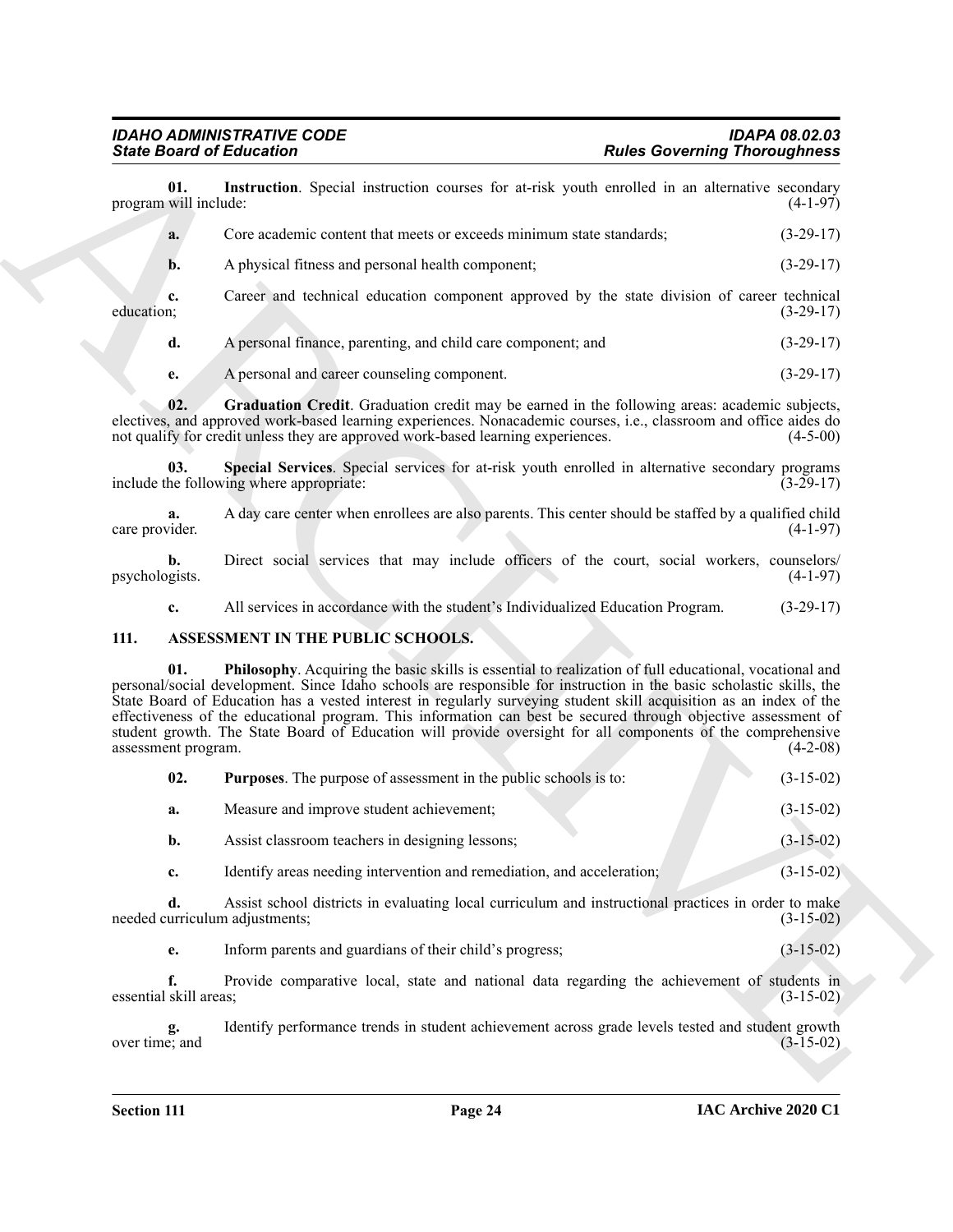<span id="page-24-1"></span>**h.** Help determine technical assistance/consultation priorities for the State Department of Education. (3-15-02)

**03. Content**. The comprehensive assessment program will consist of multiple assessments, including, the Idaho Reading Indicator (IRI), the National Assessment of Educational Progress (NAEP), the Idaho English Language Assessment, the Idaho Standards Achievement Tests (ISAT), the Idaho Alternate Assessment, and a college entrance exam. (3-29-12)

<span id="page-24-3"></span>**04. Testing Population**. All students in Idaho public schools, grades kindergarten through twelve (K-12), are required to participate in the comprehensive assessment program approved by the State Board of Education and funded.  $(4-2-08)$ 

**a.** All students who are eligible for special education shall participate in the statewide assessment (4-6-05) program.  $(4-6-05)$ 

**b.** Each student's individualized education program team shall determine whether the student shall participate in the regular assessment without accommodations, the regular assessment with accommodations or adaptations, or whether the student qualifies for and shall participate in the alternate assessment. (4-6-05) adaptations, or whether the student qualifies for and shall participate in the alternate assessment.

Sinte Board of Ethication <sup>2</sup> and the state of the state of the Sinte Download of the Sinter Download CED (15 c) and the state of the Sinter Download CED (15 c) and the state of the Sinte Download CED (15 c) and the state **c.** Limited English Proficient (LEP) students, as defined in Subsection 112.05.g.iv., may receive designated supports or accommodations, or both, for the ISAT assessment if need has been indicated by the LEP student's Educational Learning Plan (ELP) team. The team shall outline the designated supports or accommodations, or both, in an ELP prior to the assessment administration. Designated supports or accommodations, or both, shall be familiar to the student during previous instruction and for other assessments. LEP students who are enrolled in their first year of school in the United States may take Idaho's English language assessment in lieu of the English language ISAT, but will still be required to take the ISAT (Mathematics and Science). Such LEP students will be counted as participants for the ninety-five percent (95%) participation target, as described in Subsection 112.05.e. However, such LEP students are not required to be counted for accountability purposes as described in Subsection 112.05.i.

 $(3-29-17)$ 

<span id="page-24-2"></span>**05. Scoring and Report Formats**. Scores will be provided for each subject area assessed and reported in standard scores, benchmark scores, or holistic scores. Test results will be presented in a class list report of student scores, building/district summaries, content area criterion reports by skill, disaggregated group reports, and pressure sensitive labels as appropriate. Information about the number of students who are eligible for special education who participate in regular and alternate assessments, and their performance results, shall be included in reports to the public if it is statistically sound to do so and would not disclose performance results identifiable to individual students. (4-7-11)

**a.** Effective April 1, 2009, all students taking the Idaho Standards Achievement Test (ISAT) must have a unique student identifier.

**b.** Districts must send all assessment results and related communication to parents within three (3) weeks of receipt from the state. (4-7-11)

<span id="page-24-0"></span>**06. Comprehensive Assessment Program**. The State approved comprehensive assessment program is outlined in Subsections 111.06.a. through 111.06.n. Each assessment will be comprehensive of and aligned to the Idaho State Content Standards it is intended to assess. In addition, districts are responsible for writing and implementing assessments in those standards not assessed by the state assessment program. (3-29-17)

**a.** Kindergarten - Idaho Reading Indicator, Idaho Alternate Assessment, Idaho English Language Assessment. (4-2-08)

**b.** Grade 1 - Idaho Reading Indicator, Idaho Alternate Assessment, Idaho English Language Assessment. (4-2-08)

**c.** Grade 2 - Idaho Reading Indicator, Idaho Alternate Assessment, Idaho English Language Assessment. (4-11-15)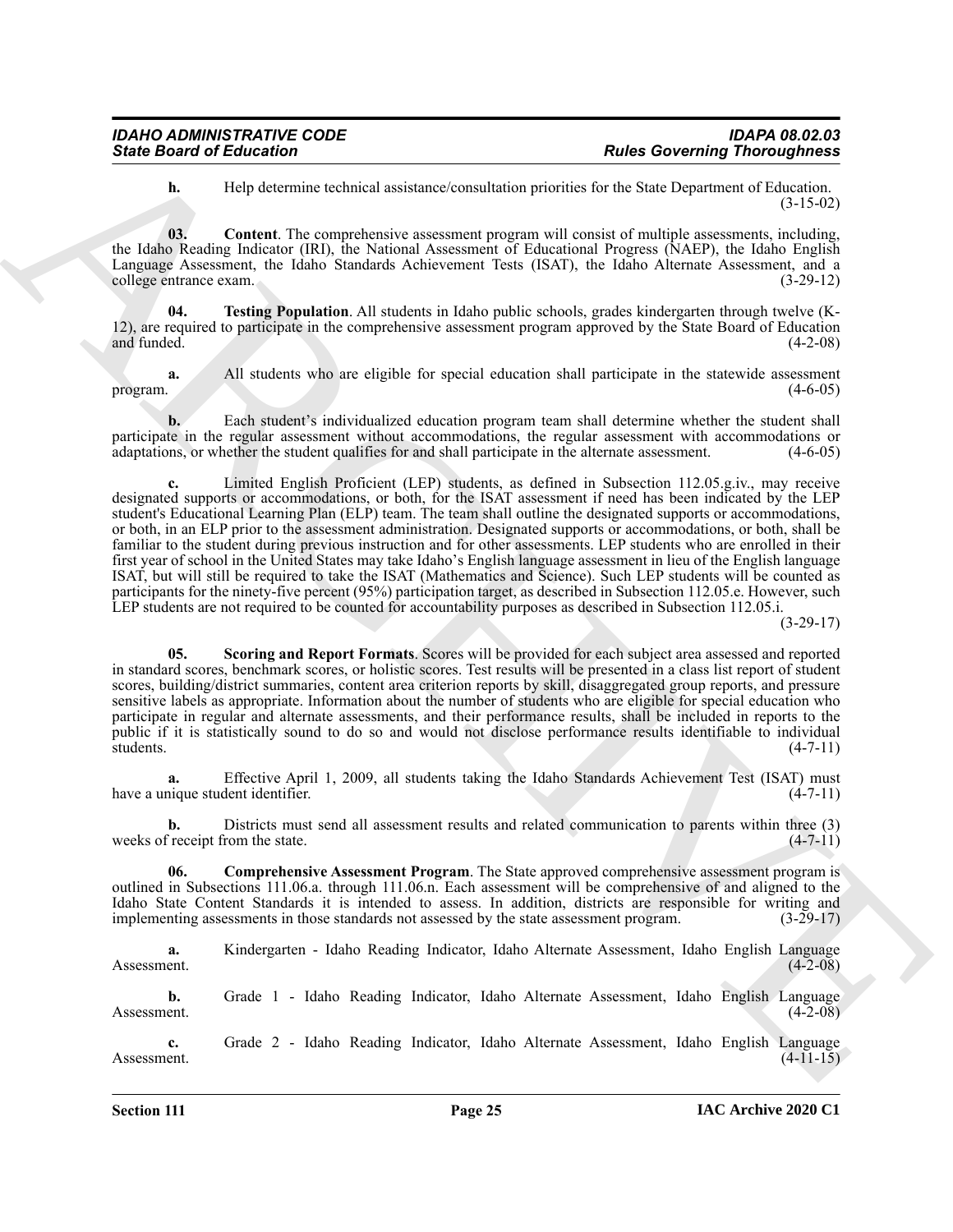**d.** Grade 3 - Idaho Reading Indicator, Grade 3 Idaho Standards Achievement Tests in English language usage and mathematics, Idaho Alternate Assessment, Idaho English Language Assessment. (3-29-17)

Sinte Board of Eclication<br>
Costs 2. Halo S. Costs 2. Halo Subsetz Greening Theoretics Research (1987)<br>
Length of the state of the State Afternoon Costs 2. Halo Subsetz Active Costs 2. Halo Subsetz Costs 2. (1984)<br>
Length **e.** Grade 4 - National Assessment of Educational Progress, Grade 4 Idaho Standards Achievement Tests in English language usage and mathematics, Idaho Alternate Assessment, Idaho English Language Assessment. (3-29-17)

**f.** Grade 5 - Grade 5 Idaho Standards Achievement Tests in English language usage, mathematics, and science; Idaho Alternate Assessment; Idaho English Language Assessment. (3-29-17)

**g.** Grade 6 - Grade 6 Idaho Standards Achievement Tests in English language usage and mathematics, Idaho Alternate Assessment, Idaho English Language Assessment. (3-20-20)

**h.** Grade 7 - Grade 7 Idaho Standards Achievement Tests in English language usage and mathematics, ternate Assessment, Idaho English Language Assessment. (3-20-20) Idaho Alternate Assessment, Idaho English Language Assessment.

**i.** Grade 8 - National Assessment of Educational Progress; Grade 8 Idaho Standards Achievement Tests in English language usage, mathematics, and science; Idaho Alternate Assessment; Idaho English Language Assessment. (3-20-20)

**j.** Grade 9 - High School Idaho Standards Achievement Tests (optional at the discretion of the school r charter school), Idaho Alternate Assessment, Idaho English Language Assessment. (3-29-17) district or charter school), Idaho Alternate Assessment, Idaho English Language Assessment.

**k.** Grade 10 - High School Idaho Standards Achievement Tests in English language usage and mathematics, Idaho Alternate Assessment, Idaho English Language Assessment.

**l.** Grade 11 - High School Idaho Standards Achievement Test in science, Idaho Alternate Assessment, Idaho English Language Assessment, college entrance exam.

**m.** Grade 12 - National Assessment of Educational Progress, Idaho English Language Assessment.  $(4-2-08)$ 

#### <span id="page-25-0"></span>**07. Comprehensive Assessment Program Schedule**. (5-3-03)

**a.** The Idaho Reading Indicator will be administered in accordance with Section 33-1615, Idaho Code. (3-29-17)

**b.** The National Assessment of Educational Progress will be administered in timeframe specified by<br>Department of Education. (3-15-02) the U.S. Department of Education.

**c.** The Idaho Standards Achievement Tests will be administered in the Spring in a time period specified by the State Board of Education. (4-11-15)

**d.** The Idaho Alternate Assessment will be administered in a time period specified by the State Board of Education. (4-2-08) of Education. (4-2-08)

**e.** Idaho's English Language Assessment will be administered in a time period specified by the State Board of Education. (3-29-17)

<span id="page-25-1"></span>**08. Costs Paid by the State**. Costs for the following testing activities will be paid by the state:

 $(4-1-97)$ 

**a.** All consumable and non-consumable materials needed to conduct the prescribed statewide ensive assessment program; (3-15-02) comprehensive assessment program;

**b.** Statewide distribution of all assessment materials; and  $(3-29-12)$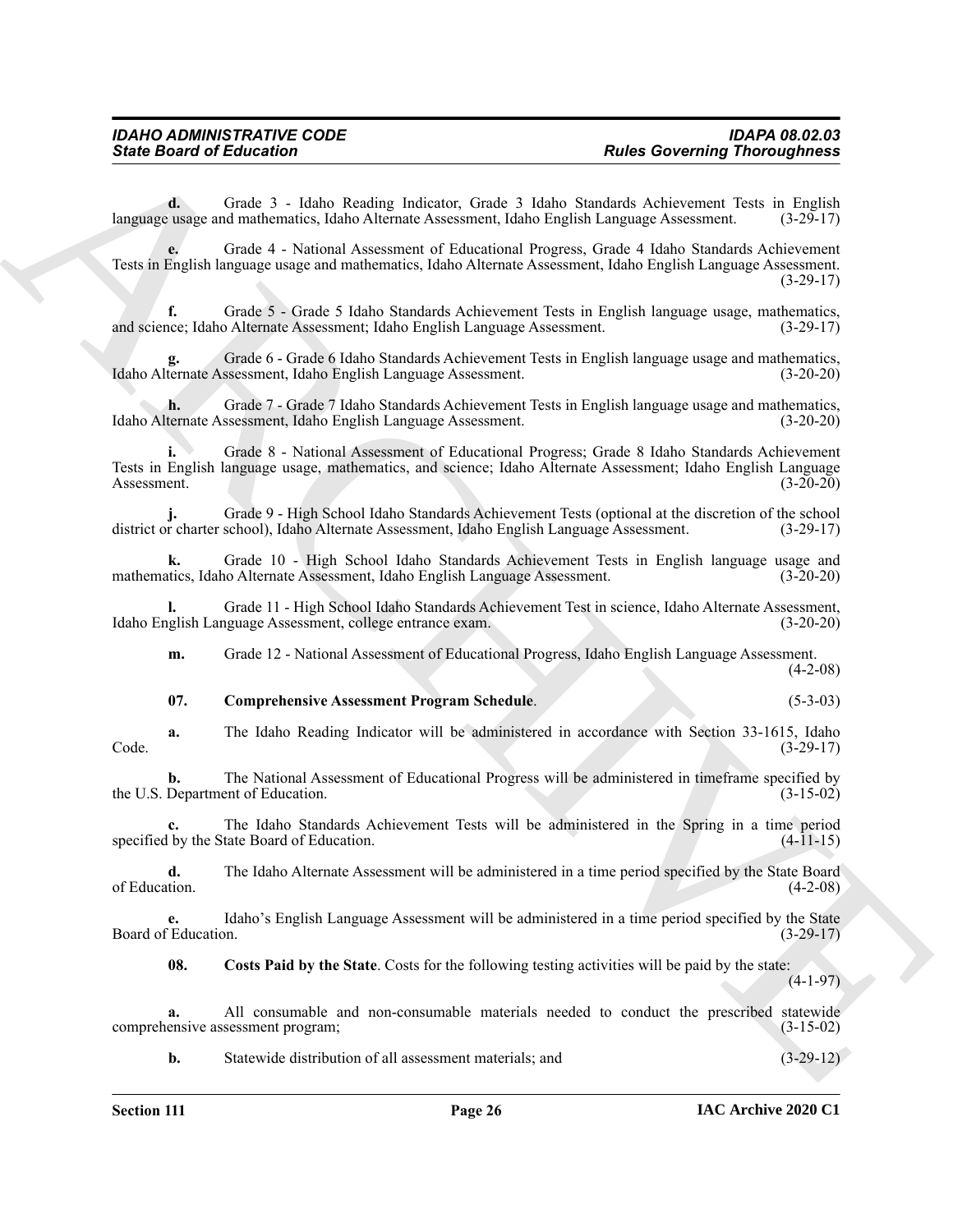#### <span id="page-26-6"></span><span id="page-26-5"></span><span id="page-26-2"></span>**11. Test Security, Validity and Reliability**. (4-2-08)

#### <span id="page-26-4"></span><span id="page-26-3"></span>**a.** The Idaho Standards Achievement Tests (grades 3-8 and High School). (3-29-17)

| <b>State Board of Education</b>   |                                                                     | <b>Rules Governing Thoroughness</b>                                                                                                                                                                                                                                                                                                                                                                                                                                                                                                                                                                            |
|-----------------------------------|---------------------------------------------------------------------|----------------------------------------------------------------------------------------------------------------------------------------------------------------------------------------------------------------------------------------------------------------------------------------------------------------------------------------------------------------------------------------------------------------------------------------------------------------------------------------------------------------------------------------------------------------------------------------------------------------|
| $c_{\cdot}$                       | comprehensive assessment program.                                   | Processing and scoring student response forms, distribution of prescribed reports for the statewide<br>$(3-29-12)$                                                                                                                                                                                                                                                                                                                                                                                                                                                                                             |
| 09.<br>districts.                 |                                                                     | Costs of Additional Services. Costs for any additional administrations or scoring services not<br>included in the prescribed statewide comprehensive assessment program will be paid by the participating school<br>$(3-15-02)$                                                                                                                                                                                                                                                                                                                                                                                |
| 10.                               |                                                                     | Services. The comprehensive assessment program should be scheduled so that a minimum of<br>instructional time is invested. Student time spent in testing will not be charged against attendance requirements.<br>$(3-15-02)$                                                                                                                                                                                                                                                                                                                                                                                   |
| 11.                               | Test Security, Validity and Reliability.                            | $(4-2-08)$                                                                                                                                                                                                                                                                                                                                                                                                                                                                                                                                                                                                     |
| a.<br>federal personnel.          |                                                                     | Test security is of the utmost importance. To ensure integrity of secure test items and protect<br>validity and reliability of test outcomes, test security must be maintained. School districts will employ security<br>measures in protecting statewide assessment materials from compromise. Each individual who has any opportunity to<br>see test items must sign a state-provided confidentiality agreement, which the district must keep on file in the district<br>for at least two (2) years. Documentation of security safeguards must be available for review by authorized state and<br>$(4-2-08)$ |
| b.                                | and alignment with the Idaho Content Standards.                     | Any assessment used for federal reporting shall be independently reviewed for reliability, validity,<br>$(4-2-08)$                                                                                                                                                                                                                                                                                                                                                                                                                                                                                             |
| 12.<br>economic status).          |                                                                     | Demographic Information. Accurate demographic information must be submitted as required for<br>each test to assist in interpreting test results. It may include but is not limited to race, sex, ethnicity, and special<br>programs, (Title I, English proficiency, migrant status, special education status, gifted and talented status, and socio-<br>$(4-2-08)$                                                                                                                                                                                                                                             |
| 13.<br>following:                 |                                                                     | <b>Dual Enrollment</b> . For the purpose of non-public school student participation in non-academic<br>public school activities as outlined in Section 33-203, Idaho Code, the Idaho State Board of Education recognizes the<br>$(3-15-02)$                                                                                                                                                                                                                                                                                                                                                                    |
| a.                                | The Idaho Standards Achievement Tests (grades 3-8 and High School). | $(3-29-17)$                                                                                                                                                                                                                                                                                                                                                                                                                                                                                                                                                                                                    |
| b.<br>dual enrollment is desired. |                                                                     | A portfolio demonstrating grade level proficiency in at least five (5) of the subject areas listed in<br>Subsections 111.13.b.i. through 111.13.b.vi. Portfolios are to be judged and confirmed by a committee comprised of<br>at least one (1) teacher from each subject area presented in the portfolio and the building principal at the school where<br>$(4-6-05)$                                                                                                                                                                                                                                         |
| i.                                | Language Arts/Communications.                                       | $(3-15-02)$                                                                                                                                                                                                                                                                                                                                                                                                                                                                                                                                                                                                    |
| ii.                               | Math.                                                               | $(3-15-02)$                                                                                                                                                                                                                                                                                                                                                                                                                                                                                                                                                                                                    |
| iii.                              | Science.                                                            | $(3-15-02)$                                                                                                                                                                                                                                                                                                                                                                                                                                                                                                                                                                                                    |
| iv.                               | Social Studies.                                                     | $(3-15-02)$                                                                                                                                                                                                                                                                                                                                                                                                                                                                                                                                                                                                    |
| V.                                | Health.                                                             | $(3-15-02)$                                                                                                                                                                                                                                                                                                                                                                                                                                                                                                                                                                                                    |
| vi.                               | Humanities.                                                         | $(3-15-02)$                                                                                                                                                                                                                                                                                                                                                                                                                                                                                                                                                                                                    |
| 112.                              | <b>ACCOUNTABILITY.</b>                                              | School district, charter school district and public charter school accountability will be based on multiple measures<br>aimed at providing meaningful data showing progress toward interim and long-term goals set by the State Board of<br>Education for student achievement and school improvement. The state accountability framework will be used to meet<br>both state and federal school accountability requirements and will be broken up by school category and include                                                                                                                                |

#### <span id="page-26-1"></span><span id="page-26-0"></span>**112. ACCOUNTABILITY.**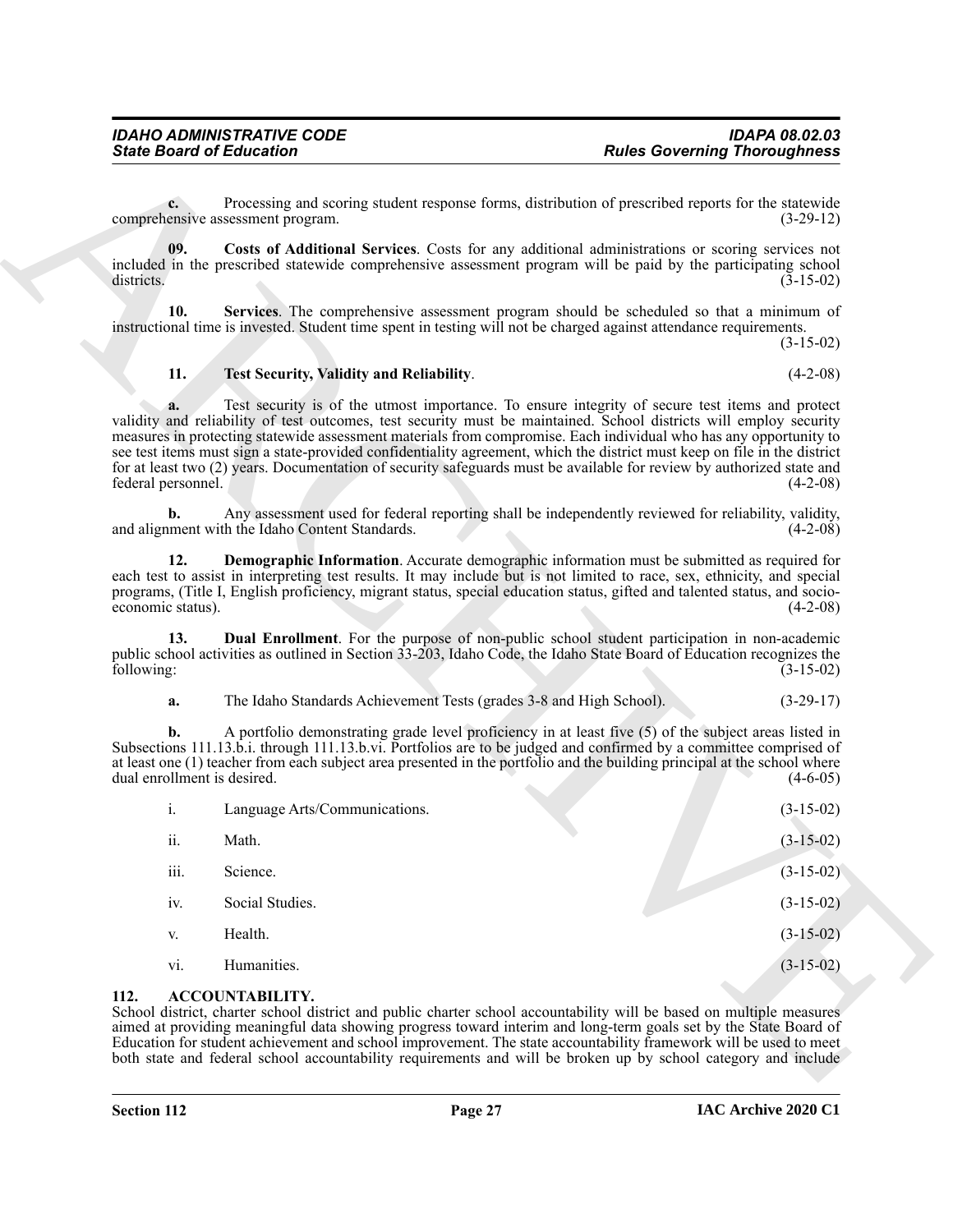<span id="page-27-1"></span><span id="page-27-0"></span>

|                   | <b>State Board of Education</b>                                                                                                                                               | <b>Rules Governing Thoroughness</b> |
|-------------------|-------------------------------------------------------------------------------------------------------------------------------------------------------------------------------|-------------------------------------|
|                   | measures of student academic achievement and school quality as determined by the State Board of Education.                                                                    | $(3-29-17)$                         |
| 01.               | <b>School Category.</b>                                                                                                                                                       | $(3-29-17)$                         |
|                   | Kindergarten through grade eight (K-8): Schools in this category include elementary and middle<br>schools as defined in Subsection 112.05.f.                                  | $(3-29-17)$                         |
| b.                | High Schools, not designated as alternative high schools, as defined in Subsection 112.05.f.                                                                                  | $(3-29-17)$                         |
| c.                | Alternative High Schools.                                                                                                                                                     | $(3-29-17)$                         |
| 02.               | <b>Academic Measures by School Category.</b>                                                                                                                                  | $(3-29-17)$                         |
| a.                | $K-8$ :                                                                                                                                                                       | $(3-29-17)$                         |
| i.                | Idaho Standards Achievement Tests (ISAT) Proficiency.                                                                                                                         | $(3-29-17)$                         |
| ii.<br>Education. | ISAT growth toward proficiency based on a trajectory model approved by the State Board of                                                                                     | $(3-29-17)$                         |
| iii.              | ISAT proficiency gap closure.                                                                                                                                                 | $(3-29-17)$                         |
| iv.               | Idaho statewide reading assessment proficiency.                                                                                                                               | $(3-29-17)$                         |
| V.                | English Learners achieving English language proficiency.                                                                                                                      | $(3-29-17)$                         |
| vi.               | English Learners achieving English language growth toward proficiency.                                                                                                        | $(3-29-17)$                         |
| b.                | High School:                                                                                                                                                                  | $(3-29-17)$                         |
| i.                | ISAT proficiency.                                                                                                                                                             | $(3-29-17)$                         |
| ii.               | ISAT proficiency gap closure.                                                                                                                                                 | $(3-29-17)$                         |
| iii.              | English Learners achieving English language proficiency.                                                                                                                      | $(3-29-17)$                         |
| iv.               | English Learners achieving English language growth toward proficiency.                                                                                                        | $(3-29-17)$                         |
|                   | Four (4) year cohort graduation rate, including students who complete graduation requirements<br>prior to the start of the school district or charter schools next fall term. | $(3-29-17)$                         |
| vi.               | Five (5) year cohort graduation rate, including students who complete graduation requirements<br>prior to the start of the school district or charter schools next fall term. | $(3-29-17)$                         |
| c.                | Alternative High School:                                                                                                                                                      | $(3-29-17)$                         |
| i.                | ISAT proficiency.                                                                                                                                                             | $(3-29-17)$                         |
| ii.               | English learners achieving English language proficiency.                                                                                                                      | $(3-29-17)$                         |
| iii.              | English learners achieving English language growth towards proficiency.                                                                                                       | $(3-29-17)$                         |
| iv.               | Four (4) year cohort graduation rate, including students who complete graduation requirements<br>prior to the start of the school district or charter schools next fall term. | $(3-29-17)$                         |
|                   |                                                                                                                                                                               |                                     |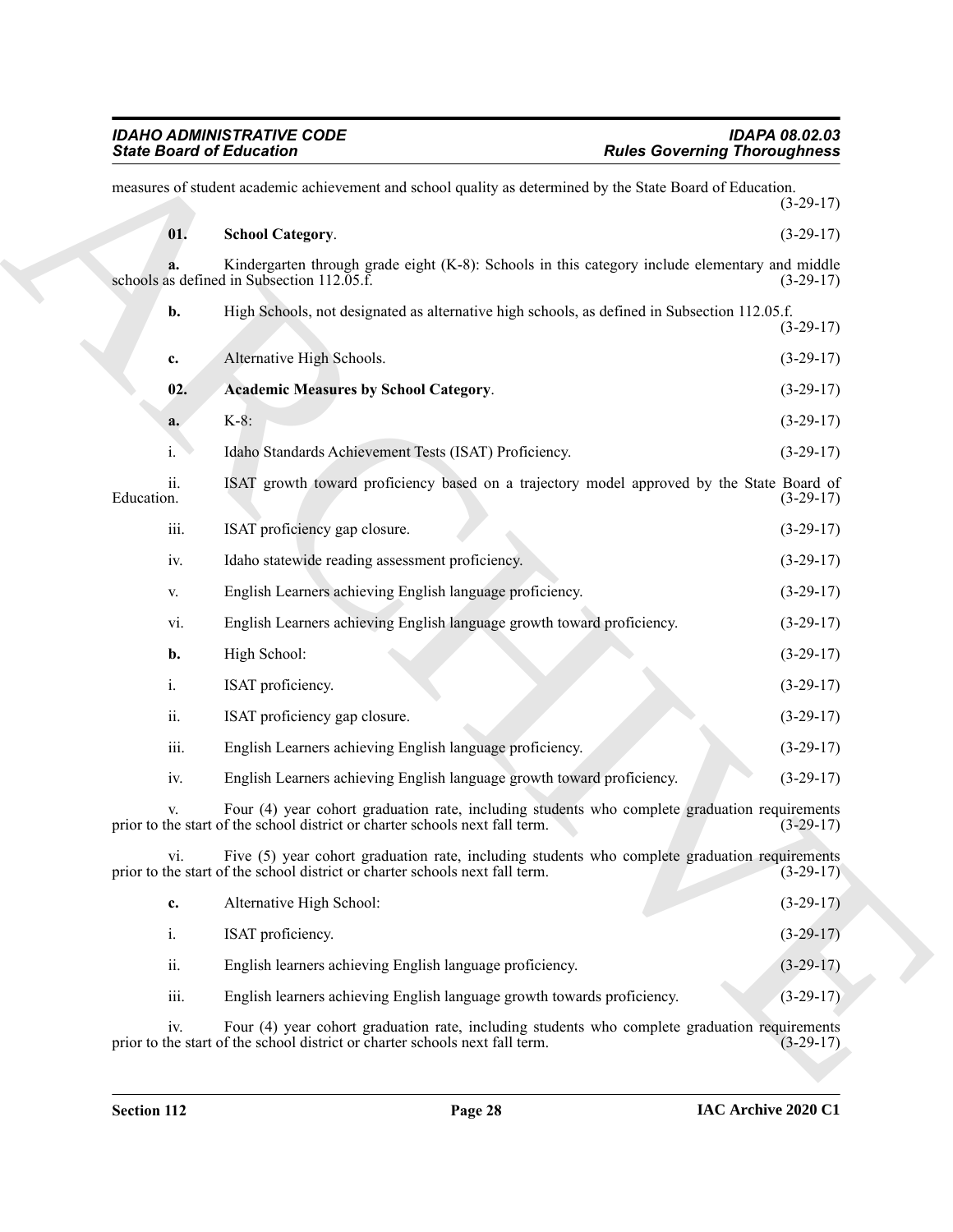#### <span id="page-28-2"></span>*IDAHO ADMINISTRATIVE CODE IDAPA 08.02.03 State Board of Education Rules Governing Thoroughness*

Sinks Board of Ecliptonian <sup>2</sup> are the state of the state of the state control of the state of the state of the state of the state of the state of the state of the state of the state of the state of the state of the state Five (5) year cohort graduation rate, including students who complete graduation requirements of the school district or charter schools next fall term. (3-29-17) prior to the start of the school district or charter schools next fall term. **03. School Quality Measures by School Category**. (3-29-17) **a.** K-8: (3-29-17) i. Students in grade 8 enrolled in pre-algebra or higher. (3-29-17) ii. State satisfaction and engagement survey administered to parents, students, and teachers (effective starting in the 2018-2019 school year). (3-29-17) iii. Communication with parents on student achievement (effective starting in the 2018-2019 school  $\frac{1}{3}$  year). (3-29-17) **b.** High School: (3-29-17) i. College and career readiness determined through a combination of students participating in advanced opportunities, earning industry recognized certification, and/or participation in recognized high school apprenticeship programs. (3-29-17) ii. State satisfaction and engagement survey administered to parents, students, and teachers (effective n the 2018-2019 school year). (3-29-17) starting in the 2018-2019 school year). iii. Students in grade 9 enrolled in algebra I or higher. (3-29-17) iv. Communication with parents on student achievement (effective starting in the 2018-2019 school  $\frac{1}{2}$  year). (3-29-17) **c.** Alternative High School: (3-29-17) i. Credit recovery and accumulation. (3-29-17) ii. College and career readiness determined through a combination of students participating in advanced opportunities, earning industry recognized certification, and/or participation in recognized high school apprenticeship programs. (3-29-17)

iii. State satisfaction and engagement survey administered to parents, students, and teachers (effective starting in the 2018-2019 school year). (3-29-17)

iv. Communication with parents on student achievement (effective starting in the 2018-2019 school  $\mu$  year). (3-29-17)

<span id="page-28-1"></span>**04.** Reporting. Methodologies for reporting measures and determining performance will be set by the ard of Education. (3-29-17) State Board of Education.

<span id="page-28-0"></span>**05. Annual Measurable Progress Definitions**. For purposes of calculating and reporting progress, the following definitions shall be applied. (3-29-17)

**a.** ISAT Student Achievement Levels. There are four (4) levels of student achievement for the ISAT: Below Basic, Basic, Proficient, and Advanced. Definitions for these levels of student achievement are adopted by reference in Section 004 of these rules. (4-11-19)

**b.** Idaho's English Language Assessment Proficiency Levels. There are six (6) levels of language proficiency for students testing on the Idaho English Language Assessment: Level 1, Level 2, Level 3, Level 4, Level 5, and Level 6. Definitions for these levels of language proficiency are adopted by reference in Section 004 of these rules. (4-11-19)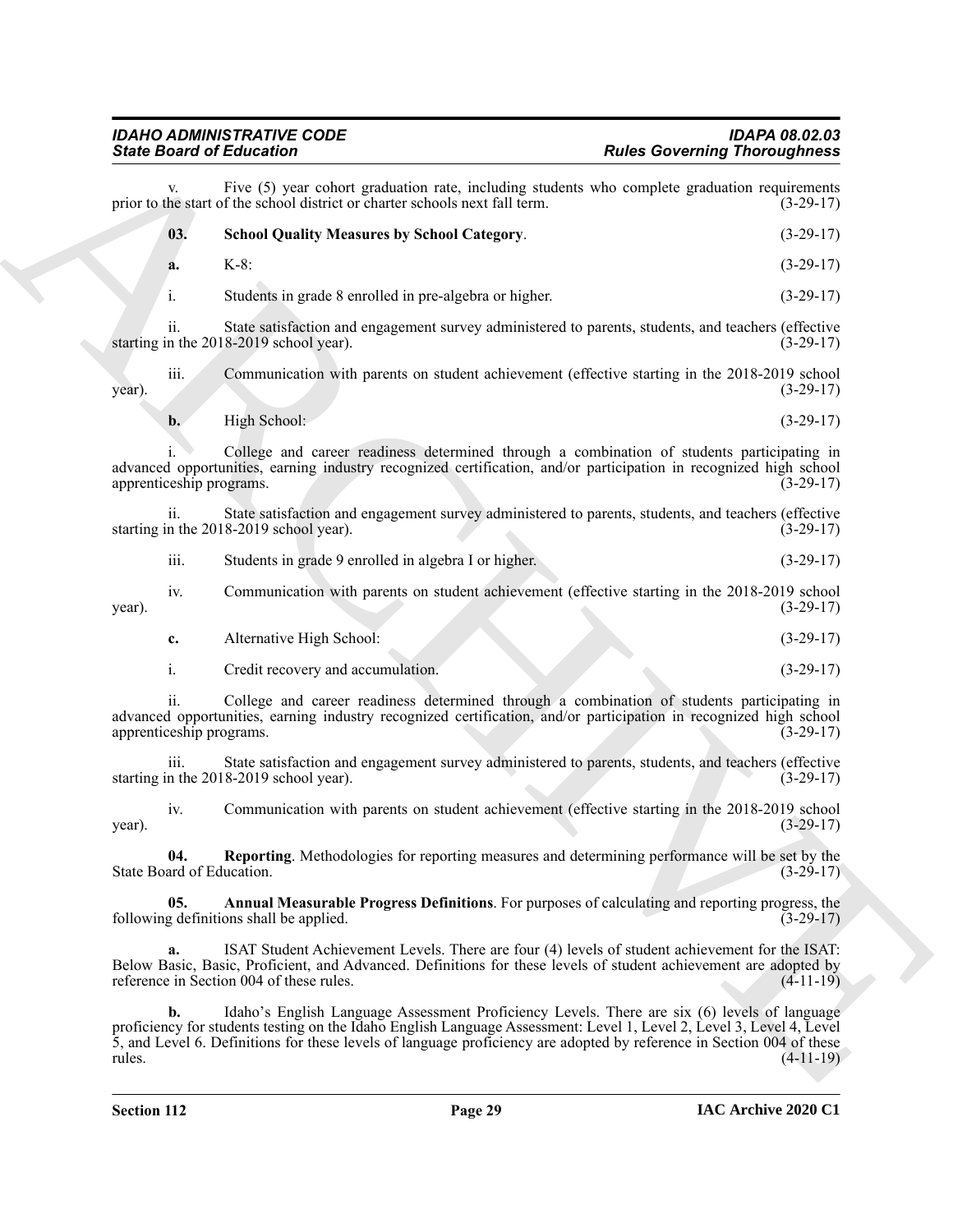**c.** Annual Measurable Progress. (3-29-17)

i. ISAT Proficiency is defined as the number of students scoring proficient or advanced on the spring (3-29-17)<br>(3-29-17) on-grade level ISAT.

ii. The State Department of Education will make determinations for schools and districts each year. Results will be given to the districts at least one  $(1)$  month prior to the first day of school.

The State Board of Education will set long-term goals and measurements of interim progress targets toward those goals. The baseline for determining measurable student progress will be set by the State Board of Education and shall identify the amount of growth (percentage of students reaching proficiency) required for each intermediate period. (3-29-17) intermediate period.

**d.** Full Academic Year (continuous enrollment). (3-20-04)

**Since Board of Entreprises Control in the Control interaction of the Control interaction (5 and 20).**<br>
ARCHIVENT THE SEE DEPARTMENT IN THE SEE DEPARTMENT IN THE SEE DEPARTMENT IS CONSIDER THE CONTROL INTERFERENCE IS CONS i. A student who is enrolled continuously in the same public school from the end of the first eight (8) weeks or fifty-six (56) calendar days of the school year through the state approved spring testing administration period, not including the make-up portion of the test window, will be included in the calculation to determine if the school achieved progress in any statewide assessment used for determining proficiency. A student is continuously enrolled if the student has not transferred or dropped-out of the public school. Students who are serving suspensions are still considered to be enrolled students. (3-29-17) are still considered to be enrolled students.

A student who is enrolled continuously in the school district from the first eight (8) weeks or fiftysix (56) calendar days of the school year through the state approved spring testing administration period, not including the make-up portion of the test window, will be included when determining if the school district has achieved AYP.

iii. A student who is enrolled continuously in a public school within Idaho from the end of the first eight (8) weeks or fifty-six (56) calendar days of the school year through the state approved spring testing administration period, not including the make-up portion of the test window, will be included when determining if the state has achieved progress in any statewide assessment used for determining proficiency. (3-29-17) state has achieved progress in any statewide assessment used for determining proficiency.

**e.** Participation Rate. (3-20-04)

i. Failure to include ninety-five percent (95%) of all students and ninety-five percent (95%) of students in designated subgroups automatically identifies the school as not having achieved measurable progress in ISAT proficiency. The ninety-five percent (95%) determination is made by dividing the number of students assessed on the Spring ISAT by the number of students reported on the class roster file for the Spring ISAT. (3-29-17)

If a school district does not meet the ninety-five percent (95%) participation target for the current year, the participation rate can be calculated by the most current three (3) year average of participation. (4-6-05)

(2) Students who are absent for the entire state-approved testing window because of medical reasons or are homebound are exempt from taking the ISAT if such circumstances prohibit them from participating. Students who drop out, withdraw, or are expelled prior to the beginning of the final makeup portion of the test window are considered exited from the school. (4-7-11)

ii. For groups of ten (10) or more students, absences for the state assessment may not exceed five percent (5%) of the current enrollment or two (2) students, whichever is greater. Groups of less than ten (10) students will not have a participation determination. (3-20-04) will not have a participation determination.

**f.** Schools. As used in this section, schools refers to any school within a school district or charter school district and public charter schools. (3-29-17)

An elementary school includes a grade configuration of grades Kindergarten (K) through six (6) combination thereof. (3-20-04) inclusive, or any combination thereof.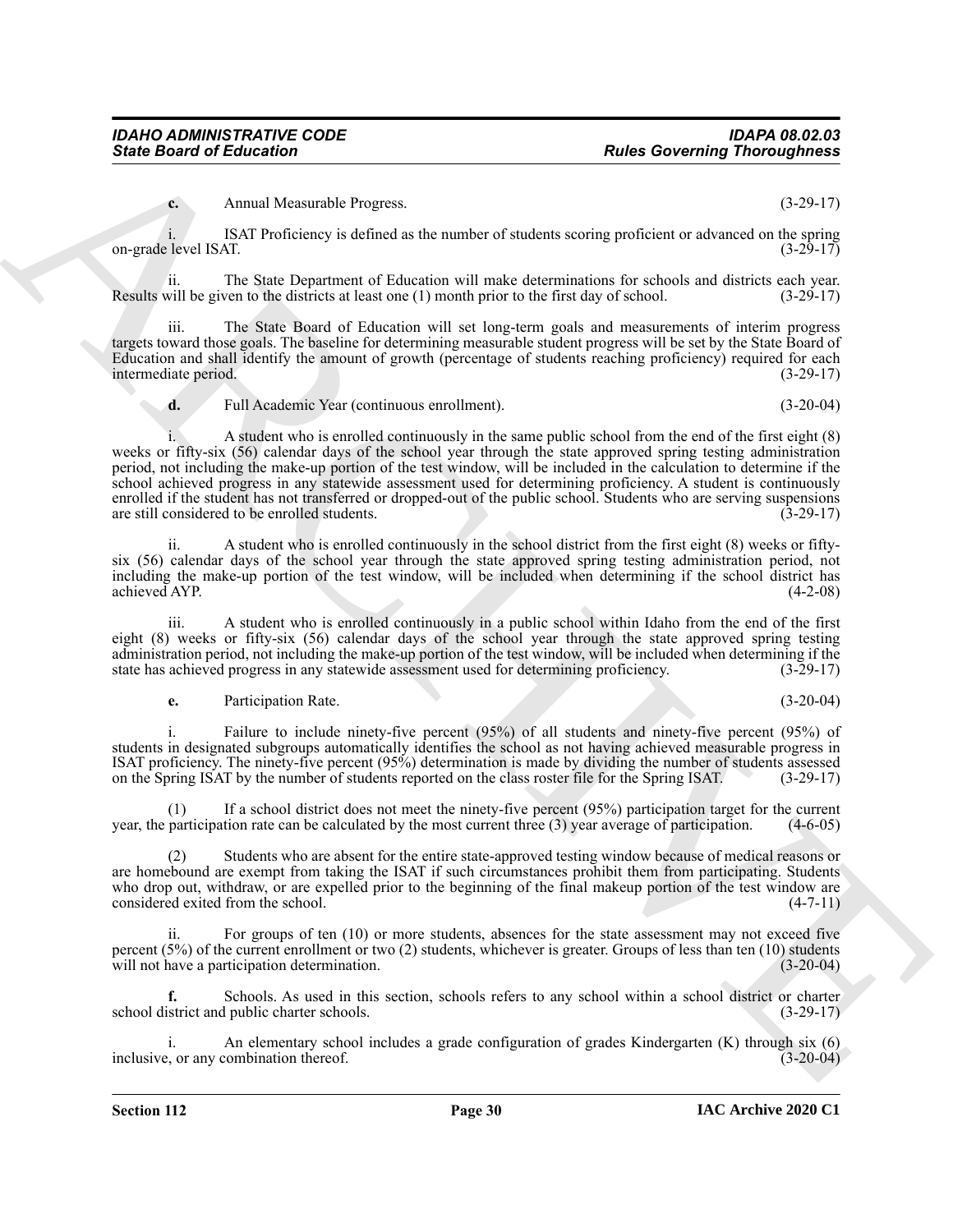ii. A middle school is a school that does not meet the definition of an elementary school and contains  $8ph (8)$  but does not contain grade twelve (12). grade eight  $(8)$  but does not contain grade twelve  $(12)$ .

iii. A high school is any school that contains grade twelve (12). (3-20-04)

iv. An alternative high school is any school that contains grade twelve (12) and meets the requirements of Section 110 of these rules. (3-29-17)

The accountability of public schools without grades assessed by this system (i.e., K-2 schools) will be based on the third grade test scores of the students who previously attended that feeder school. (3-20-04)

vi. A "new school" for purposes of accountability is a wholly new entity receiving annual measurable progress determinations for the first time, or a school with a significant student population change as a result of schools being combined or geographic boundaries changing, or a result of successful school restructuring sanctioned by the Office of the State Board of Education. (3-29-17)

**g.** Subgroups. Scores on the ISAT must be disaggregated and reported by the following subgroups:  $(3-20-04)$ 

i. Race/Ethnicity - Black/African American, Asian, Native Hawaiian/Pacific Islander, White, Hispanic/Latino Ethnicity, American Indian/Alaska Native.

ii. Economically disadvantaged - identified through the free and reduced lunch program. (3-20-04)

iii. Students with disabilities - individuals who are eligible to receive special education services through the Individuals with Disabilities Education Act (IDEA). (3-20-04)

iv. Limited English Proficient - individuals who do not score proficient on the state-approved language locy test and meet one (1) of the following criteria: (4-11-15) proficiency test and meet one  $(1)$  of the following criteria:

(1) Individuals whose native language is a language other than English; or (4-6-05)

(2) Individuals who come from environments where a language other than English is dominant; or  $(4-6-05)$ 

(3) Individuals who are American Indian and Alaskan natives and who come from environments where a language other than English has had a significant impact on their level of English language proficiency, and who, by reason thereof, have sufficient difficulty speaking, reading, writing, or understanding the English language to deny such individuals the opportunity to learn successfully in classrooms, where the language of instruction is English.  $(4-6-05)$ 

Finite Board of Entimation Control is a stability and we had a stability of the distribution of the distribution of the distribution of the distribution of the distribution of the distribution of the distribution of the s **h.** Graduation Rate. The graduation rate will be based on the rate of the cohort of students entering grade nine (9) during the same academic year and attending or exiting the school within a four (4) year or five  $(5)$ year period as applicable to the measure being determined. In determining the graduation cohort the school year shall include the students who complete graduation requirements prior to the start of the school district or charter schools next fall term. School districts may only report students as having graduated if the student has met, at a minimum, the state graduation requirements, pursuant to Section 105, and will not be returning to the school in following years to complete required academic course work. The State Board of Education will establish a target for graduation. All high schools must meet the target or make sufficient progress toward the target each year, as determined by the State Board of Education. The graduation rate will be disaggregated by the subgroups listed in Subsection 112.05.g.

 $(3-29-17)$ 

**i.** Additional Academic Indicator. The State Board of Education will establish a target for all additional academic and school quality measures. All schools must maintain or make progress toward the additional academic and school quality measure target each year. The additional academic and school quality measure targets will be disaggregated by the subpopulations listed in Subsection 112.05.g. (3-29-17) will be disaggregated by the subpopulations listed in Subsection 112.05.g.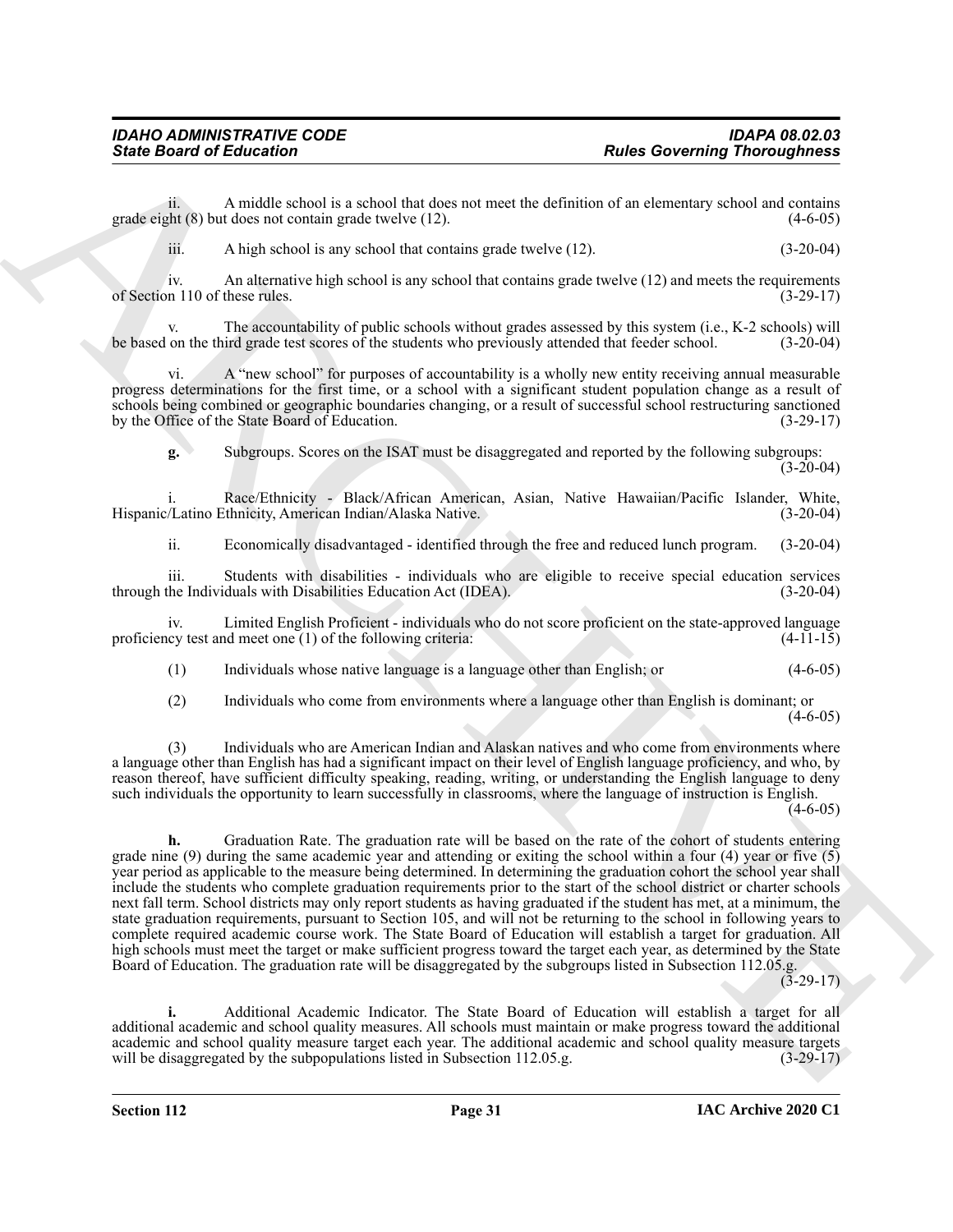#### <span id="page-31-0"></span>**113. (RESERVED)**

#### <span id="page-31-7"></span><span id="page-31-6"></span><span id="page-31-1"></span>**114. FAILURE TO MEET ANNUAL MEASURABLE PROGRESS.**

**01. Accountability Measures and Timelines**. Accountability measures and timelines will be determined by the state board of education for school districts and schools who fail to meet annual measurable progress.  $(3-29-17)$ 

<span id="page-31-8"></span>**Compliance with Federal Law**. All schools and local educational agencies in this state shall icable federal laws governing specific federal grants. (4-6-05) comply with applicable federal laws governing specific federal grants.

With respect to schools and local educational agencies in this state that receive federal grants under title I of the Elementary and Secondary Education Act of 1965, as amended by the Every Student Succeeds Act of 2015 (Title I schools), the State Department of Education shall develop procedures for approval by the State Board of Education, consistent with federal law, that describe actions to be taken by local educational agencies and schools in this state in regard to schools that fail to meet interim and long-term progress goals. (3-29-17) this state in regard to schools that fail to meet interim and long-term progress goals.

Since Board of Education<br>
14. (REELIVATION TELEVATION LEAST LEADER PROCEIVES.<br>
14. (REELIVATION TO MELIT ANNIAL MEASURABLE PROCEIVES.<br>
14. (Particular of The Highlands Achieves) and The Highlands Achieves and Financial Co With respect to schools and local educational agencies in this state that do not receive federal grants under Title I of the Elementary and Secondary Education Act of 1965, as amended by the Every Student Succeeds Act of 2015, such non-Title I schools and local educational agencies shall be required to comply with federal law and state requirements with the procedures relating to failure to meet interim and long-term progress goals as provided in Subsection 114.02.a. of this rule, as if they were Title I schools, except that any provisions relating to the use of federal grants to pay for such expenses shall not be applicable to such non-Title I schools and local educational agencies. In such event, non-title I schools shall be required to fund such compliance costs from general operating funds.  $(3-29-17)$ funds.  $(3-29-17)$ 

<span id="page-31-9"></span>**03. State Department of Education**. With respect to the implementation of duties and responsibilities described under Title I of the Elementary and Secondary Education Act of 1965, as amended by the Every Student Succeeds Act of 2015, that are applicable to a state educational agency, the State Department of Education shall perform such duties and responsibilities delegated by the State Board of Education, including, but not limited to, making technical assistance available to local educational agencies that fail to meet interim and long-term goals, and for providing technical assistance, developing improvement plans, and providing for mandatory corrective actions to local educational agencies as required under federal law and state law. (3-29-17) local educational agencies as required under federal law and state law.

#### <span id="page-31-4"></span><span id="page-31-2"></span>**115. DATA COLLECTION.**

The State Department of Education will collect the required information from participating school files for state and federal reporting and decision-making. The enrollment collection will contain information about the enrollment of the student attributes such as unique student identifier, active special education, Limited English Proficient (LEP), migrant, grade level, gender, race, and free/reduced lunch status. The collection will be done in accordance with the reporting requirements established in Chapter 10, Title 33, Idaho Code, or as needed for state and federal accountability purposes. Each participating school is required to verify and assure the accuracy of the data submitted in the files. (3-20-20)

**01.** State Data System. In accordance with the provisions of Section 33-133, Idaho Code, the g data elements will be added to the state data system: (3-28-18) following data elements will be added to the state data system:

<span id="page-31-5"></span>

| Grade Point Average (GPA); and | $(3-28-18)$ |
|--------------------------------|-------------|
|                                |             |

<span id="page-31-11"></span><span id="page-31-10"></span>**b.** Chronic Absenteeism. (3-20-20)

#### <span id="page-31-3"></span>**116. UNIQUE STUDENT IDENTIFIER.**

**01. Assignment**. Effective April 1, 2009, each student enrolled or enrolling in an Idaho school district or LEA will be assigned a unique student identifier. The unique student identifier shall follow the student from each school district or LEA or upon return to a school district or LEA after an absence from a school district or LEA no<br>
(5-8-09) matter how long of absence has occurred.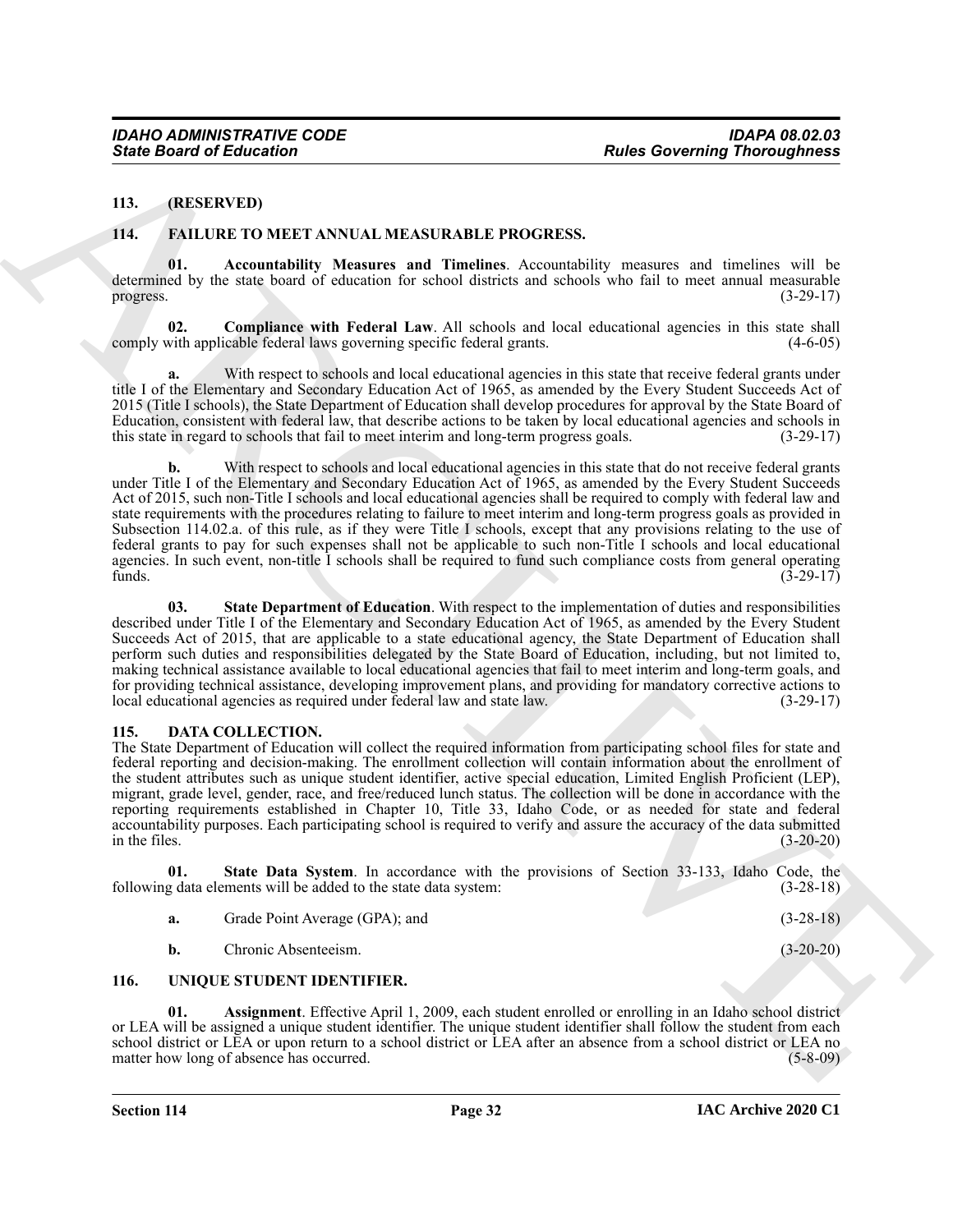**a.** School districts must obtain unique student identifiers by providing the following information to the State Department of Education for each student: (5-8-09) (5-8-09)

i. First and last name as written on a legal document such as birth certificate, passport, visa, social security card, or other such legal document. (5-8-09)

| $\overline{\mathbf{ii}}$ . | Date of birth. | $(5-8-09)$ |
|----------------------------|----------------|------------|
| iii.                       | Ethnicity.     | $(5-8-09)$ |

iv. Gender. (5-8-09)

**b.** School districts or LEAs may provide any or all of the following additional information to help ensure unique identification such as: (5-8-09)

|                       | Birth mother's first and last name.            | $(5-8-09)$ |
|-----------------------|------------------------------------------------|------------|
| $\ddot{\mathbf{i}}$ . | Parents' or guardians' first and last name(s). | $(5-8-09)$ |
| iii.                  | Social security number.                        | $(5-8-09)$ |
| iv.                   | County of birth.                               | $(5-8-09)$ |

#### <span id="page-32-0"></span>**117. (RESERVED)**

#### <span id="page-32-9"></span><span id="page-32-1"></span>**118. HOME SCHOOL.**

Any student not attending a public or private school within the state of Idaho may, as an alternative, receive educational instruction in a home school setting at the direction of the student's parent or guardian. A home schooled student is required to receive such instruction in subjects commonly and usually taught in the public schools of the state of Idaho. (4-4-13)

#### <span id="page-32-2"></span>**119. -- 127. (RESERVED)**

#### <span id="page-32-4"></span><span id="page-32-3"></span>**128. CURRICULAR MATERIALS SELECTION AND ONLINE COURSE APPROVAL (SECTIONS 33-118; 33-118A, IDAHO CODE).**

Finite Board of Enthusian Community three distribution by providing the community result of the set of the set of the set of the set of the set of the set of the set of the set of the set of the set of the set of the set The State Board of Education will appoint a committee to select curriculum materials. Committee appointments will be for a period of five (5) years. Committee appointments shall consist of not less than ten (10) total members from the following stakeholder groups: certified Idaho classroom teachers, Idaho public school administrators, Idaho higher education officials, parents, trustees, local board of education members, members of the Division of Career Technical Education, and State Department of Education personnel. The Executive Secretary will be an employee of the State Department of Education and will be a voting member of the committee. The State Department of Education shall charge publishers submission fees of sixty dollars (\$60) or equal to the retail price of each, whichever is greater, to defray the costs incurred in the curricular material review and adoption process. (3-20-20)T

<span id="page-32-8"></span>**01. Subject Areas**. Curricular materials are adopted by the State Board of Education for a period of six (6) years in the following subject areas: reading, English, spelling, speech, journalism, languages other than English, art, drama, social studies, music, mathematics, business education, career education and counseling, vocational/ technical education, science, health, physical education, handwriting, literature, driver education, limited English proficiency. (3-20-20)T proficiency.  $(3-20-20)T$ 

#### <span id="page-32-7"></span><span id="page-32-6"></span><span id="page-32-5"></span>**02. Multiple Adoptions. Multiple adoptions are Made in Each Subject Area**. (3-20-20)T

**03. Bids**. Each publisher must deliver, according to the committee schedule, a sealed bid on all r materials presented for adoption. (3-20-20) curricular materials presented for adoption.

**04. Depository**. The State Board will appoint a depository for the state-adopted curricular materials. Resource materials are a local option. (3-20-20)T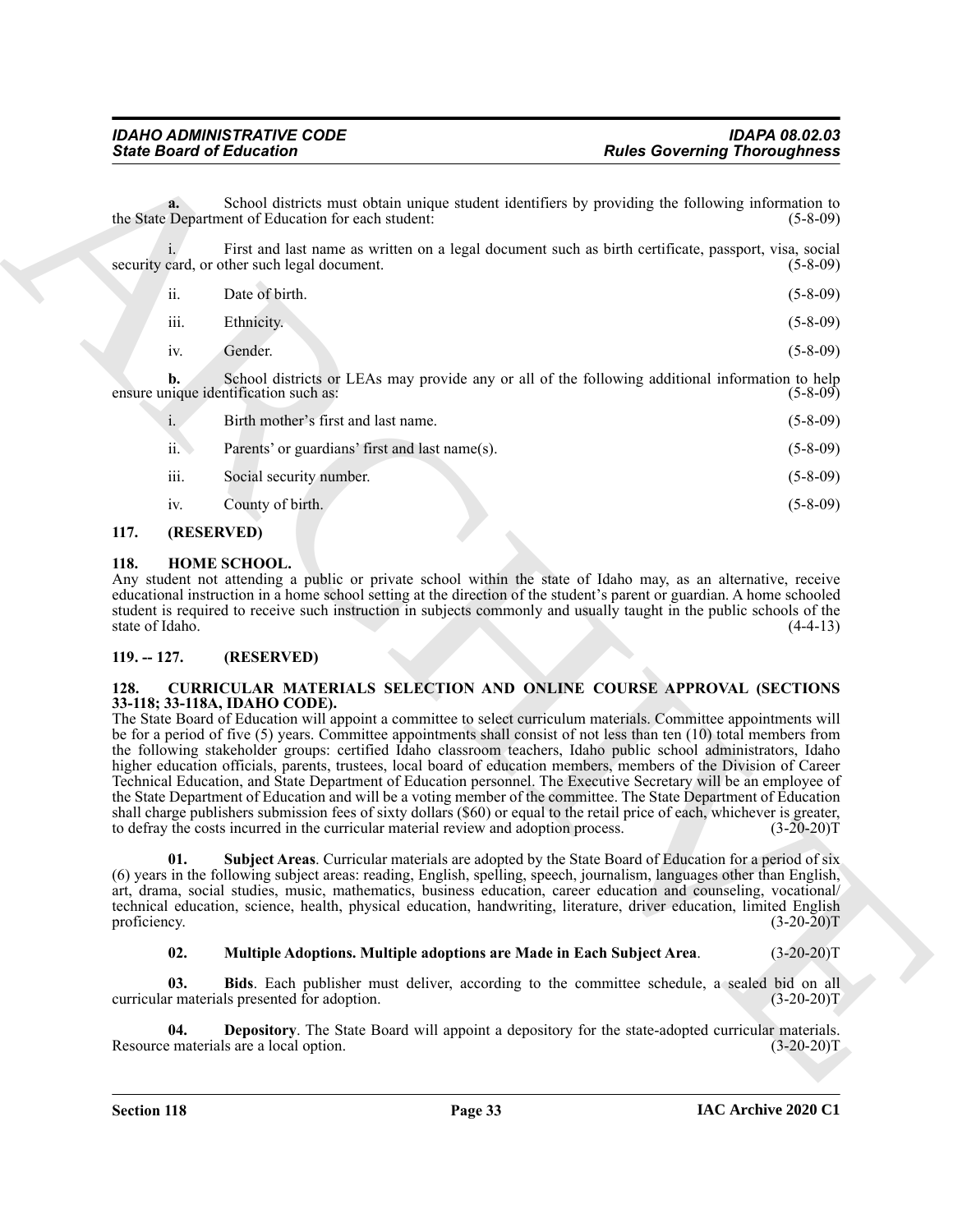| <b>IDAHO ADMINISTRATIVE CODE</b> | <b>IDAPA 08.02.03</b>               |
|----------------------------------|-------------------------------------|
| <b>State Board of Education</b>  | <b>Rules Governing Thoroughness</b> |

<span id="page-33-7"></span>**05.** Local Policies. School districts will follow their own policies for adoption in subject areas offered bol district for which materials are not covered by the state curriculum materials committee. (3-20-20)T by a school district for which materials are not covered by the state curriculum materials committee.

<span id="page-33-8"></span>**06. Online Course Review and Approval Process**. The State Department of Education shall administer the review and approval of online course providers and courses. Reviewers shall be certified Idaho classroom teachers. Online course providers are approved for a period of four (4) years. The State Department of Education shall charge online course providers submission fees based on the number of courses offered, not to exceed the actual costs incurred in the online course and course provider review and approval process. (3-20-20)T

#### <span id="page-33-6"></span><span id="page-33-4"></span><span id="page-33-0"></span>**129. COMMUNICATION.**

**01. Communication Skills Emphasis**. Communication skills enabling students to be responsible citizens of their homes, schools and communities will be emphasized throughout the curriculum. The teaching and demonstrating of effective communication skills will be exemplified throughout the kindergarten through twelve  $(K-12)$  system.  $(4-1-97)$ 

<span id="page-33-5"></span>**02. Age-Appropriate Classroom, School, and Community Activities**. Each year, age-appropriate classroom, school and community activities will be provided to all students for the purpose of developing written and oral communication skills with individuals and groups. Good listening skills are a critical component of the communication process (Section 33-1612, Idaho Code) (4-1-97) communication process. (Section 33-1612, Idaho Code)

#### <span id="page-33-9"></span><span id="page-33-1"></span>**130. TECHNOLOGY.**

Throughout the kindergarten through twelve (K-12) system, technology will be integral to curriculum, instruction and assessment. (Section 33-1612, Idaho Code). Technology moves communication to a new dimension. The kindergarten through twelve (K-12) system must lay the foundation for students to be able to participate comfortably in an increasingly technological society. Classroom activities will include instruction using multi-media, distance learning and other technologies. (4-1-97) learning and other technologies.

- <span id="page-33-11"></span>**01. Distance Learning Settings**. In distance learning settings, districts will provide for: (4-1-97)
- **a.** Adequate student contact with a teacher or paraprofessional during instructional process. (4-1-97)
- **b.** Ready access for answering student questions. (4-1-97)
- <span id="page-33-10"></span>**c.** Adequate teacher time to provide students with feedback on assignments and questions. (4-1-97)

**02. Cooperative Instructional Initiatives**. Cooperative instructional initiatives from post-secondary institutions among districts and other sources are encouraged. Local school districts will be responsible for the quality of the programs offered and will assure that all state standards are met. (4-1-97) of the programs offered and will assure that all state standards are met.

#### <span id="page-33-2"></span>**131. -- 139. (RESERVED)**

#### <span id="page-33-13"></span><span id="page-33-12"></span><span id="page-33-3"></span>**140. WORKFORCE SKILLS.**

Since Brazil external interaction in the since of the since of the since of the since of the since of the since of the since of the since of the since of the since of the since of the since of the since of the since of th **01. Academic Skill Development**. All students will be provided the opportunity to develop their academic skills (i.e., reading, language arts and communication, mathematics, science, social studies) and to develop the skills necessary for entering the workforce, including self-management skills (i.e., ability to plan, self-discipline, respect for authority, ongoing skill improvement), individual and teamwork skills (i.e., personal initiative, working with others), thinking/information skills (i.e., reasoning, problem solving, acquiring and using information) and vocational-technical skills based on the standards of the industry as approved by the State Board of Vocational  $\mu$  Education.  $(4-1-97)$ 

**02.** Other Skill Development. Recognizing that students may or may not be active in the workforce, the State Board believes all students should be provided the opportunity to become contributing community and family members. This instruction includes homemaking skills (i.e., nutrition, child development, resource management); balancing work and family responsibilities; and entrepreneurial skills. (4-1-97) management); balancing work and family responsibilities; and entrepreneurial skills.

#### <span id="page-33-15"></span><span id="page-33-14"></span>**03. Work-Based Learning Experiences**. Work-based learning experiences may be provided as part of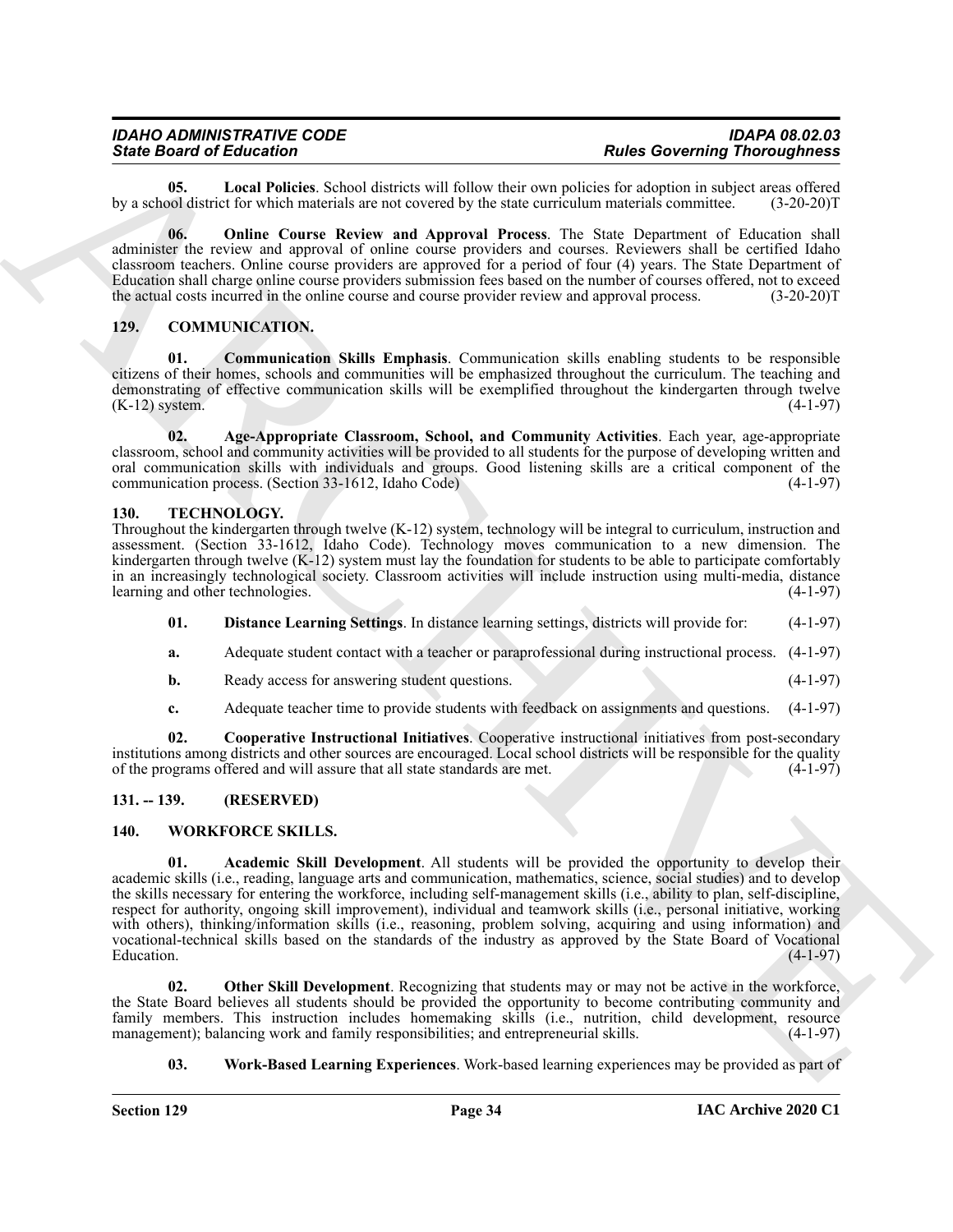#### <span id="page-34-0"></span>**141. -- 149. (RESERVED)**

#### <span id="page-34-7"></span><span id="page-34-1"></span>**150. BASIC VALUES.**

#### <span id="page-34-2"></span>**151. -- 159. (RESERVED)**

#### <span id="page-34-12"></span><span id="page-34-3"></span>**160. SAFE ENVIRONMENT AND DISCIPLINE.**

|                          | <b>State Board of Education</b>                                                                 | <b>Rules Governing Thoroughness</b>                                                                                                                                                                                                                                                                                                                                             |
|--------------------------|-------------------------------------------------------------------------------------------------|---------------------------------------------------------------------------------------------------------------------------------------------------------------------------------------------------------------------------------------------------------------------------------------------------------------------------------------------------------------------------------|
|                          | organized to facilitate a successful transition into the workforce and further education.       | the instruction in the school. For students to receive credit, these experiences will include: training plans, training<br>agreements, approved work sites, and supervision by appropriately certificated personnel. If work-based learning<br>experiences are selected, they will be included in the Parent Approved Student Learning Plans. Instruction will be<br>$(4-1-97)$ |
| $141. - 149.$            | (RESERVED)                                                                                      |                                                                                                                                                                                                                                                                                                                                                                                 |
| 150.<br>Section 33-1612) | <b>BASIC VALUES.</b>                                                                            | Honesty, self-discipline, unselfishness, respect for authority and the central importance of work are emphasized. (See<br>$(4-1-97)$                                                                                                                                                                                                                                            |
| $151. - 159.$            | (RESERVED)                                                                                      |                                                                                                                                                                                                                                                                                                                                                                                 |
| 160.                     | SAFE ENVIRONMENT AND DISCIPLINE.                                                                | Each school district will have a comprehensive districtwide policy and procedure encompassing the following:                                                                                                                                                                                                                                                                    |
|                          | School Climate                                                                                  |                                                                                                                                                                                                                                                                                                                                                                                 |
|                          | <b>Discipline</b>                                                                               |                                                                                                                                                                                                                                                                                                                                                                                 |
|                          | <b>Student Health</b>                                                                           |                                                                                                                                                                                                                                                                                                                                                                                 |
|                          | <b>Violence Prevention</b>                                                                      |                                                                                                                                                                                                                                                                                                                                                                                 |
|                          | Possessing Weapons on Campus                                                                    |                                                                                                                                                                                                                                                                                                                                                                                 |
|                          | Substance Abuse - Tobacco, Alcohol, and Other Drugs                                             |                                                                                                                                                                                                                                                                                                                                                                                 |
|                          | <b>Suicide Prevention</b>                                                                       |                                                                                                                                                                                                                                                                                                                                                                                 |
|                          | <b>Student Harassment</b>                                                                       |                                                                                                                                                                                                                                                                                                                                                                                 |
|                          | Drug-free School Zones                                                                          |                                                                                                                                                                                                                                                                                                                                                                                 |
|                          | <b>Building Safety including Evacuation Drills</b>                                              |                                                                                                                                                                                                                                                                                                                                                                                 |
|                          |                                                                                                 | Relationship Abuse and Sexual Assault Prevention and Response                                                                                                                                                                                                                                                                                                                   |
|                          | Districts will conduct an annual review of these policies and procedures. (See Section 33-1612) | $(3-20-14)$                                                                                                                                                                                                                                                                                                                                                                     |
| $161. - 169.$            | (RESERVED)                                                                                      |                                                                                                                                                                                                                                                                                                                                                                                 |
| 170.                     | <b>CITIZENSHIP.</b>                                                                             |                                                                                                                                                                                                                                                                                                                                                                                 |
|                          |                                                                                                 | Schools will provide instruction and activities necessary for students to acquire the skills to enable them to be<br>responsible citizens in their homes, schools, communities, state and nation. (Section 33-1612, Idaho Code) (4-1-97)                                                                                                                                        |
| 171.                     | <b>GIFTED AND TALENTED PROGRAMS.</b>                                                            |                                                                                                                                                                                                                                                                                                                                                                                 |
| 01.                      |                                                                                                 | <b>Definitions</b> . The following definitions apply only to Section 171 of these rules.<br>$(4-2-08)$                                                                                                                                                                                                                                                                          |
| a.                       | Department. State Department of Education.                                                      | $(3-30-07)$                                                                                                                                                                                                                                                                                                                                                                     |
| b.                       | District. Local school district.                                                                | $(3-30-07)$                                                                                                                                                                                                                                                                                                                                                                     |
|                          |                                                                                                 | Gifted/talented children. Those students who are identified as possessing demonstrated or potential                                                                                                                                                                                                                                                                             |
| c.                       | school in order to fully develop such capabilities Section 33-2001, Idaho Code.                 | abilities that give evidence of high performing capabilities in intellectual, creative, specific academic or leadership<br>areas, or ability in the performing or visual arts and who require services or activities not ordinarily provided by the<br>$(3-30-07)$                                                                                                              |
| d.                       |                                                                                                 | Governing gifted and talented educational requirements. Sections 33-201, 33-2001, 33-2003, Idaho                                                                                                                                                                                                                                                                                |
| Code.                    |                                                                                                 | $(3-30-07)$                                                                                                                                                                                                                                                                                                                                                                     |

#### <span id="page-34-4"></span>**161. -- 169. (RESERVED)**

#### <span id="page-34-8"></span><span id="page-34-5"></span>**170. CITIZENSHIP.**

#### <span id="page-34-6"></span>**171. GIFTED AND TALENTED PROGRAMS.**

<span id="page-34-11"></span><span id="page-34-10"></span><span id="page-34-9"></span>

| 01. | <b>Definitions.</b> The following definitions apply only to Section 171 of these rules. | $(4-2-08)$  |
|-----|-----------------------------------------------------------------------------------------|-------------|
| а.  | Department. State Department of Education.                                              | $(3-30-07)$ |
| b.  | District. Local school district.                                                        | $(3-30-07)$ |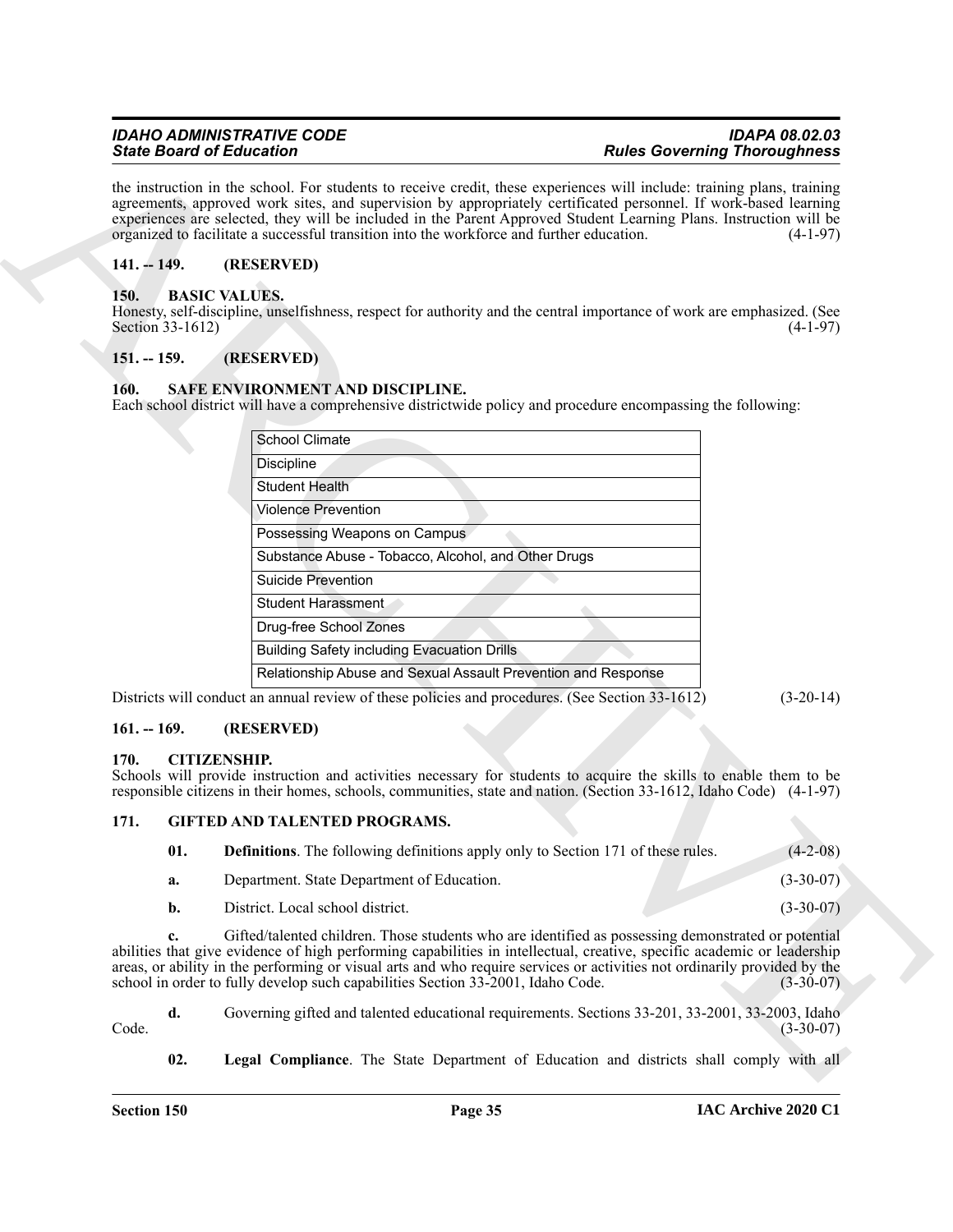#### *IDAHO ADMINISTRATIVE CODE IDAPA 08.02.03 State Board of Education Rules Governing Thoroughness*

governing gifted and talented education requirements. (3-30-07)

**03. District Plan**. Each school district shall develop and write a plan for its gifted and talented program. The plan shall be submitted to the Department no later than October 15, 2001. The plan shall be updated and submitted every three (3) years thereafter and shall include: (3-30-07) and submitted every three  $(3)$  years thereafter and shall include:

<span id="page-35-5"></span>

| а. | Philosophy statement.     | $(3-30-07)$ |
|----|---------------------------|-------------|
|    | Definition of giftedness. | $(3-30-07)$ |
|    | $\sim$                    |             |

**c.** Program goals. (3-30-07) **d.** Program options. (3-30-07)

**e.** Identification procedures. (3-30-07)

<span id="page-35-6"></span>**f.** Program evaluation. (3-30-07)

**04. Screening**. The district's process for identifying gifted and talented students shall include the following steps: (3-30-07)

**a.** The district shall screen all potentially gifted and talented students to ensure they have an ity to be considered; and (3-30-07) opportunity to be considered; and

**b.** The district shall assess those students meeting the screening criteria and gather additional ion concerning their specific aptitudes and educational needs; and (3-30-07) information concerning their specific aptitudes and educational needs; and

<span id="page-35-4"></span>**c.** The district shall match student needs with appropriate program options. (3-30-07)

**05. Assessment**. Placement decisions shall not be determined by a single criterion (for instance, test scores, other measurement, teacher recommendation, or nomination). The district's identification process shall use<br>multiple indicators of giftedness with information obtained through the following methods and sources: (3-3 multiple indicators of giftedness with information obtained through the following methods and sources:

**a.** Procedures for obtaining information about students shall include formal assessment methods, such and individual tests of achievement, general ability, specific aptitudes and creativity. (3-30-07) as group and individual tests of achievement, general ability, specific aptitudes and creativity.

**b.** Procedures for obtaining information about students shall also include informal assessment methods, such as checklists, rating scales, pupil product evaluations, observations, nominations, biographical data, questionnaires, interviews and grades. (3-30-07) (3-30-07)

**c.** Information about students shall be obtained from multiple sources, such as teachers, counselors, rents, community members, subject area experts, and the students themselves. (3-30-07) peers, parents, community members, subject area experts, and the students themselves.

<span id="page-35-3"></span>**06. Administration**. The district shall designate a certificated staff person to be responsible for nent, supervision, and implementation of the gifted and talented program. (3-30-07) development, supervision, and implementation of the gifted and talented program.

#### <span id="page-35-7"></span><span id="page-35-0"></span>**172. -- 199. (RESERVED)**

#### <span id="page-35-1"></span>**200. K-12 IDAHO CONTENT STANDARDS.**

Since Board of Ecliptoires<br>
systems, and scheme of the state of the state of the state of the state of the state of the state of the state of the state of the state of the state of the state of the state of the state of t As stated in Subsection 105.02 of these Thoroughness rules, all students graduating from Idaho public high schools must meet locally established content standards. The standards set forth in Section 004 of this rule are state content standards that shall be the minimum standards used by every school district in the state in order to establish a level of academic content necessary to graduate from Idaho's public schools. Each school district may set standards more rigorous than these state content standards but no district shall use any standards less rigorous than those set forth in these Thoroughness rules. The implementation time and effective date for these Content Standards rules is the graduating senior class of 2005. graduating senior class of 2005.

#### <span id="page-35-2"></span>**201. -- 999. (RESERVED)**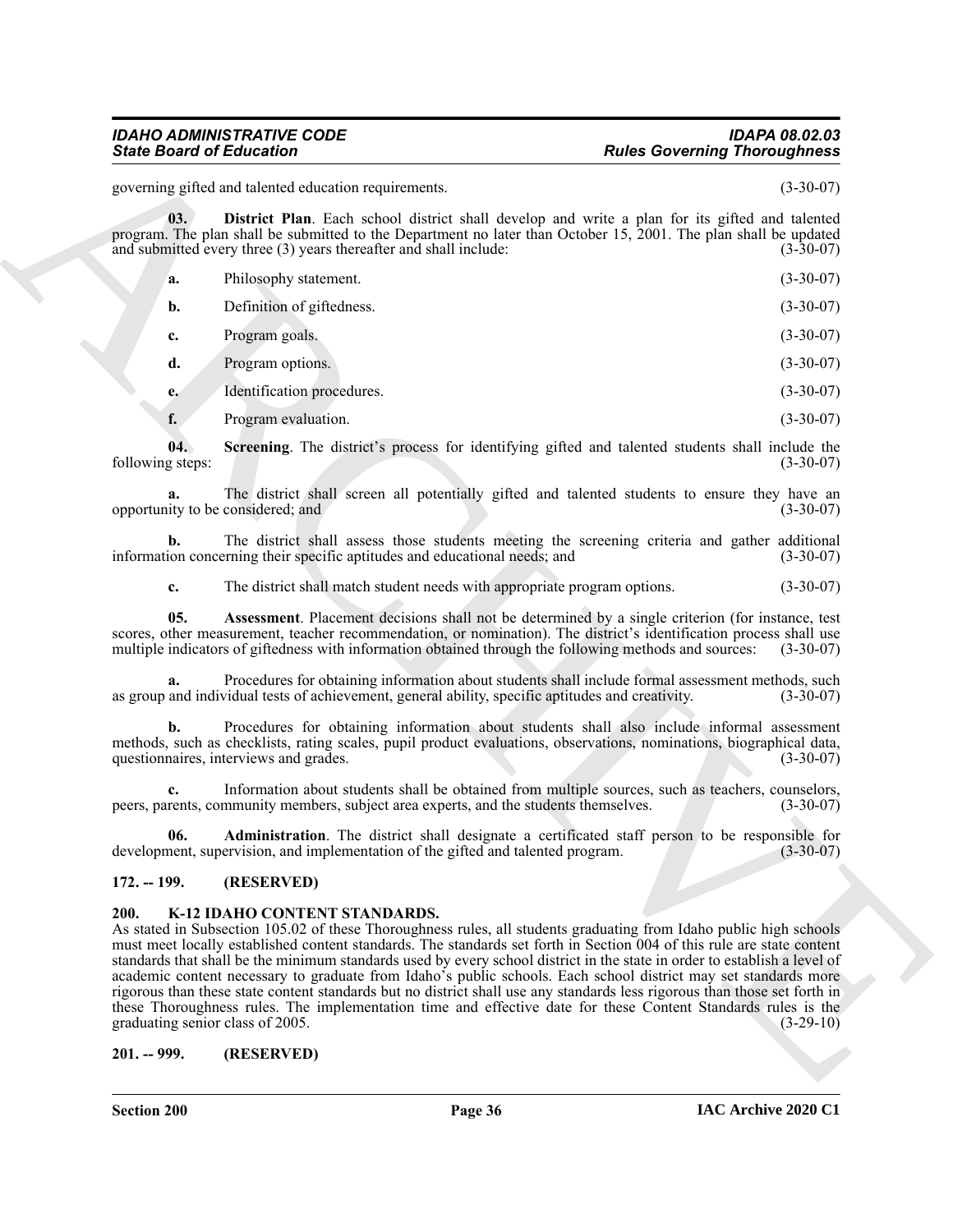# *Subject Index*

 $\frac{A}{27}$ 

Accountability Academic Measures by School Category 28 Annual Measurable Progress Definitions 29 Reporting 29 School Category 28 School Quality Measures by School Category 29 Administrative Appeals 5 Advanced Opportunities 17 Advanced Opportunities Early Graduation Scholarship Funding (Effective July 1, 2016) 17 Advanced Opportunities Requirement 17 Alternative Secondary Programs 23 Graduation Credit 24 Instruction 24 Special Services 24 Assessment In The Public Schools 24 Comprehensive Assessment Program 25 Comprehensive Assessment Program Schedule 26 Content 25 Costs of Additional Services 27 Costs Paid by the State 26 Demographic Information 27 Dual Enrollment 27 Philosophy 24 Purposes 24 Scoring & Report Formats 25 Services 27 Test Security, Validity & Reliability 27 Testing Population 25

#### **B**

Basic Curriculum 12 Basic Values 35

#### **C**

Citizenship 35 Communication 34 Age-Appropriate Classroom, School, & Community Activities 34 Communication Skills Emphasis 34 Curricular Materials Selection & Online Course Approval 33 Bids 33 Depository 33 Local Policies 34 Multiple Adoptions are Made in Each Subject Area 33

Online Course Review & Approval Process 34 Subject Areas 33

#### **D**

[A](#page-27-0) considerably a considerable of the state of the state of the state of the state of the state of the state of the state of the state of the state of the state of the state of the state of the state of the state of the st Data Collection 32 State Data System 32 Definitions A - G, IDAPA 08.02.03, Rules Governing Thoroughness 7 "C" Average 8 Achievement Standards 7 Advanced Opportunities 7 All Students 7 Alternative Assessment (Other Ways of Testing) 7 Assessment 7 Assessment Standards 7 Asynchronous Course 7 Authentic 7 Basic Educational Skills Training 8 Career Technical Education 8 Classic Texts 8 College and Career Readiness 8 Content Standards 8 Context (of a Performance Assessment) 8 Cooperative Work Experience 8 Criteria 8 Cues 8 Decode 8 Diploma 8 Dual Credit 9 Emergent Literacy 9 Employability Skills 9 Entry-Level Skills 9 Evaluation (Student) 9 Experiential Education (Application) 9 Exploratory Experience (Similar to a Job Shadow) 9 Fluency 9 Genre (Types of Literature) 9 Graphophonic/ Graphophonemic 9 Definitions H - S, IDAPA 08.02.03, Rules Governing Thoroughness 9 Idaho Standards Achievement Tests 9 Integrated Assessment 9 Interdisciplinary Study 9 International Baccalaureate  $(IB)$  9 Laboratory 10 Learning Plan 10 Narrative 10 Norm-Referenced Assessment 10

On-Demand Assessment 10 Performance Assessment 10 Performance Criteria 10 Performance-Based Assessment 10 Phonics 10 Portfolio 10 Print Awareness 11 Professional Development 10 Proficiency 11 Project Based Learning 11 School-to-Work Transition 11 Service Learning 11 Skill Certificate 11 Standardization 11 Standards 11 Standards-Based Education 11 Structured Work Experience 11 Student Learning Goals (Outcomes) 11 Synchronous Course 12 Definitions T - Z, IDAPA 08.02.03 12 2+2 or 4+2 12 Technical Competency Credit 12 Technology Education 12 Total Quality Management 12 Transferable Skills 12 Unique Student Identifier 12 Word Recognition 12 Writing Process 12

#### **F**

Failure To Meet Annual Measurable Progress 32 Accountability Measures and Timelines 32 Compliance with Federal Law 32 State Department of Education 32

#### **G**

Gifted & Talented Programs 35 Administration 36 Assessment 36 Definitions 35 District Plan 36 Legal Compliance 35 Screening 36 Guidance Programs 19 Guidance 19 Individual Planning 19 Response Services of Counseling, Consultation, & Referral 19 System Support Functions That Promote Effective Delivery of Guidance Services 19